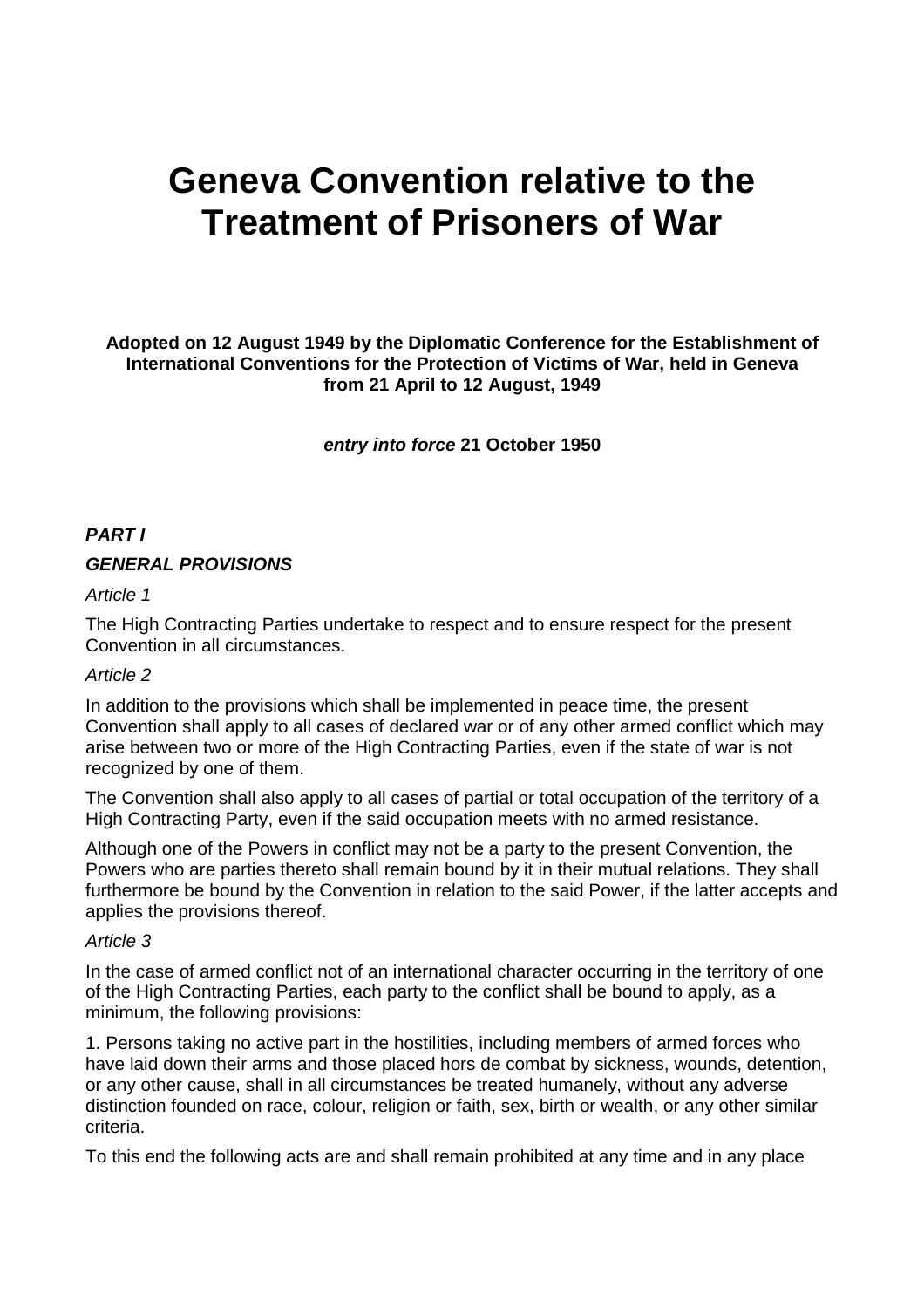whatsoever with respect to the above-mentioned persons:

(a) Violence to life and person, in particular murder of all kinds, mutilation, cruel treatment and torture;

(b) Taking of hostages;

(c) Outrages upon personal dignity, in particular, humiliating and degrading treatment;

(d) The passing of sentences and the carrying out of executions without previous judgment pronounced by a regularly constituted court affording all the judicial guarantees which are recognized as indispensable by civilized peoples.

2. The wounded and sick shall be collected and cared for.

An impartial humanitarian body, such as the International Committee of the Red Cross, may offer its services to the Parties to the conflict.

The Parties to the conflict should further endeavour to bring into force, by means of special agreements, all or part of the other provisions of the present Convention.

The application of the preceding provisions shall not affect the legal status of the Parties to the conflict.

### Article 4

A. Prisoners of war, in the sense of the present Convention, are persons belonging to one of the following categories, who have fallen into the power of the enemy:

1. Members of the armed forces of a Party to the conflict as well as members of militias or volunteer corps forming part of such armed forces.

2. Members of other militias and members of other volunteer corps, including those of organized resistance movements, belonging to a Party to the conflict and operating in or outside their own territory, even if this territory is occupied, provided that such militias or volunteer corps, including such organized resistance movements, fulfil the following conditions:

(a) That of being commanded by a person responsible for his subordinates;

(b) That of having a fixed distinctive sign recognizable at a distance;

(c) That of carrying arms openly;

(d) That of conducting their operations in accordance with the laws and customs of war.

3. Members of regular armed forces who profess allegiance to a government or an authority not recognized by the Detaining Power.

4. Persons who accompany the armed forces without actually being members thereof, such as civilian members of military aircraft crews, war correspondents, supply contractors, members of labour units or of services responsible for the welfare of the armed forces, provided that they have received authorization from the armed forces which they accompany, who shall provide them for that purpose with an identity card similar to the annexed model.

5. Members of crews, including masters, pilots and apprentices, of the merchant marine and the crews of civil aircraft of the Parties to the conflict, who do not benefit by more favourable treatment under any other provisions of international law.

6. Inhabitants of a non-occupied territory, who on the approach of the enemy spontaneously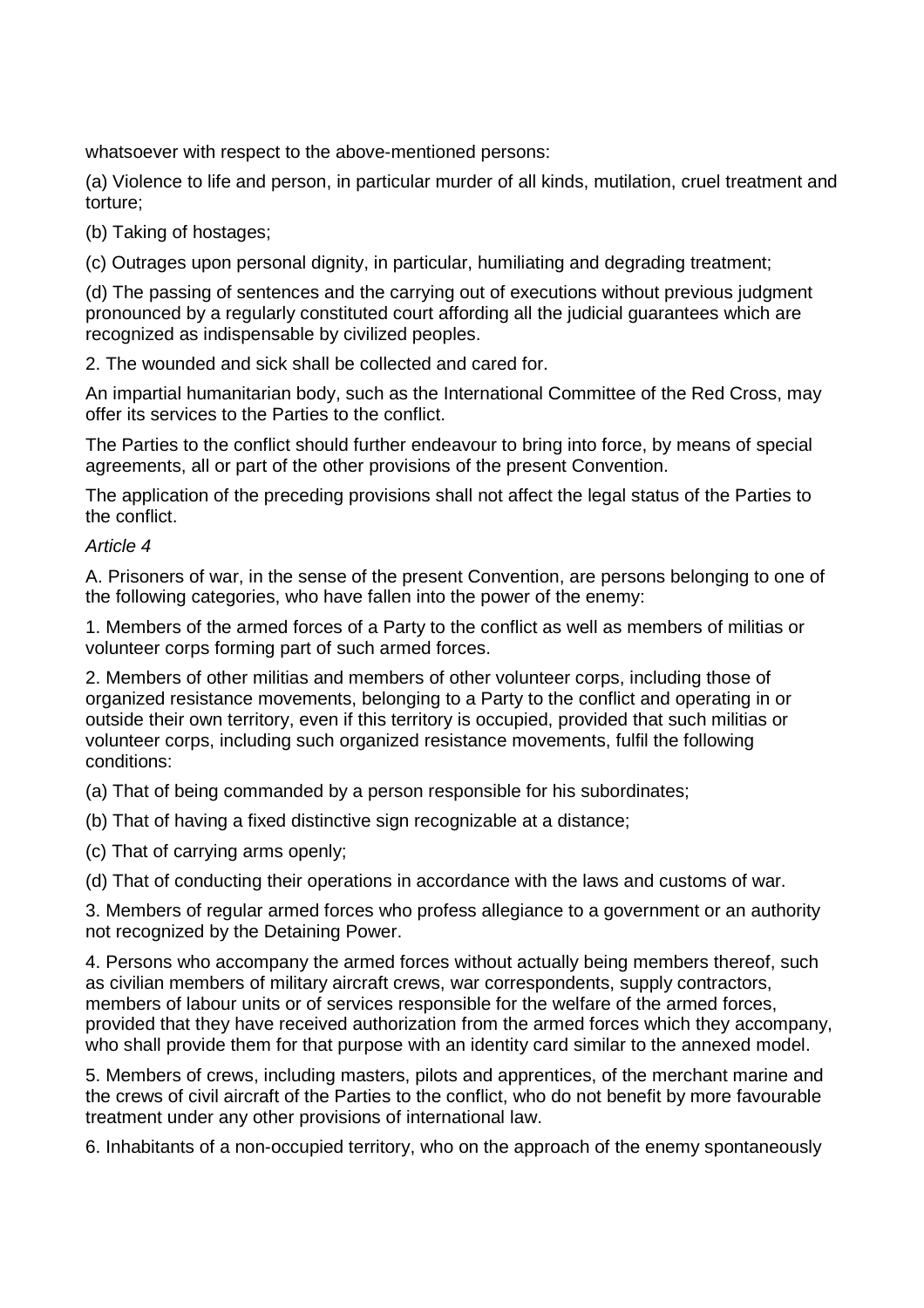take up arms to resist the invading forces, without having had time to form themselves into regular armed units, provided they carry arms openly and respect the laws and customs of war.

B. The following shall likewise be treated as prisoners of war under the present Convention:

1. Persons belonging, or having belonged, to the armed forces of the occupied country, if the occupying Power considers it necessary by reason of such allegiance to intern them, even though it has originally liberated them while hostilities were going on outside the territory it occupies, in particular where such persons have made an unsuccessful attempt to rejoin the armed forces to which they belong and which are engaged in combat, or where they fail to comply with a summons made to them with a view to internment.

2. The persons belonging to one of the categories enumerated in the present Article, who have been received by neutral or non-belligerent Powers on their territory and whom these Powers are required to intern under international law, without prejudice to any more favourable treatment which these Powers may choose to give and with the exception of Articles 8, 10, 15, 30, fifth paragraph, 58-67, 92, 126 and, where diplomatic relations exist between the Parties to the conflict and the neutral or non-belligerent Power concerned, those Articles concerning the Protecting Power. Where such diplomatic relations exist, the Parties to a conflict on whom these persons depend shall be allowed to perform towards them the functions of a Protecting Power as provided in the present Convention, without prejudice to the functions which these Parties normally exercise in conformity with diplomatic and consular usage and treaties.

C. This Article shall in no way affect the status of medical personnel and chaplains as provided for in Article 33 of the present Convention.

# Article 5

The present Convention shall apply to the persons referred to in Article 4 from the time they fall into the power of the enemy and until their final release and repatriation.

Should any doubt arise as to whether persons, having committed a belligerent act and having fallen into the hands of the enemy, belong to any of the categories enumerated in Article 4, such persons shall enjoy the protection of the present Convention until such time as their status has been determined by a competent tribunal.

# Article 6

In addition to the agreements expressly provided for in Articles 10, 23, 28, 33, 60, 65, 66, 67, 72, 73, 75, 109, 110, 118, 119, 122 and 132, the High Contracting Parties may conclude other special agreements for all matters concerning which they may deem it suitable to make separate provision. No special agreement shall adversely affect the situation of prisoners of war, as defined by the present Convention, nor restrict the rights which it confers upon them.

Prisoners of war shall continue to have the benefit of such agreements as long as the Convention is applicable to them, except where express provisions to the contrary are contained in the aforesaid or in subsequent agreements, or where more favourable measures have been taken with regard to them by one or other of the Parties to the conflict.

#### Article 7

Prisoners of war may in no circumstances renounce in part or in entirety the rights secured to them by the present Convention, and by the special agreements referred to in the foregoing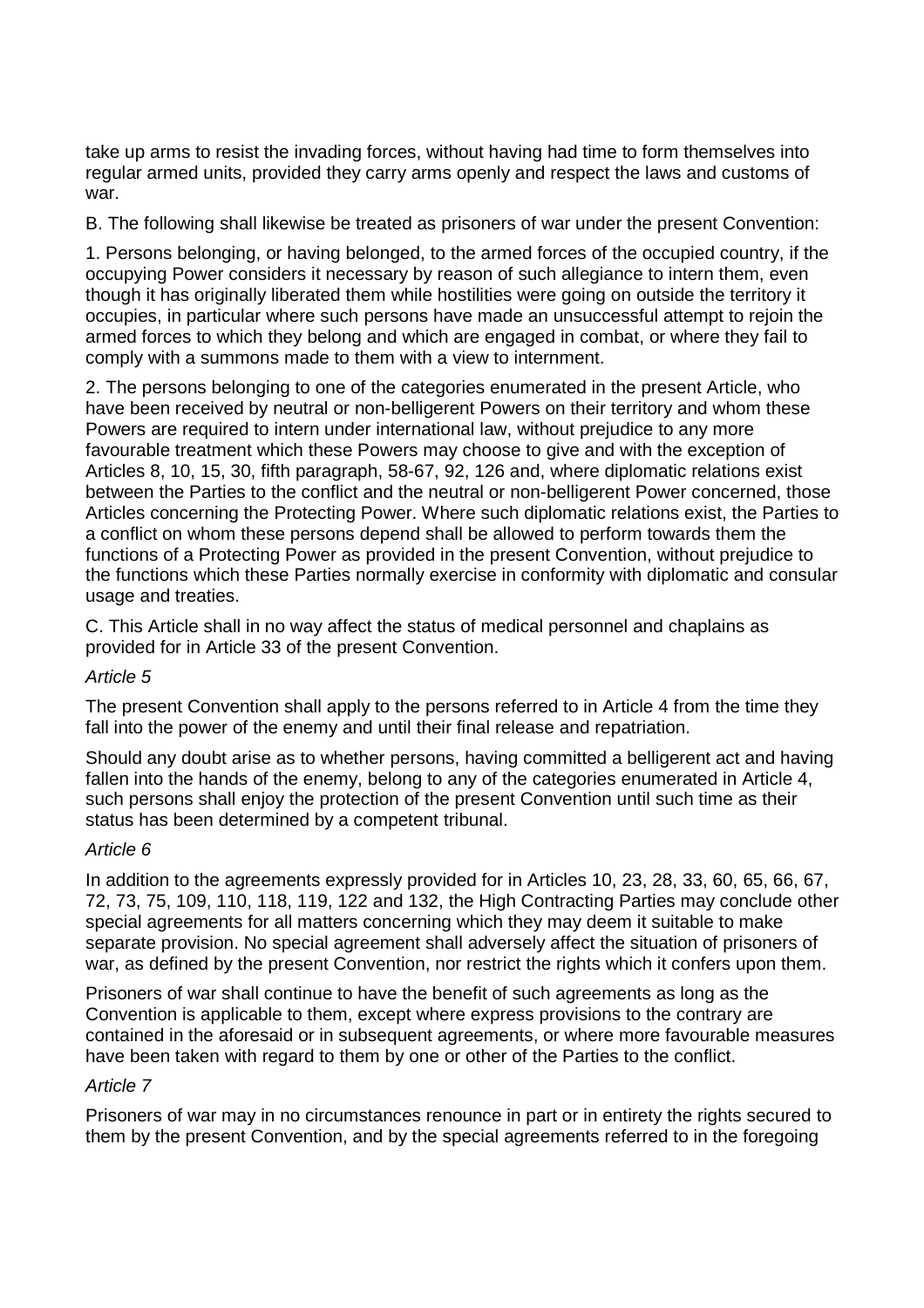Article, if such there be.

# Article 8

The present Convention shall be applied with the cooperation and under the scrutiny of the Protecting Powers whose duty it is to safeguard the interests of the Parties to the conflict. For this purpose, the Protecting Powers may appoint, apart from their diplomatic or consular staff, delegates from amongst their own nationals or the nationals of other neutral Powers. The said delegates shall be subject to the approval of the Power with which they are to carry out their duties.

The Parties to the conflict shall facilitate to the greatest extent possible the task of the representatives or delegates of the Protecting Powers.

The representatives or delegates of the Protecting Powers shall not in any case exceed their mission under the present Convention. They shall, in particular, take account of the imperative necessities of security of the State wherein they carry out their duties.

### Article 9

The provisions of the present Convention constitute no obstacle to the humanitarian activities which the International Committee of the Red Cross or any other impartial humanitarian organization may, subject to the consent of the Parties to the conflict concerned, undertake for the protection of prisoners of war and for their relief.

### $Artich 10$

The High Contracting Parties may at any time agree to entrust to an organization which offers all guarantees of impartiality and efficacy the duties incumbent on the Protecting Powers by virtue of the present Convention.

When prisoners of war do not benefit or cease to benefit, no matter for what reason, by the activities of a Protecting Power or of an organization provided for in the first paragraph above, the Detaining Power shall request a neutral State, or such an organization, to undertake the functions performed under the present Convention by a Protecting Power designated by the Parties to a conflict.

If protection cannot be arranged accordingly, the Detaining Power shall request or shall accept, subject to the provisions of this Article, the offer of the services of a humanitarian organization, such as the International Committee of the Red Cross, to assume the humanitarian functions performed by Protecting Powers under the present Convention.

Any neutral Power or any organization invited by the Power concerned or offering itself for these purposes, shall be required to act with a sense of responsibility towards the Party to the conflict on which persons protected by the present Convention depend, and shall be required to furnish sufficient assurances that it is in a position to undertake the appropriate functions and to discharge them impartially.

No derogation from the preceding provisions shall be made by special agreements between Powers one of which is restricted, even temporarily, in its freedom to negotiate with the other Power or its allies by reason of military events, more particularly where the whole, or a substantial part, of the territory of the said Power is occupied.

Whenever in the present Convention mention is made of a Protecting Power, such mention applies to substitute organizations in the sense of the present Article.

Article 11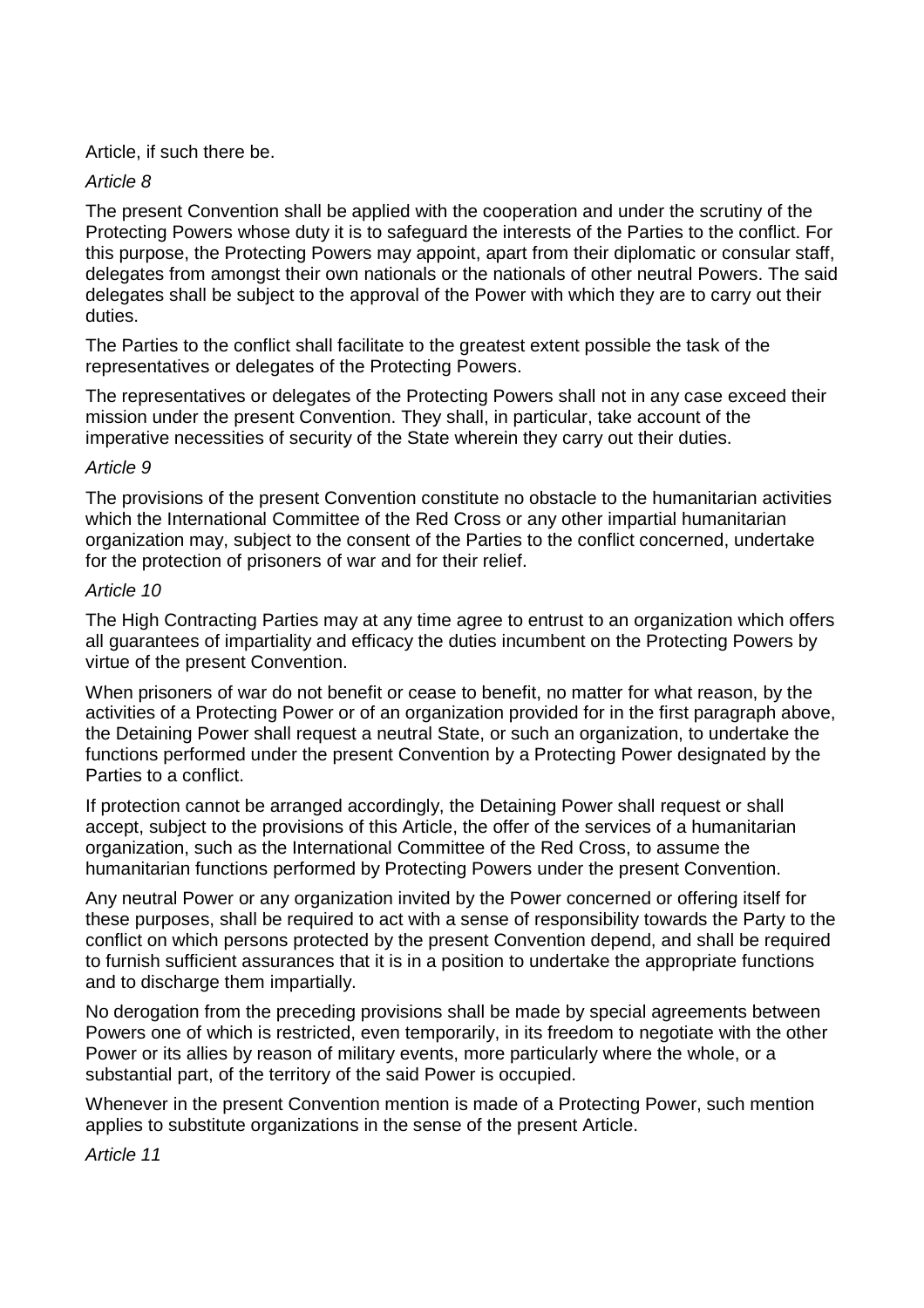In cases where they deem it advisable in the interest of protected persons, particularly in cases of disagreement between the Parties to the conflict as to the application or interpretation of the provisions of the present Convention, the Protecting Powers shall lend their good offices with a view to settling the disagreement.

For this purpose, each of the Protecting Powers may, either at the invitation of one Party or on its own initiative, propose to the Parties to the conflict a meeting of their representatives, and in particular of the authorities responsible for prisoners of war, possibly on neutral territory suitably chosen. The Parties to the conflict shall be bound to give effect to the proposals made to them for this purpose. The Protecting Powers may, if necessary, propose for approval by the Parties to the conflict a person belonging to a neutral Power, or delegated by the International Committee of the Red Cross, who shall be invited to take part in such a meeting.

# **PART II**

# **GENERAL PROTECTION OF PRISONERS OF WAR**

### Article 12

Prisoners of war are in the hands of the enemy Power, but not of the individuals or military units who have captured them. Irrespective of the individual responsibilities that may exist, the Detaining Power is responsible for the treatment given them.

Prisoners of war may only be transferred by the Detaining Power to a Power which is a party to the Convention and after the Detaining Power has satisfied itself of the willingness and ability of such transferee Power to apply the Convention. When prisoners of war are transferred under such circumstances, responsibility for the application of the Convention rests on the Power accepting them while they are in its custody.

Nevertheless if that Power fails to carry out the provisions of the Convention in any important respect, the Power by whom the prisoners of war were transferred shall, upon being notified by the Protecting Power, take effective measures to correct the situation or shall request the return of the prisoners of war. Such requests must be complied with.

# Article 13

Prisoners of war must at all times be humanely treated. Any unlawful act or omission by the Detaining Power causing death or seriously endangering the health of a prisoner of war in its custody is prohibited, and will be regarded as a serious breach of the present Convention. In particular, no prisoner of war may be subjected to physical mutilation or to medical or scientific experiments of any kind which are not justified by the medical, dental or hospital treatment of the prisoner concerned and carried out in his interest.

Likewise, prisoners of war must at all times be protected, particularly against acts of violence or intimidation and against insults and public curiosity.

Measures of reprisal against prisoners of war are prohibited.

#### Article 14

Prisoners of war are entitled in all circumstances to respect for their persons and their honour. Women shall be treated with all the regard due to their sex and shall in all cases benefit by treatment as favourable as that granted to men. Prisoners of war shall retain the full civil capacity which they enjoyed at the time of their capture. The Detaining Power may not restrict the exercise, either within or without its own territory, of the rights such capacity confers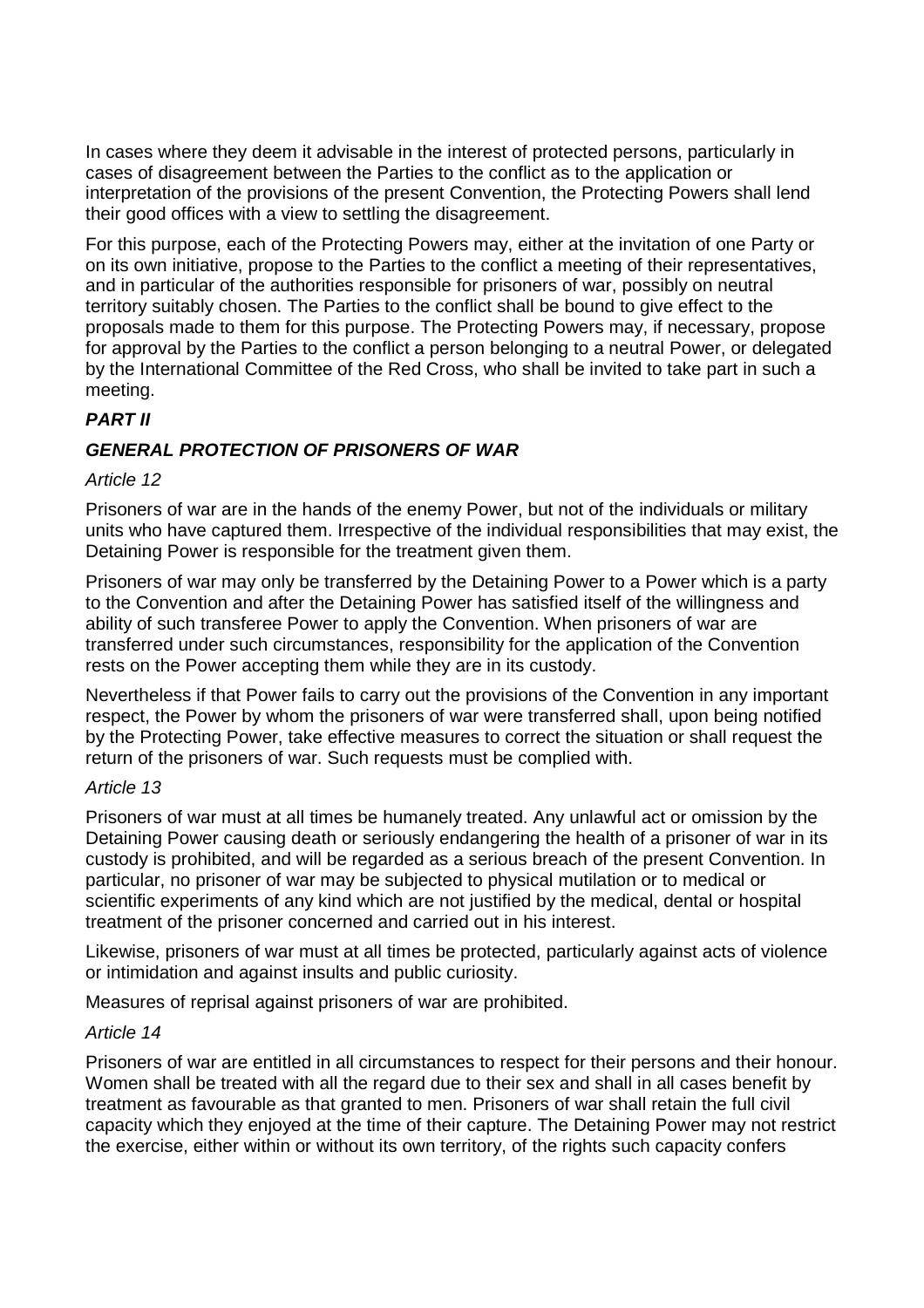except in so far as the captivity requires.

# Article 15

The Power detaining prisoners of war shall be bound to provide free of charge for their maintenance and for the medical attention required by their state of health.

### Article 16

Taking into consideration the provisions of the present Convention relating to rank and sex, and subject to any privileged treatment which may be accorded to them by reason of their state of health, age or professional qualifications, all prisoners of war shall be treated alike by the Detaining Power, without any adverse distinction based on race, nationality, religious belief or political opinions, or any other distinction founded on similar criteria.

### **PART III**

**CAPTIVITY**

### **SECTION I**

# **BEGINNING OF CAPTIVITY**

### Article 17

Every prisoner of war, when questioned on the subject, is bound to give only his surname, first names and rank, date of birth, and army, regimental, personal or serial number, or failing this, equivalent information. If he wilfully infringes this rule, he may render himself liable to a restriction of the privileges accorded to his rank or status.

Each Party to a conflict is required to furnish the persons under its jurisdiction who are liable to become prisoners of war, with an identity card showing the owner's surname, first names, rank, army, regimental, personal or serial number or equivalent information, and date of birth. The identity card may, furthermore, bear the signature or the fingerprints, or both, of the owner, and may bear, as well, any other information the Party to the conflict may wish to add concerning persons belonging to its armed forces. As far as possible the card shall measure 6.5 x 10 cm. and shall be issued in duplicate. The identity card shall be shown by the prisoner of war upon demand, but may in no case be taken away from him.

No physical or mental torture, nor any other form of coercion, may be inflicted on prisoners of war to secure from them information of any kind whatever. Prisoners of war who refuse to answer may not be threatened, insulted, or exposed to any unpleasant or disadvantageous treatment of any kind.

Prisoners of war who, owing to their physical or mental condition, are unable to state their identity, shall be handed over to the medical service. The identity of such prisoners shall be established by all possible means, subject to the provisions of the preceding paragraph.

The questioning of prisoners of war shall be carried out in a language which they understand.

# Article 18

All effects and articles of personal use, except arms, horses, military equipment and military documents shall remain in the possession of prisoners of war, likewise their metal helmets and gas masks and like articles issued for personal protection. Effects and articles used for their clothing or feeding shall likewise remain in their possession, even if such effects and articles belong to their regulation military equipment.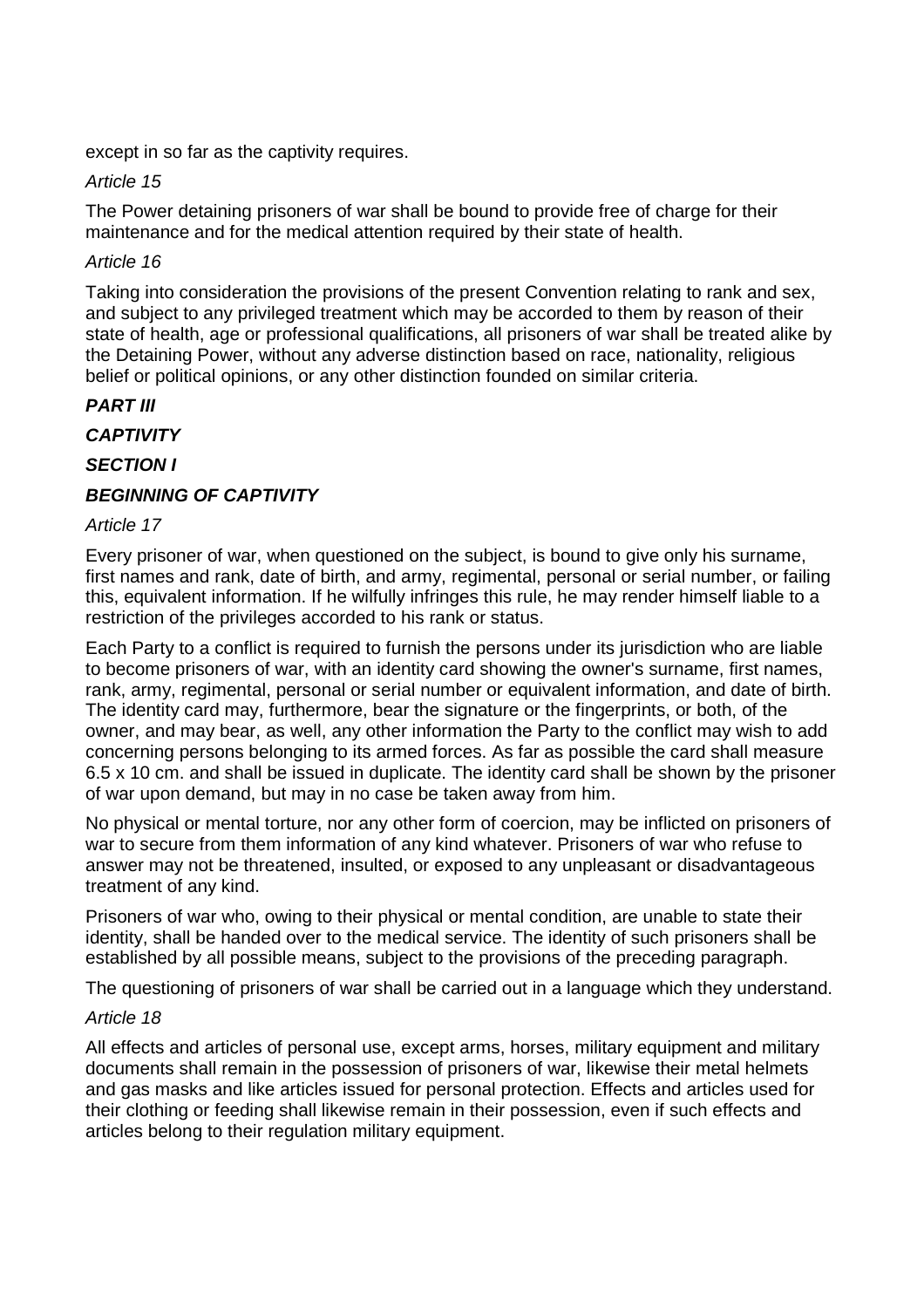At no time should prisoners of war be without identity documents. The Detaining Power shall supply such documents to prisoners of war who possess none.

Badges of rank and nationality, decorations and articles having above all a personal or sentimental value may not be taken from prisoners of war.

Sums of money carried by prisoners of war may not be taken away from them except by order of an officer, and after the amount and particulars of the owner have been recorded in a special register and an itemized receipt has been given, legibly inscribed with the name, rank and unit of the person issuing the said receipt. Sums in the currency of the Detaining Power, or which are changed into such currency at the prisoner's request, shall be placed to the credit of the prisoner's account as provided in Article 64.

The Detaining Power may withdraw articles of value from prisoners of war only for reasons of security; when such articles are withdrawn, the procedure laid down for sums of money impounded shall apply.

Such objects, likewise the sums taken away in any currency other than that of the Detaining Power and the conversion of which has not been asked for by the owners, shall be kept in the custody of the Detaining Power and shall be returned in their initial shape to prisoners of war at the end of their captivity.

### Article 19

Prisoners of war shall be evacuated, as soon as possible after their capture, to camps situated in an area far enough from the combat zone for them to be out of danger.

Only those prisoners of war who, owing to wounds or sickness, would run greater risks by being evacuated than by remaining where they are, may be temporarily kept back in a danger zone.

Prisoners of war shall not be unnecessarily exposed to danger while awaiting evacuation from a fighting zone.

# Article 20

The evacuation of prisoners of war shall always be effected humanely and in conditions similar to those for the forces of the Detaining Power in their changes of station.

The Detaining Power shall supply prisoners of war who are being evacuated with sufficient food and potable water, and with the necessary clothing and medical attention. The Detaining Power shall take all suitable precautions to ensure their safety during evacuation, and shall establish as soon as possible a list of the prisoners of war who are evacuated.

If prisoners of war must, during evacuation, pass through transit camps, their stay in such camps shall be as brief as possible.

# **SECTION II**

# **INTERNMENT OF PRISONERS OF WAR**

#### **Chapter I**

# **GENERAL OBSERVATIONS**

#### Article 21

The Detaining Power may subject prisoners of war to internment. It may impose on them the obligation of not leaving, beyond certain limits, the camp where they are interned, or if the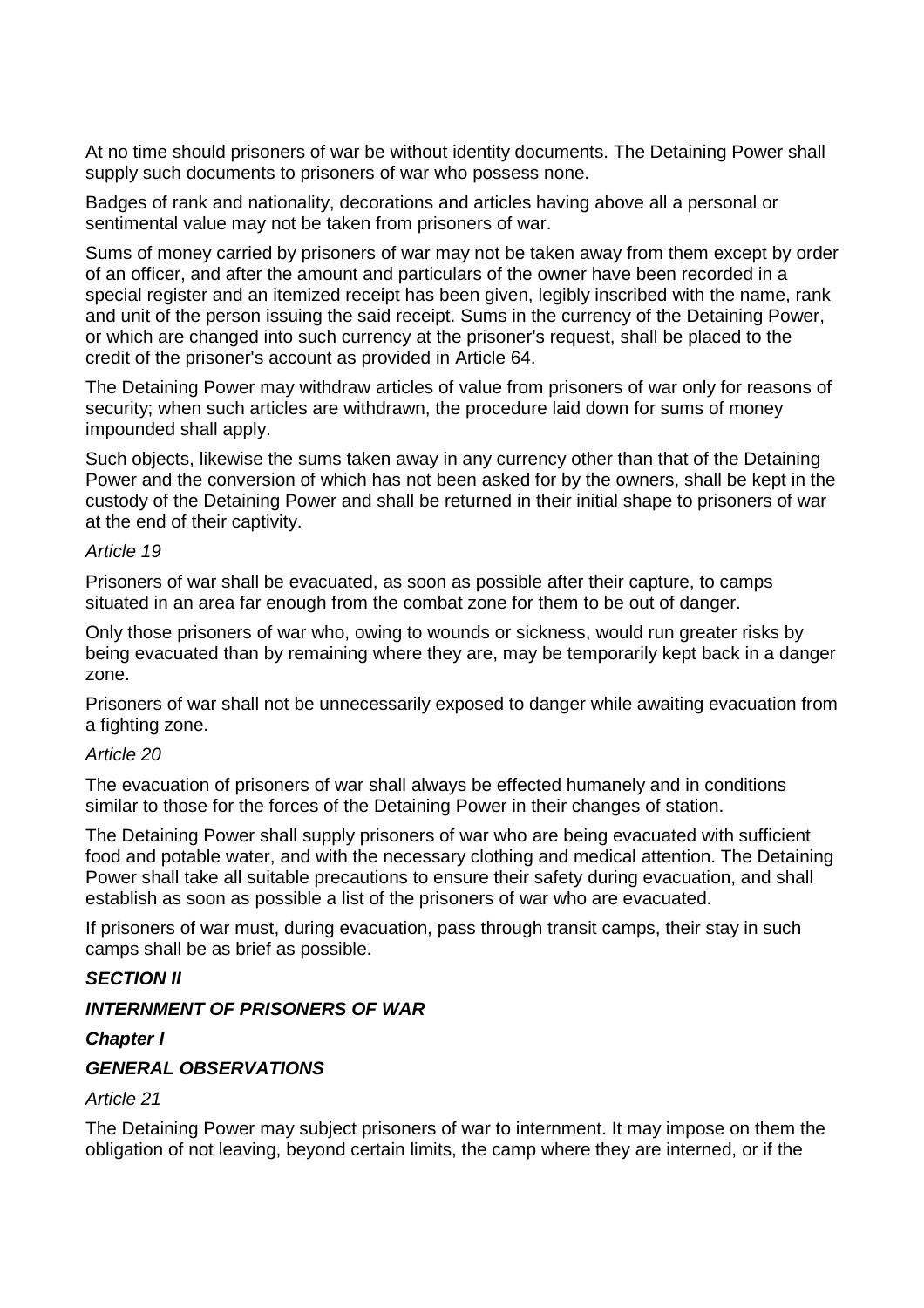said camp is fenced in, of not going outside its perimeter. Subject to the provisions of the present Convention relative to penal and disciplinary sanctions, prisoners of war may not be held in close confinement except where necessary to safeguard their health and then only during the continuation of the circumstances which make such confinement necessary.

Prisoners of war may be partially or wholly released on parole or promise, in so far as is allowed by the laws of the Power on which they depend. Such measures shall be taken particularly in cases where this may contribute to the improvement of their state of health. No prisoner of war shall be compelled to accept liberty on parole or promise.

Upon the outbreak of hostilities, each Party to the conflict shall notify the adverse Party of the laws and regulations allowing or forbidding its own nationals to accept liberty on parole or promise. Prisoners of war who are paroled or who have given their promise in conformity with the laws and regulations so notified, are bound on their personal honour scrupulously to fulfil, both towards the Power on which they depend and towards the Power which has captured them, the engagements of their paroles or promises. In such cases, the Power on which they depend is bound neither to require nor to accept from them any service incompatible with the parole or promise given.

### Article 22

Prisoners of war may be interned only in premises located on land and affording every guarantee of hygiene and healthfulness. Except in particular cases which are justified by the interest of the prisoners themselves, they shall not be interned in penitentiaries.

Prisoners of war interned in unhealthy areas, or where the climate is injurious for them, shall be removed as soon as possible to a more favourable climate.

The Detaining Power shall assemble prisoners of war in camps or camp compounds according to their nationality, language and customs, provided that such prisoners shall not be separated from prisoners of war belonging to the armed forces with which they were serving at the time of their capture, except with their consent.

#### Article 23

No prisoner of war may at any time be sent to or detained in areas where he may be exposed to the fire of the combat zone, nor may his presence be used to render certain points or areas immune from military operations.

Prisoners of war shall have shelters against air bombardment and other hazards of war, to the same extent as the local civilian population. With the exception of those engaged in the protection of their quarters against the aforesaid hazards, they may enter such shelters as soon as possible after the giving of the alarm. Any other protective measure taken in favour of the population shall also apply to them.

Detaining Powers shall give the Powers concerned, through the intermediary of the Protecting Powers, all useful information regarding the geographical location of prisoner of war camps.

Whenever military considerations permit, prisoner of war camps shall be indicated in the daytime by the letters PW or PG, placed so as to be clearly visible from the air. The Powers concerned may, however, agree upon any other system of marking. Only prisoner of war camps shall be marked as such.

#### Article 24

Transit or screening camps of a permanent kind shall be fitted out under conditions similar to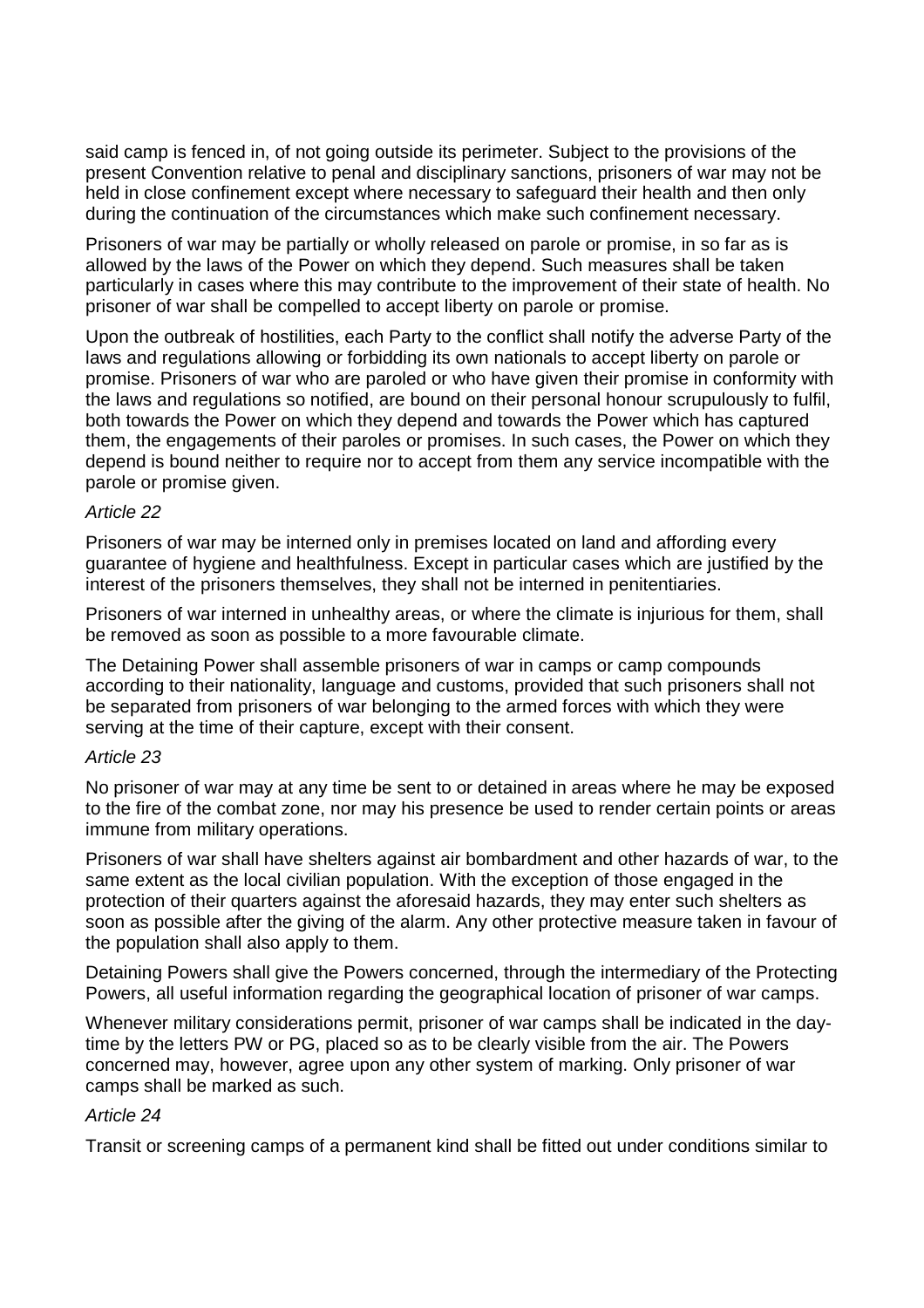those described in the present Section, and the prisoners therein shall have the same treatment as in other camps.

# **Chapter II**

### **QUARTERS, FOOD AND CLOTHING OF PRISONERS OF WAR**

#### Article 25

Prisoners of war shall be quartered under conditions as favourable as those for the forces of the Detaining Power who are billeted in the same area. The said conditions shall make allowance for the habits and customs of the prisoners and shall in no case be prejudicial to their health.

The foregoing provisions shall apply in particular to the dormitories of prisoners of war as regards both total surface and minimum cubic space, and the general installations, bedding and blankets.

The premises provided for the use of prisoners of war individually or collectively, shall be entirely protected from dampness and adequately heated and lighted, in particular between dusk and lights out. All precautions must be taken against the danger of fire.

In any camps in which women prisoners of war, as well as men, are accommodated, separate dormitories shall be provided for them.

#### Article 26

The basic daily food rations shall be sufficient in quantity, quality and variety to keep prisoners of war in good health and to prevent loss of weight or the development of nutritional deficiencies. Account shall also be taken of the habitual diet of the prisoners.

The Detaining Power shall supply prisoners of war who work with such additional rations as are necessary for the labour on which they are employed.

Sufficient drinking water shall be supplied to prisoners of war. The use of tobacco shall be permitted.

Prisoners of war shall, as far as possible, be associated with the preparation of their meals; they may be employed for that purpose in the kitchens. Furthermore, they shall be given the means of preparing, themselves, the additional food in their possession.

Adequate premises shall be provided for messing.

Collective disciplinary measures affecting food are prohibited.

#### Article 27

Clothing, underwear and footwear shall be supplied to prisoners of war in sufficient quantities by the Detaining Power, which shall make allowance for the climate of the region where the prisoners are detained. Uniforms of enemy armed forces captured by the Detaining Power should, if suitable for the climate, be made available to clothe prisoners of war.

The regular replacement and repair of the above articles shall be assured by the Detaining Power. In addition, prisoners of war who work shall receive appropriate clothing, wherever the nature of the work demands.

#### Article 28

Canteens shall be installed in all camps, where prisoners of war may procure foodstuffs, soap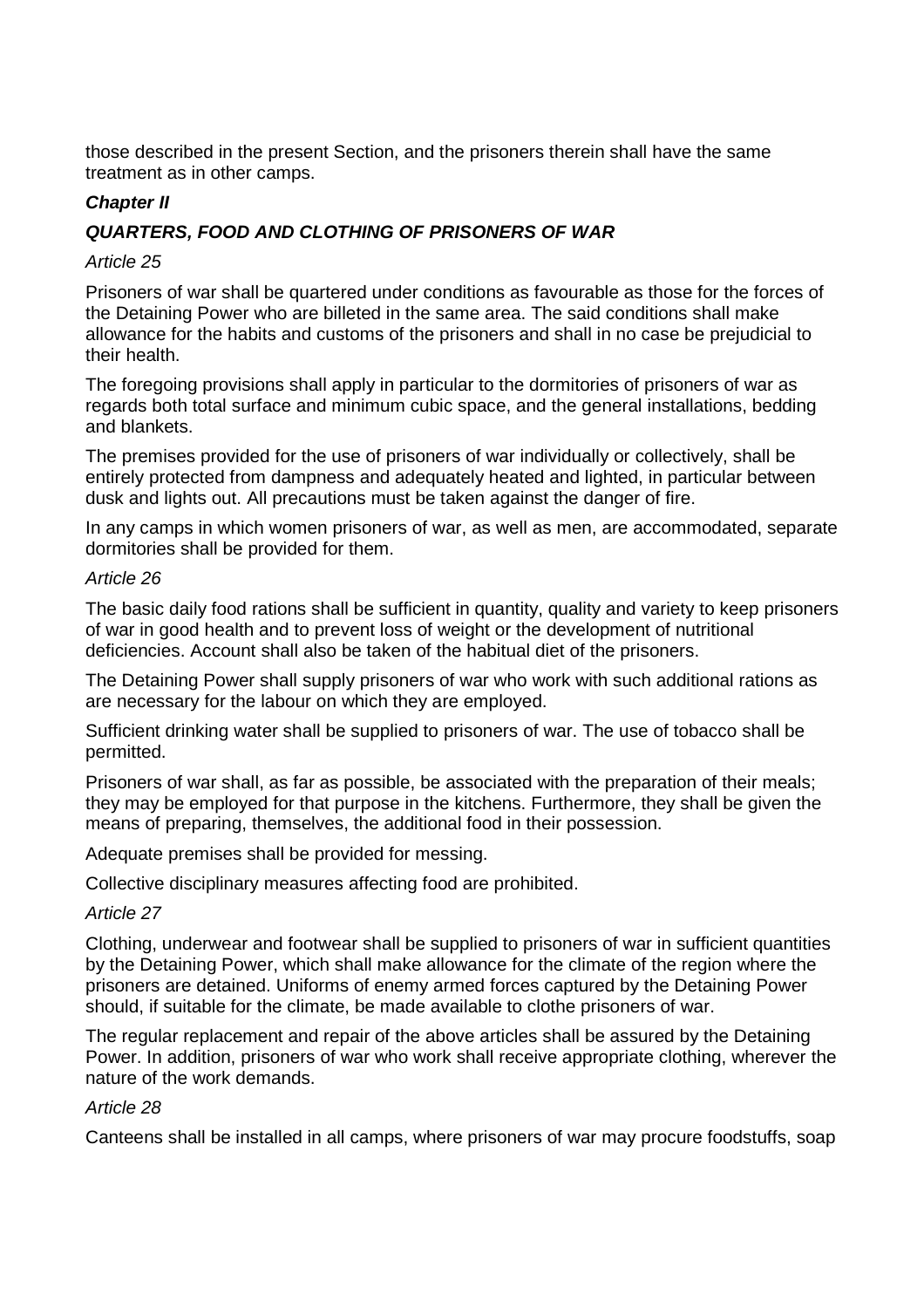and tobacco and ordinary articles in daily use. The tariff shall never be in excess of local market prices. The profits made by camp canteens shall be used for the benefit of the prisoners; a special fund shall be created for this purpose. The prisoners' representative shall have the right to collaborate in the management of the canteen and of this fund.

When a camp is closed down, the credit balance of the special fund shall be handed to an international welfare organization, to be employed for the benefit of prisoners of war of the same nationality as those who have contributed to the fund. In case of a general repatriation, such profits shall be kept by the Detaining Power, subject to any agreement to the contrary between the Powers concerned.

# **Chapter III**

# **HYGIENE AND MEDICAL ATTENTION**

# Article 29

The Detaining Power shall be bound to take all sanitary measures necessary to ensure the cleanliness and healthfulness of camps and to prevent epidemics.

Prisoners of war shall have for their use, day and night, conveniences which conform to the rules of hygiene and are maintained in a constant state of cleanliness. In any camps in which women prisoners of war are accommodated, separate conveniences shall be provided for them.

Also, apart from the baths and showers with which the camps shall be furnished, prisoners of war shall be provided with sufficient water and soap for their personal toilet and for washing their personal laundry; the necessary installations, facilities and time shall be granted them for that purpose.

# Article 30

Every camp shall have an adequate infirmary where prisoners of war may have the attention they require, as well as appropriate diet. Isolation wards shall, if necessary, be set aside for cases of contagious or mental disease.

Prisoners of war suffering from serious disease, or whose condition necessitates special treatment, a surgical operation or hospital care, must be admitted to any military or civilian medical unit where such treatment can be given, even if their repatriation is contemplated in the near future. Special facilities shall be afforded for the care to be given to the disabled, in particular to the blind, and for their rehabilitation, pending repatriation.

Prisoners of war shall have the attention, preferably, of medical personnel of the Power on which they depend and, if possible, of their nationality.

Prisoners of war may not be prevented from presenting themselves to the medical authorities for examination. The detaining authorities shall, upon request, issue to every prisoner who has undergone treatment, an official certificate indicating the nature of his illness or injury, and the duration and kind of treatment received. A duplicate of this certificate shall be forwarded to the Central Prisoners of War Agency.

The costs of treatment, including those of any apparatus necessary for the maintenance of prisoners of war in good health, particularly dentures and other artificial appliances, and spectacles, shall be borne by the Detaining Power.

Article 31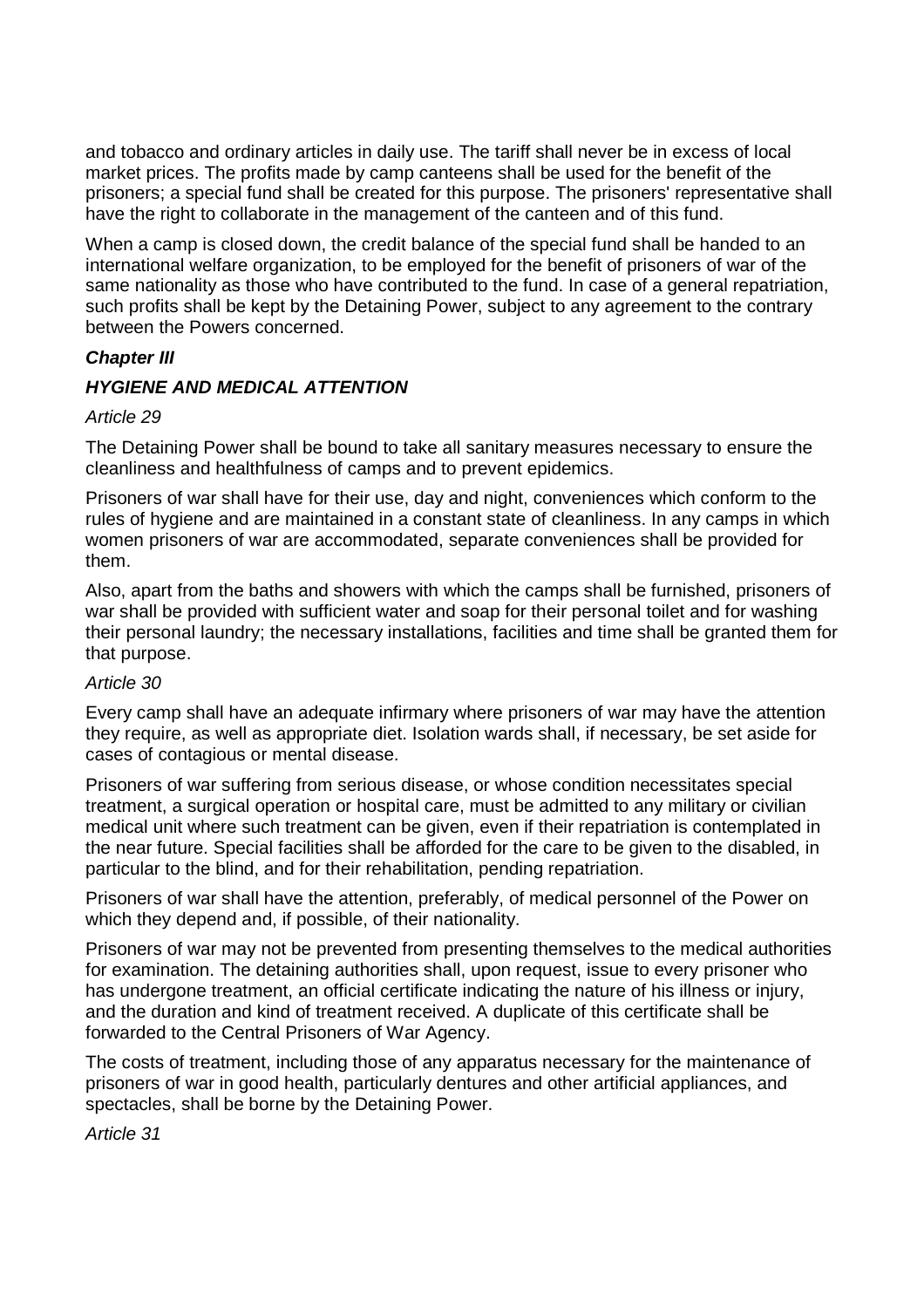Medical inspections of prisoners of war shall be held at least once a month. They shall include the checking and the recording of the weight of each prisoner of war. Their purpose shall be, in particular, to supervise the general state of health, nutrition and cleanliness of prisoners and to detect contagious diseases, especially tuberculosis, malaria and venereal disease. For this purpose the most efficient methods available shall be employed, e.g. periodic mass miniature radiography for the early detection of tuberculosis.

### Article 32

Prisoners of war who, though not attached to the medical service of their armed forces, are physicians, surgeons, dentists, nurses or medical orderlies, may be required by the Detaining Power to exercise their medical functions in the interests of prisoners of war dependent on the same Power. In that case they shall continue to be prisoners of war, but shall receive the same treatment as corresponding medical personnel retained by the Detaining Power. They shall be exempted from any other work under Article 49.

# **Chapter IV**

# **MEDICAL PERSONNEL AND CHAPLAINS RETAINED TO ASSIST PRISONERS OF WAR**

#### Article 33

Members of the medical personnel and chaplains while retained by the Detaining Power with a view to assisting prisoners of war, shall not be considered as prisoners of war. They shall, however, receive as a minimum the benefits and protection of the present Convention, and shall also be granted all facilities necessary to provide for the medical care of, and religious inistration to, prisoners of war.

They shall continue to exercise their medical and spiritual functions for the benefit of prisoners of war, preferably those belonging to the armed forces upon which they depend, within the scope of the military laws and regulations of the Detaining Power and under the control of its competent services, in accordance with their professional etiquette. They shall also benefit by the following facilities in the exercise of their medical or spiritual functions:

(a) They shall be authorized to visit periodically prisoners of war situated in working detachments or in hospitals outside the camp. For this purpose, the Detaining Power shall place at their disposal the necessary means of transport.

(b) The senior medical officer in each camp shall be responsible to the camp military authorities for everything connected with the activities of retained medical personnel. For this purpose, Parties to the conflict shall agree at the outbreak of hostilities on the subject of the corresponding ranks of the medical personnel, including that of societies mentioned in Article 26 of the Geneva Convention for the Amelioration of the Condition of the Wounded and Sick in Armed Forces in the Field of August 12, 1949. This senior medical officer, as well as chaplains, shall have the right to deal with the competent authorities of the camp on all questions relating to their duties. Such authorities shall afford them all necessary facilities for correspondence relating to these questions.

(c) Although they shall be subject to the internal discipline of the camp in which they are retained, such personnel may not be compelled to carry out any work other than that concerned with their medical or religious duties.

During hostilities, the Parties to the conflict shall agree concerning the possible relief of retained personnel and shall settle the procedure to be followed.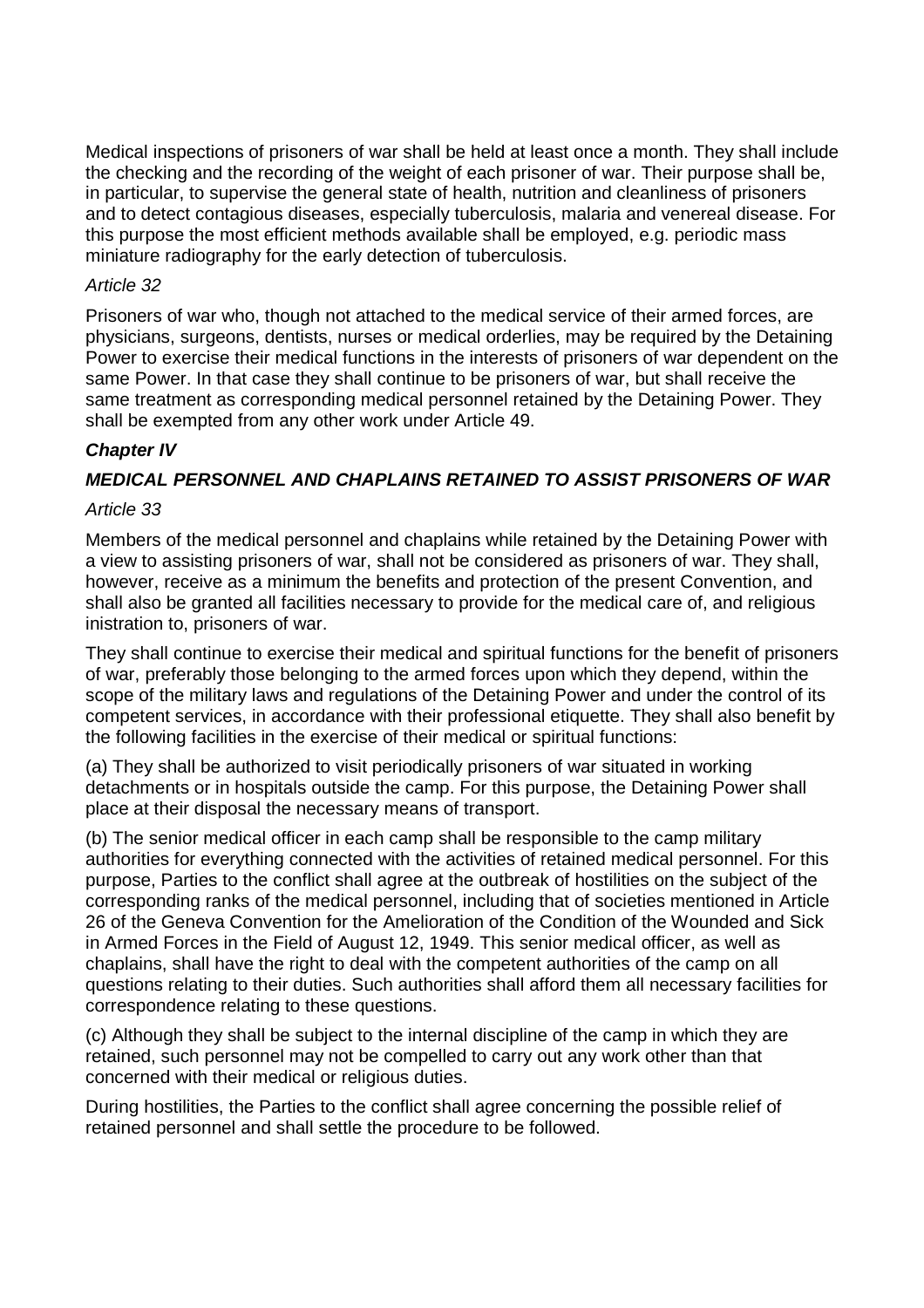None of the preceding provisions shall relieve the Detaining Power of its obligations with regard to prisoners of war from the medical or spiritual point of view.

# **Chapter V**

# **RELIGIOUS, INTELLECTUAL AND PHYSICAL ACTIVITIES**

### Article 34

Prisoners of war shall enjoy complete latitude in the exercise of their religious duties, including attendance at the service of their faith, on condition that they comply with the disciplinary routine prescribed by the military authorities.

Adequate premises shall be provided where religious services may be held.

# Article 35

Chaplains who fall into the hands of the enemy Power and who remain or are retained with a view to assisting prisoners of war, shall be allowed to minister to them and to exercise freely their ministry amongst prisoners of war of the same religion, in accordance with their religious conscience. They shall be allocated among the various camps and labour detachments containing prisoners of war belonging to the same forces, speaking the same language or practising the same religion. They shall enjoy the necessary facilities, including the means of transport provided for in Article 33, for visiting the prisoners of war outside their camp. They shall be free to correspond, subject to censorship, on matters concerning their religious duties with the ecclesiastical authorities in the country of detention and with international religious organizations. Letters and cards which they may send for this purpose shall be in addition to the quota provided for in Article 71.

# Article 36

Prisoners of war who are ministers of religion, without having officiated as chaplains to their own forces, shall be at liberty, whatever their denomination, to minister freely to the members of their community. For this purpose, they shall receive the same treatment as the chaplains retained by the Detaining Power. They shall not be obliged to do any other work.

# Article 37

When prisoners of war have not the assistance of a retained chaplain or of a prisoner of war minister of their faith, a minister belonging to the prisoners' or a similar denomination, or in his absence a qualified layman, if such a course is feasible from a confessional point of view, shall be appointed, at the request of the prisoners concerned, to fill this office. This appointment, subject to the approval of the Detaining Power, shall take place with the agreement of the community of prisoners concerned and, wherever necessary, with the approval of the local religious authorities of the same faith. The person thus appointed shall comply with all regulations established by the Detaining Power in the interests of discipline and military security.

# Article 38

While respecting the individual preferences of every prisoner, the Detaining Power shall encourage the practice of intellectual, educational, and recreational pursuits, sports and games amongst prisoners, and shall take the measures necessary to ensure the exercise thereof by providing them with adequate premises and necessary equipment.

Prisoners shall have opportunities for taking physical exercise, including sports and games, and for being out of doors. Sufficient open spaces shall be provided for this purpose in all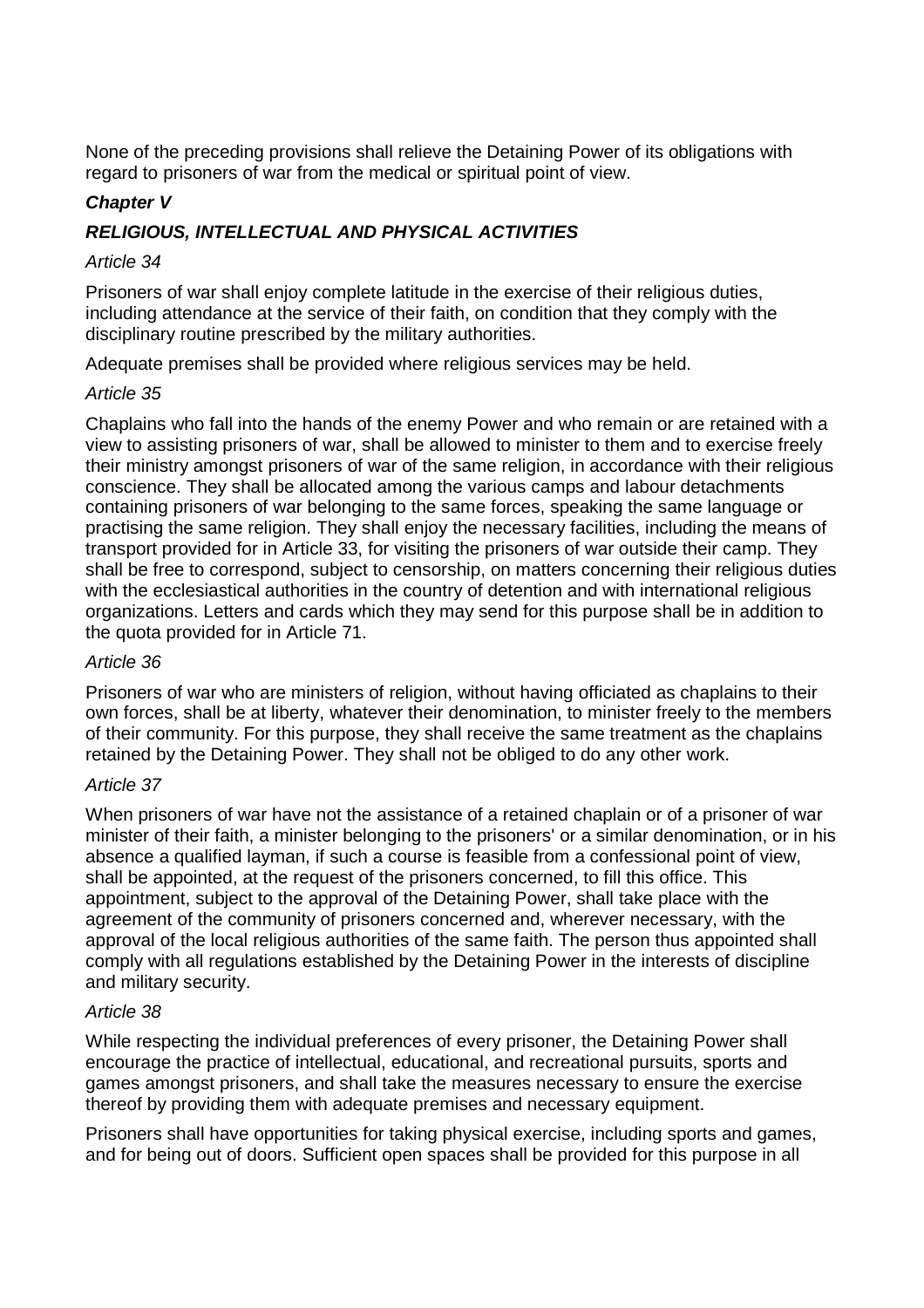camps.

# **Chapter VI**

# **DISCIPLINE**

# Article 39

Every prisoner of war camp shall be put under the immediate authority of a responsible commissioned officer belonging to the regular armed forces of the Detaining Power. Such officer shall have in his possession a copy of the present Convention; he shall ensure that its provisions are known to the camp staff and the guard and shall be responsible, under the direction of his government, for its application.

Prisoners of war, with the exception of officers, must salute and show to all officers of the Detaining Power the external marks of respect provided for by the regulations applying in their own forces.

Officer prisoners of war are bound to salute only officers of a higher rank of the Detaining Power; they must, however, salute the camp commander regardless of his rank.

# Article 40

The wearing of badges of rank and nationality, as well as of decorations, shall be permitted.

# Article 41

In every camp the text of the present Convention and its Annexes and the contents of any special agreement provided for in Article 6, shall be posted, in the prisoners' own language, at places where all may read them. Copies shall be supplied, on request, to the prisoners who cannot have access to the copy which has been posted.

Regulations, orders, notices and publications of every kind relating to the conduct of prisoners of war shall be issued to them in a language which they understand. Such regulations, orders and publications shall be posted in the manner described above and copies shall be handed to the prisoners' representative. Every order and command addressed to prisoners of war individually must likewise be given in a language which they understand.

# Article 42

The use of weapons against prisoners of war, especially against those who are escaping or attempting to escape, shall constitute an extreme measure, which shall always be preceded by warnings appropriate to the circumstances.

# **Chapter VII**

# **RANK OF PRISONERS OF WAR**

# Article 43

Upon the outbreak of hostilities, the Parties to the conflict shall communicate to one another the titles and ranks of all the persons mentioned in Article 4 of the present Convention, in order to ensure equality of treatment between prisoners of equivalent rank. Titles and ranks which are subsequently created shall form the subject of similar communications.

The Detaining Power shall recognize promotions in rank which have been accorded to prisoners of war and which have been duly notified by the Power on which these prisoners depend.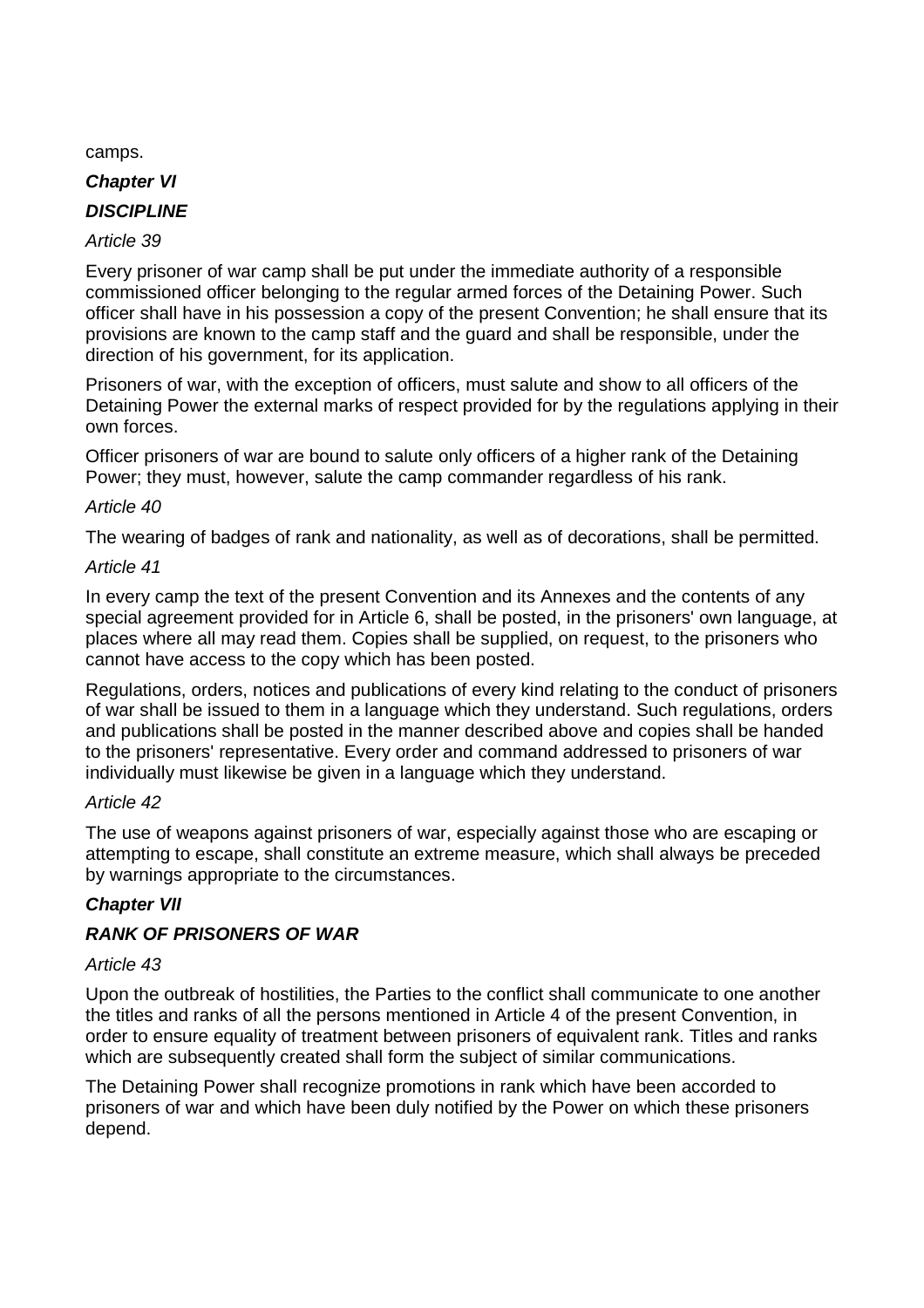# Article 44

Officers and prisoners of equivalent status shall be treated with the regard due to their rank and age.

In order to ensure service in officers' camps, other ranks of the same armed forces who, as far as possible, speak the same language, shall be assigned in sufficient numbers, account being taken of the rank of officers and prisoners of equivalent status. Such orderlies shall not be required to perform any other work.

Supervision of the mess by the officers themselves shall be facilitated in every way.

### Article 45

Prisoners of war other than officers and prisoners of equivalent status shall be treated with the regard due to their rank and age.

Supervision of the mess by the prisoners themselves shall be facilitated in every way.

# **Chapter VIII**

# **TRANSFER OF PRISONERS OF WAR AFTER THEIR ARRIVAL IN CAMP**

# Article 46

The Detaining Power, when deciding upon the transfer of prisoners of war, shall take into account the interests of the prisoners themselves, more especially so as not to increase the difficulty of their repatriation.

The transfer of prisoners of war shall always be effected humanely and in conditions not less favourable than those under which the forces of the Detaining Power are transferred. Account shall always be taken of the climatic conditions to which the prisoners of war are accustomed and the conditions of transfer shall in no case be prejudicial to their health.

The Detaining Power shall supply prisoners of war during transfer with sufficient food and drinking water to keep them in good health, likewise with the necessary clothing, shelter and medical attention. The Detaining Power shall take adequate precautions especially in case of transport by sea or by air, to ensure their safety during transfer, and shall draw up a complete list of all transferred prisoners before their departure.

# Article 47

Sick or wounded prisoners of war shall not be transferred as long as their recovery may be endangered by the journey, unless their safety imperatively demands it.

If the combat zone draws closer to a camp, the prisoners of war in the said camp shall not be transferred unless their transfer can be carried out in adequate conditions of safety, or if they are exposed to greater risks by remaining on the spot than by being transferred.

#### Article 48

In the event of transfer, prisoners of war shall be officially advised of their departure and of their new postal address. Such notifications shall be given in time for them to pack their luggage and inform their next of kin.

They shall be allowed to take with them their personal effects, and the correspondence and parcels which have arrived for them. The weight of such baggage may be limited, if the conditions of transfer so require, to what each prisoner can reasonably carry, which shall in no case be more than twenty-five kilograms per head.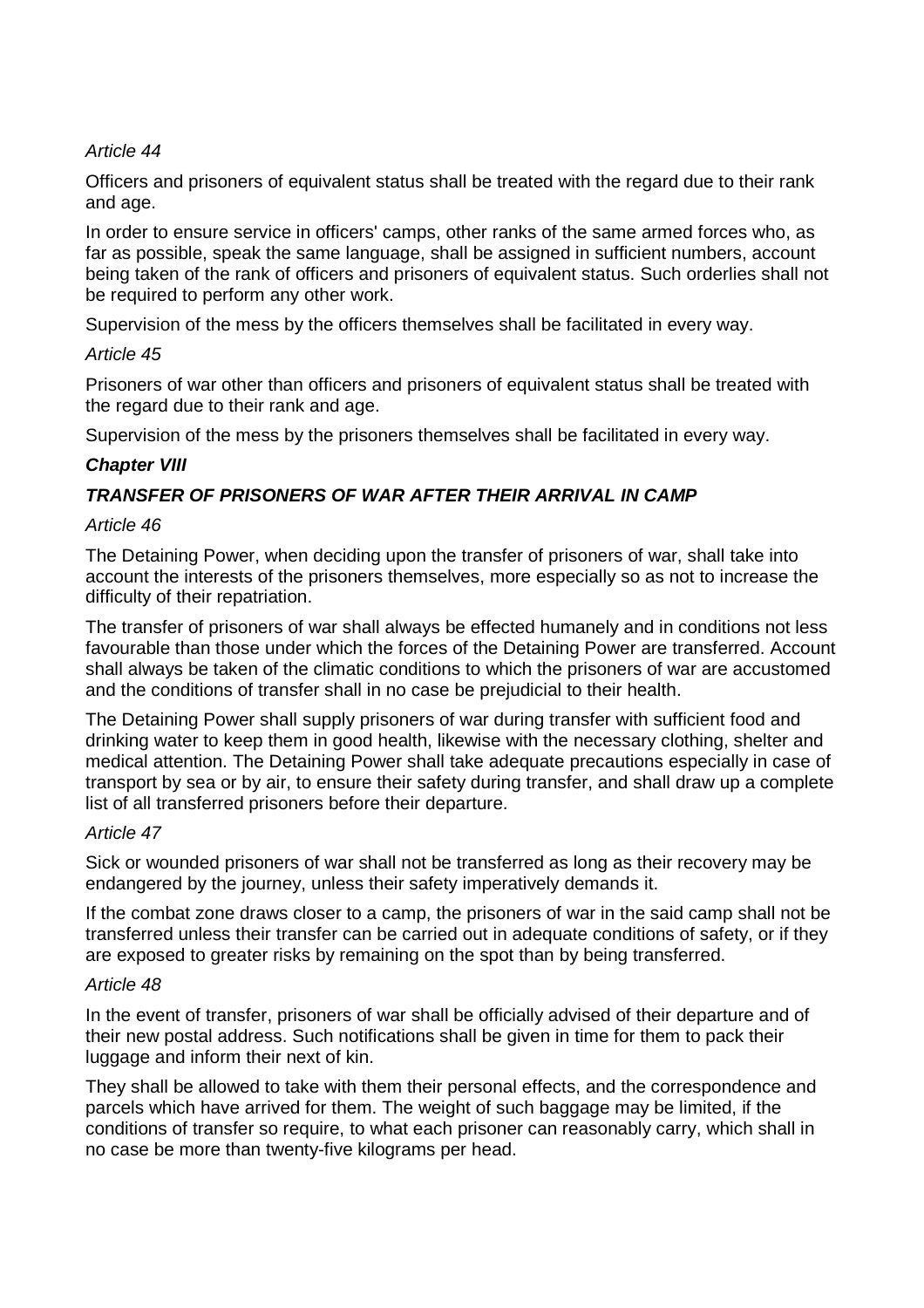Mail and parcels addressed to their former camp shall be forwarded to them without delay. The camp commander shall take, in agreement with the prisoners' representative, any measures needed to ensure the transport of the prisoners' community property and of the luggage they are unable to take with them in consequence of restrictions imposed by virtue of the second paragraph of this Article.

The costs of transfers shall be borne by the Detaining Power.

# **SECTION III**

# **LABOUR OF PRISONERS OF WAR**

### Article 49

The Detaining Power may utilize the labour of prisoners of war who are physically fit, taking into account their age, sex, rank and physical aptitude, and with a view particularly to maintaining them in a good state of physical and mental health.

Non-commissioned officers who are prisoners of war shall only be required to do supervisory work. Those not so required may ask for other suitable work which shall, so far as possible, be found for them.

If officers or persons of equivalent status ask for suitable work, it shall be found for them, so far as possible, but they may in no circumstances be compelled to work.

### Article 50

Besides work connected with camp administration, installation or maintenance, prisoners of war may be compelled to do only such work as is included in the following classes:

(a) Agriculture;

(b) Industries connected with the production or the extraction of raw materials, and manufacturing industries, with the exception of metallurgical, machinery and chemical industries; public works and building operations which have no military character or purpose;

(c) Transport and handling of stores which are not military in character or purpose;

(d) Commercial business, and arts and crafts;

(e) Domestic service;

(f) Public utility services having no military character or purpose.

Should the above provisions be infringed, prisoners of war shall be allowed to exercise their right of complaint, in conformity with Article 78.

#### Article 51

Prisoners of war must be granted suitable working conditions, especially as regards accommodation, food, clothing and equipment; such conditions shall not be inferior to those enjoyed by nationals of the Detaining Power employed in similar work; account shall also be taken of climatic conditions.

The Detaining Power, in utilizing the labour of prisoners of war, shall ensure that in areas in which prisoners are employed, the national legislation concerning the protection of labour, and, more particularly, the regulations for the safety of workers, are duly applied.

Prisoners of war shall receive training and be provided with the means of protection suitable to the work they will have to do and similar to those accorded to the nationals of the Detaining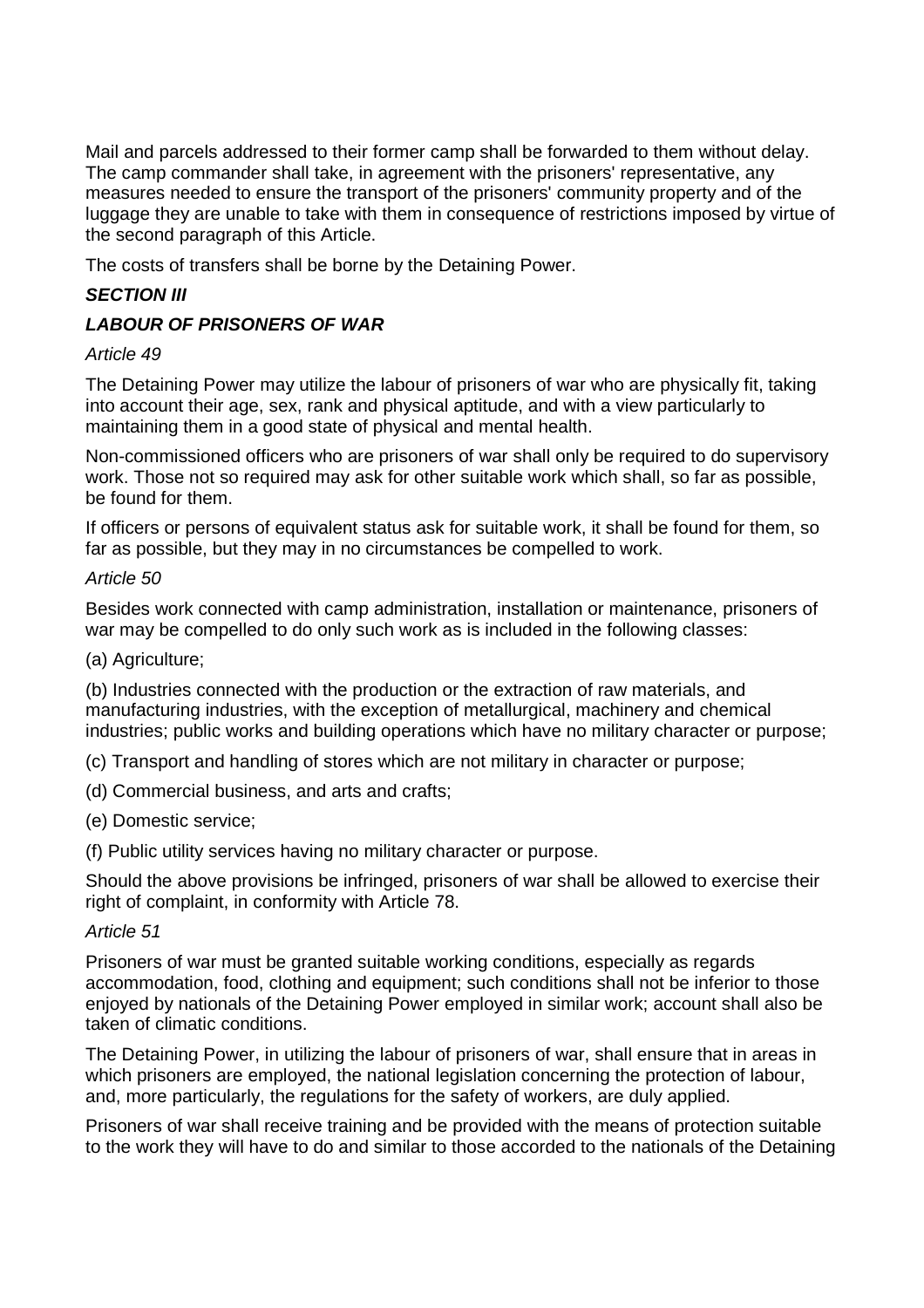Power. Subject to the provisions of Article 52, prisoners may be submitted to the normal risks run by these civilian workers.

Conditions of labour shall in no case be rendered more arduous by disciplinary measures.

### Article 52

Unless he be a volunteer, no prisoner of war may be employed on labour which is of an unhealthy or dangerous nature.

No prisoner of war shall be assigned to labour which would be looked upon as humiliating for a member of the Detaining Power's own forces.

The removal of mines or similar devices shall be considered as dangerous labour.

# Article 53

The duration of the daily labour of prisoners of war, including the time of the journey to and fro, shall not be excessive, and must in no case exceed that permitted for civilian workers in the district, who are nationals of the Detaining Power and employed on the same work.

Prisoners of war must be allowed, in the middle of the day's work, a rest of not less than one hour. This rest will be the same as that to which workers of the Detaining Power are entitled, if the latter is of longer duration. They shall be allowed in addition a rest of twenty-four consecutive hours every week, preferably on Sunday or the day of rest in their country of origin. Furthermore, every prisoner who has worked for one year shall be granted a rest of eight consecutive days, during which his working pay shall be paid him.

If methods of labour such as piece-work are employed, the length of the working period shall not be rendered excessive thereby.

#### Article 54

The working pay due to prisoners of war shall be fixed in accordance with the provisions of Article 62 of the present Convention.

Prisoners of war who sustain accidents in connection with work, or who contract a disease in the course, or in consequence of their work, shall receive all the care their condition may require. The Detaining Power shall furthermore deliver to such prisoners of war a medical certificate enabling them to submit their claims to the Power on which they depend, and shall send a duplicate to the Central Prisoners of War Agency provided for in Article 123.

# Article 55

The fitness of prisoners of war for work shall be periodically verified by medical examinations at least once a month. The examinations shall have particular regard to the nature of the work which prisoners of war are required to do.

If any prisoner of war considers himself incapable of working, he shall be permitted to appear before the medical authorities of his camp. Physicians or surgeons may recommend that the prisoners who are, in their opinion, unfit for work, be exempted therefrom. Article 56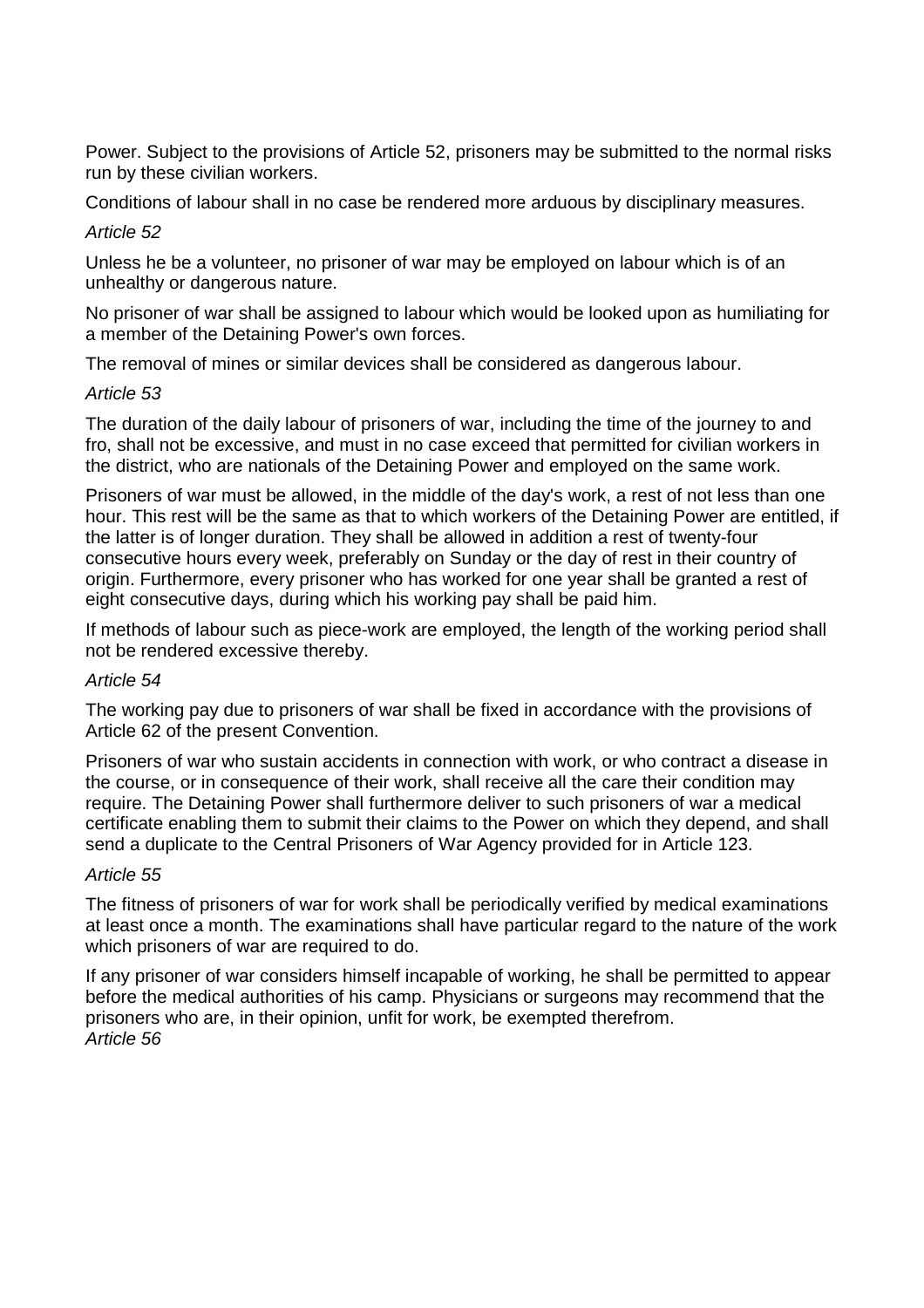The organization and administration of labour detachments shall be similar to those of prisoner of war camps.

Every labour detachment shall remain under the control of and administratively part of a prisoner of war camp. The military authorities and the commander of the said camp shall be responsible, under the direction of their government, for the observance of the provisions of the present Convention in labour detachments.

The camp commander shall keep an up-to-date record of the labour detachments dependent on his camp, and shall communicate it to the delegates of the Protecting Power, of the International Committee of the Red Cross, or of other agencies giving relief to prisoners of war, who may visit the camp.

### Article 57

The treatment of prisoners of war who work for private persons, even if the latter are responsible for guarding and protecting them, shall not be inferior to that which is provided for by the present Convention. The Detaining Power, the military authorities and the commander of the camp to which such prisoners belong shall be entirely responsible for the maintenance, care, treatment, and payment of the working pay of such prisoners of war.

Such prisoners of war shall have the right to remain in communication with the prisoners' representatives in the camps on which they depend.

### **SECTION IV**

# **FINANCIAL RESOURCES OF PRISONERS OF WAR**

#### Article 58

Upon the outbreak of hostilities, and pending an arrangement on this matter with the Protecting Power, the Detaining Power may determine the maximum amount of money in cash or in any similar form, that prisoners may have in their possession. Any amount in excess, which was properly in their possession and which has been taken or withheld from them, shall be placed to their account, together with any monies deposited by them, and shall not be converted into any other currency without their consent.

If prisoners of war are permitted to purchase services or commodities outside the camp against payment in cash, such payments shall be made by the prisoner himself or by the camp administration who will charge them to the accounts of the prisoners concerned. The Detaining Power will establish the necessary rules in this respect.

#### Article 59

Cash which was taken from prisoners of war, in accordance with Article 18, at the time of their capture, and which is in the currency of the Detaining Power, shall be placed to their separate accounts, in accordance with the provisions of Article 64 of the present Section.

The amounts, in the currency of the Detaining Power, due to the conversion of sums in other currencies that are taken from the prisoners of war at the same time, shall also be credited to their separate accounts.

#### Article 60

The Detaining Power shall grant all prisoners of war a monthly advance of pay, the amount of which shall be fixed by conversion, into the currency of the said Power, of the following amounts: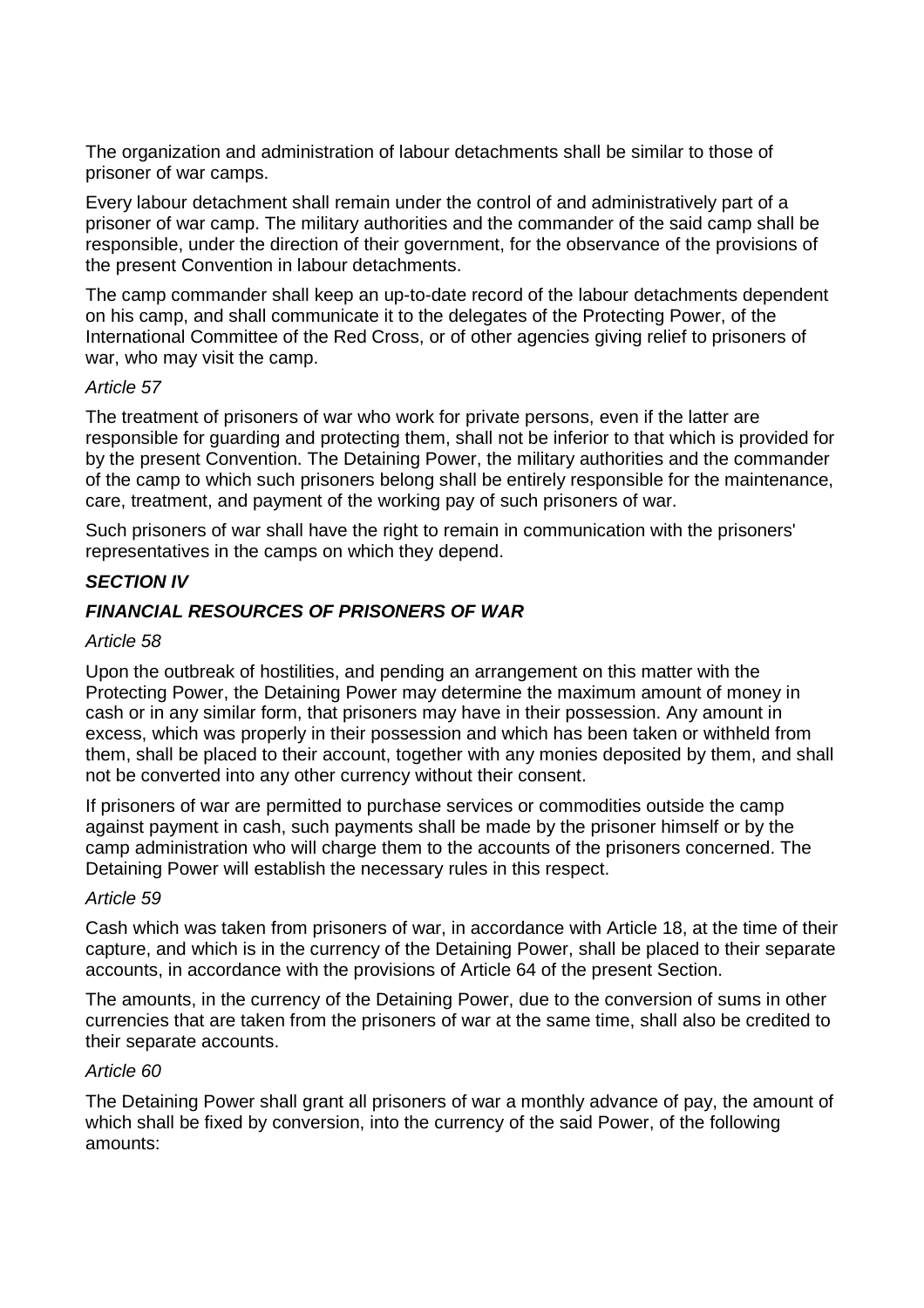Category I: Prisoners ranking below sergeant: eight Swiss francs.

Category II: Sergeants and other non-commissioned officers, or prisoners of equivalent rank: twelve Swiss francs.

Category III: Warrant officers and commissioned officers below the rank of major or prisoners of equivalent rank: fifty Swiss francs.

Category IV: Majors, lieutenant-colonels, colonels or prisoners of equivalent rank: sixty Swiss francs.

Category V: General officers or prisoners of equivalent rank: seventy-five Swiss francs.

However, the Parties to the conflict concerned may by special agreement modify the amount of advances of pay due to prisoners of the preceding categories.

Furthermore, if the amounts indicated in the first paragraph above would be unduly high compared with the pay of the Detaining Power's armed forces or would, for any reason, seriously embarrass the Detaining Power, then, pending the conclusion of a special agreement with the Power on which the prisoners depend to vary the amounts indicated above, the Detaining Power:

(a) Shall continue to credit the accounts of the prisoners with the amounts indicated in the first paragraph above;

(b) May temporarily limit the amount made available from these advances of pay to prisoners of war for their own use, to sums which are reasonable, but which, for Category I, shall never be inferior to the amount that the Detaining Power gives to the members of its own armed forces.

The reasons for any limitations will be given without delay to the Protecting Power.

#### Article 61

The Detaining Power shall accept for distribution as supplementary pay to prisoners of war sums which the Power on which the prisoners depend may forward to them, on condition that the sums to be paid shall be the same for each prisoner of the same category, shall be payable to all prisoners of that category depending on that Power, and shall be placed in their separate accounts, at the earliest opportunity, in accordance with the provisions of Article 64. Such supplementary pay shall not relieve the Detaining Power of any obligation under this Convention.

#### Article 62

Prisoners of war shall be paid a fair working rate of pay by the detaining authorities direct. The rate shall be fixed by the said authorities, but shall at no time be less than one-fourth of one Swiss franc for a full working day. The Detaining Power shall inform prisoners of war, as well as the Power on which they depend, through the intermediary of the Protecting Power, of the rate of daily working pay that it has fixed.

Working pay shall likewise be paid by the detaining authorities to prisoners of war permanently detailed to duties or to a skilled or semi-skilled occupation in connection with the administration, installation or maintenance of camps, and to the prisoners who are required to carry out spiritual or medical duties on behalf of their comrades.

The working pay of the prisoners' representative, of his advisers, if any, and of his assistants, shall be paid out of the fund maintained by canteen profits. The scale of this working pay shall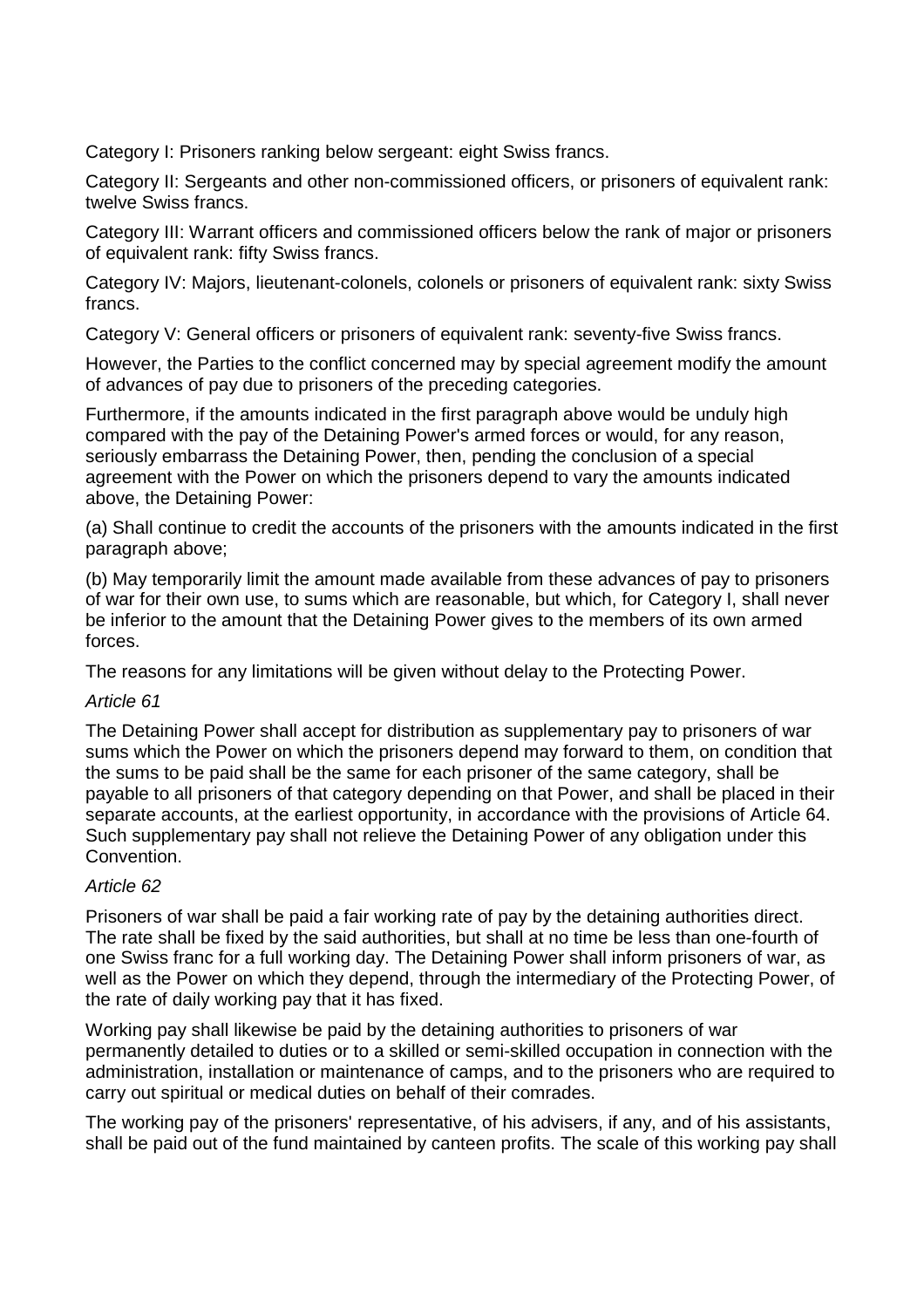be fixed by the prisoners' representative and approved by the camp commander. If there is no such fund, the detaining authorities shall pay these prisoners a fair working rate of pay.

### Article 63

Prisoners of war shall be permitted to receive remittances of money addressed to them individually or collectively.

Every prisoner of war shall have at his disposal the credit balance of his account as provided for in the following Article, within the limits fixed by the Detaining Power, which shall make such payments as are requested. Subject to financial or monetary restrictions which the Detaining Power regards as essential, prisoners of war may also have payments made abroad. In this case payments addressed by prisoners of war to dependants shall be given priority.

In any event, and subject to the consent of the Power on which they depend, prisoners may have payments made in their own country, as follows: the Detaining Power shall send to the aforesaid Power through the Protecting Power a notification giving all the necessary particulars concerning the prisoners of war, the beneficiaries of the payments, and the amount of the sums to be paid, expressed in the Detaining Power's currency. The said notification shall be signed by the prisoners and countersigned by the camp commander. The Detaining Power shall debit the prisoners' account by a corresponding amount; the sums thus debited shall be placed by it to the credit of the Power on which the prisoners depend.

To apply the foregoing provisions, the Detaining Power may usefully consult the Model Regulations in Annex V of the present Convention.

### Article 64

The Detaining Power shall hold an account for each prisoner of war, showing at least the following:

1. The amounts due to the prisoner or received by him as advances of pay, as working pay or derived from any other source; the sums in the currency of the Detaining Power which were taken from him; the sums taken from him and converted at his request into the currency of the said Power.

2. The payments made to the prisoner in cash, or in any other similar form; the payments made on his behalf and at his request; the sums transferred under Article 63, third paragraph.

#### Article 65

Every item entered in the account of a prisoner of war shall be countersigned or initialled by him, or by the prisoners' representative acting on his behalf.

Prisoners of war shall at all times be afforded reasonable facilities for consulting and obtaining copies of their accounts, which may likewise be inspected by the representatives of the Protecting Powers at the time of visits to the camp.

When prisoners of war are transferred from one camp to another, their personal accounts will follow them. In case of transfer from one Detaining Power to another, the monies which are their property and are not in the currency of the Detaining Power will follow them. They shall be given certificates for any other monies standing to the credit of their accounts.

The Parties to the conflict concerned may agree to notify to each other at specific intervals through the Protecting Power, the amount of the accounts of the prisoners of war.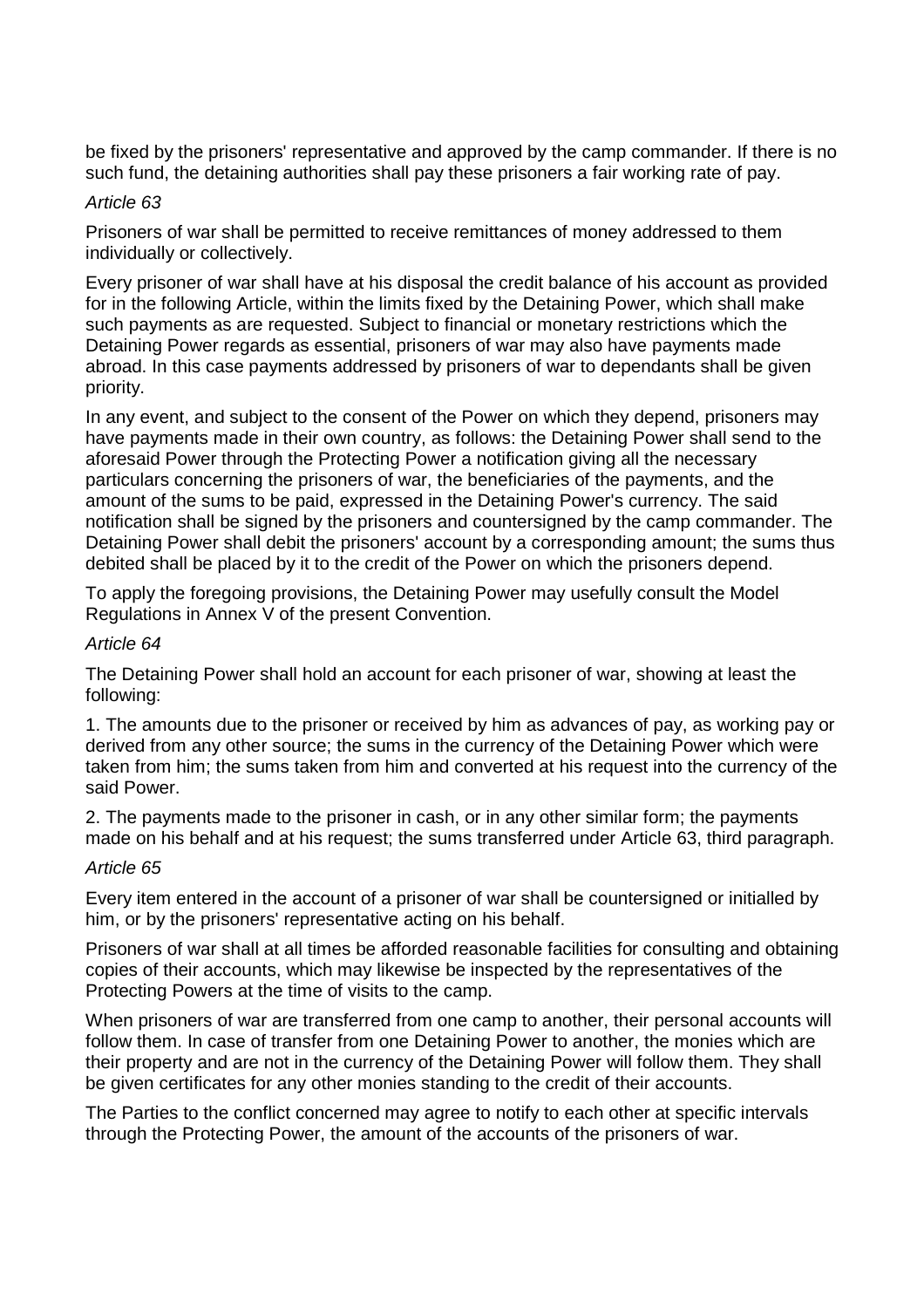# Article 66

On the termination of captivity, through the release of a prisoner of war or his repatriation, the Detaining Power shall give him a statement, signed by an authorized officer of that Power, showing the credit balance then due to him. The Detaining Power shall also send through the Protecting Power to the government upon which the prisoner of war depends, lists giving all appropriate particulars of all prisoners of war whose captivity has been terminated by repatriation, release, escape, death or any other means, and showing the amount of their credit balances. Such lists shall be certified on each sheet by an authorized representative of the Detaining Power.

Any of the above provisions of this Article may be varied by mutual agreement between any two Parties to the conflict.

The Power on which the prisoner of war depends shall be responsible for settling with him any credit balance due to him from the Detaining Power on the termination of his captivity.

#### Article 67

Advances of pay, issued to prisoners of war in conformity with Article 60, shall be considered as made on behalf of the Power on which they depend. Such advances of pay, as well as all payments made by the said Power under Article 63, third paragraph, and Article 68, shall form the subject of arrangements between the Powers concerned, at the close of hostilities.

#### Article 68

Any claim by a prisoner of war for compensation in respect of any injury or other disability arising out of work shall be referred to the Power on which he depends, through the Protecting Power. In accordance with Article 54, the Detaining Power will, in all cases, provide the prisoner of war concerned with a statement showing the nature of the injury or disability, the circumstances in which it arose and particulars of medical or hospital treatment given for it. This statement will be signed by a responsible officer of the Detaining Power and the medical particulars certified by a medical officer.

Any claim by a prisoner of war for compensation in respect of personal effects, monies or valuables impounded by the Detaining Power under Article 18 and not forthcoming on his repatriation, or in respect of loss alleged to be due to the fault of the Detaining Power or any of its servants, shall likewise be referred to the Power on which he depends. Nevertheless, any such personal effects required for use by the prisoners of war whilst in captivity shall be replaced at the expense of the Detaining Power. The Detaining Power will, in all cases, provide the prisoner of war with a statement, signed by a responsible officer, showing all available information regarding the reasons why such effects, monies or valuables have not been restored to him. A copy of this statement will be forwarded to the Power on which he depends through the Central Prisoners of War Agency provided for in Article 123.

### **SECTION V**

# **RELATIONS OF PRISONERS OF WAR WITH THE EXTERIOR**

#### Article 69

Immediately upon prisoners of war falling into its power, the Detaining Power shall inform them and the Powers on which they depend, through the Protecting Power, of the measures taken to carry out the provisions of the present Section. They shall likewise inform the parties concerned of any subsequent modifications of such measures.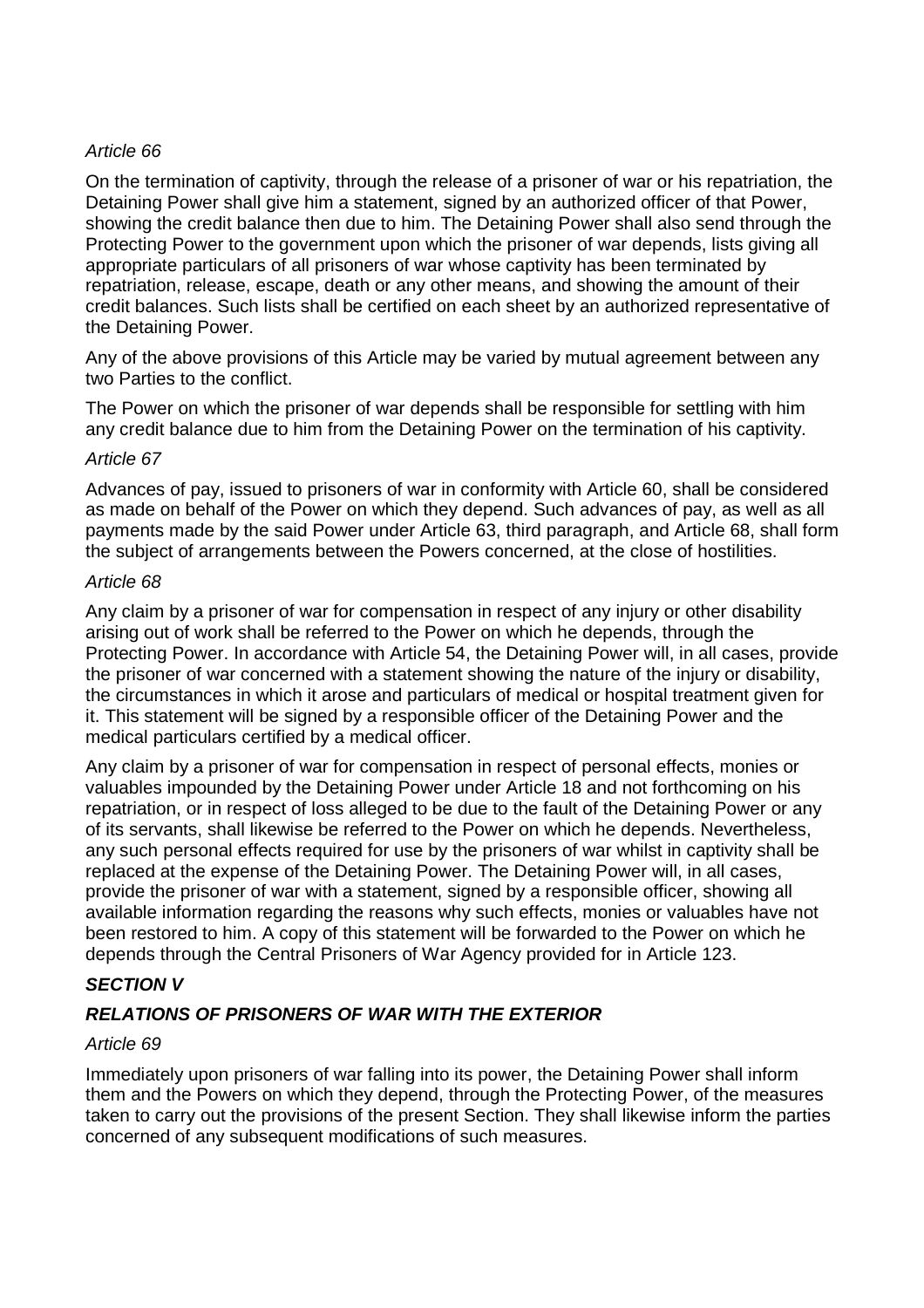### Article 70

Immediately upon capture, or not more than one week after arrival at a camp, even if it is a transit camp, likewise in case of sickness or transfer to hospital or another camp, every prisoner of war shall be enabled to write direct to his family, on the one hand, and to the Central Prisoners of War Agency provided for in Article 123, on the other hand, a card similar, if possible, to the model annexed to the present Convention, informing his relatives of his capture, address and state of health. The said cards shall be forwarded as rapidly as possible and may not be delayed in any manner.

### Article 71

Prisoners of war shall be allowed to send and receive letters and cards. If the Detaining Power deems it necessary to limit the number of letters and cards sent by each prisoner of war, the said number shall not be less than two letters and four cards monthly, exclusive of the capture cards provided for in Article 70, and conforming as closely as possible to the models annexed to the present Convention. Further limitations may be imposed only if the Protecting Power is satisfied that it would be in the interests of the prisoners of war concerned to do so owing to difficulties of translation caused by the Detaining Power's inability to find sufficient qualified linguists to carry out the necessary censorship. If limitations must be placed on the correspondence addressed to prisoners of war, they may be ordered only by the Power on which the prisoners depend, possibly at the request of the Detaining Power. Such letters and cards must be conveyed by the most rapid method at the disposal of the Detaining Power; they may not be delayed or retained for disciplinary reasons.

Prisoners of war who have been without news for a long period, or who are unable to receive news from their next of kin or to give them news by the ordinary postal route, as well as those who are at a great distance from their homes, shall be permitted to send telegrams, the fees being charged against the prisoners of war's accounts with the Detaining Power or paid in the currency at their disposal. They shall likewise benefit by this measure in cases of urgency.

As a general rule, the correspondence of prisoners of war shall be written in their native language. The Parties to the conflict may allow correspondence in other languages.

Sacks containing prisoner of war mail must be securely sealed and labelled so as clearly to indicate their contents, and must be addressed to offices of destination.

#### Article 72

Prisoners of war shall be allowed to receive by post or by any other means individual parcels or collective shipments containing, in particular, foodstuffs, clothing, medical supplies and articles of a religious, educational or recreational character which may meet their needs, including books, devotional articles, scientific equipment, examination papers, musical instruments, sports outfits and materials allowing prisoners of war to pursue their studies or their cultural activities.

Such shipments shall in no way free the Detaining Power from the obligations imposed upon it by virtue of the present Convention.

The only limits which may be placed on these shipments shall be those proposed by the Protecting Power in the interest of the prisoners themselves, or by the International Committee of the Red Cross or any other organization giving assistance to the prisoners, in respect of their own shipments only, on account of exceptional strain on transport or communications.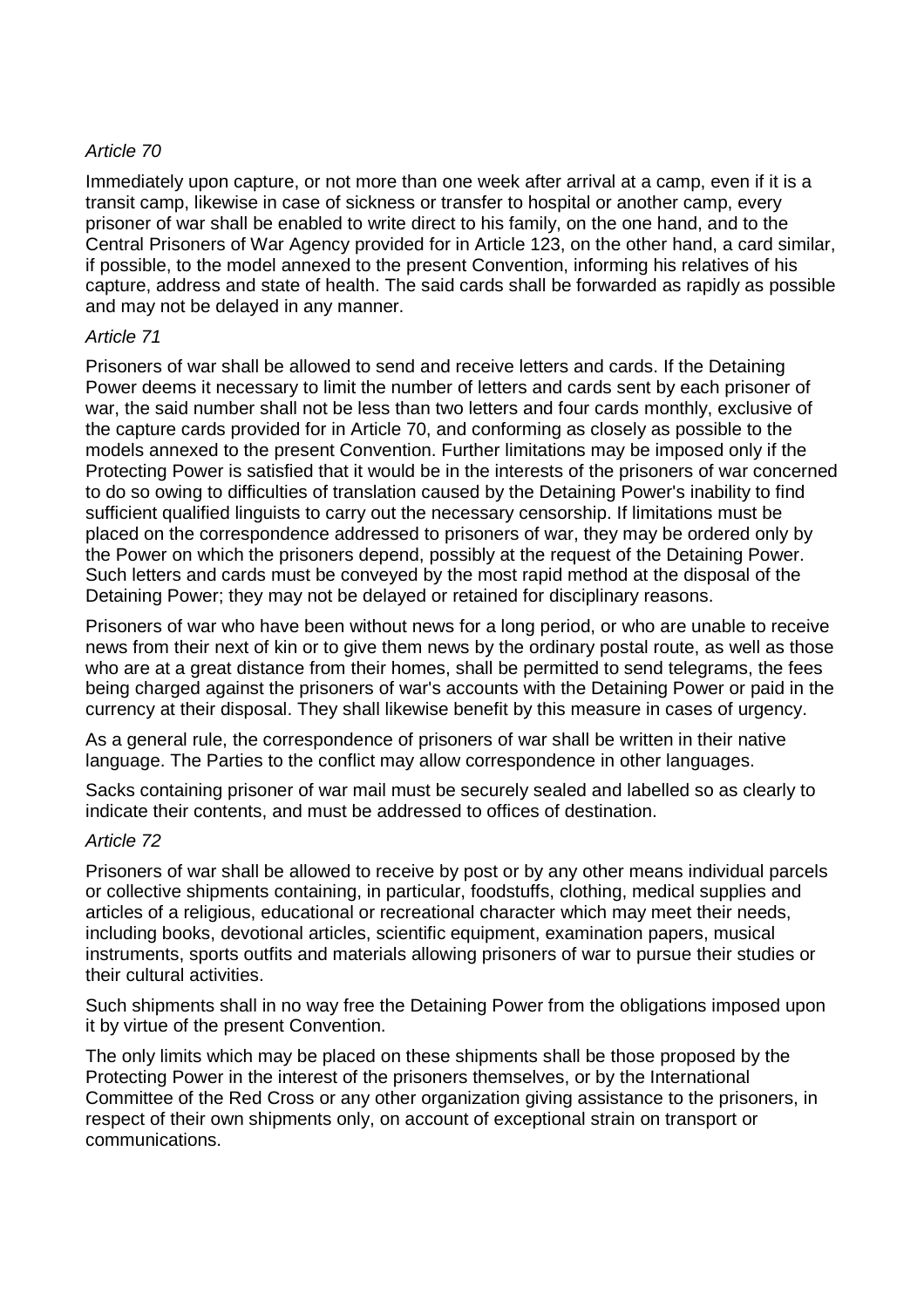The conditions for the sending of individual parcels and collective relief shall, if necessary, be the subject of special agreements between the Powers concerned, which may in no case delay the receipt by the prisoners of relief supplies. Books may not be included in parcels of clothing and foodstuffs. Medical supplies shall, as a rule, be sent in collective parcels.

### Article 73

In the absence of special agreements between the Powers concerned on the conditions for the receipt and distribution of collective relief shipments, the rules and regulations concerning collective shipments, which are annexed to the present Convention, shall be applied.

The special agreements referred to above shall in no case restrict the right of prisoners' representatives to take possession of collective relief shipments intended for prisoners of war, to proceed to their distribution or to dispose of them in the interest of the prisoners.

Nor shall such agreements restrict the right of representatives of the Protecting Power, the International Committee of the Red Cross or any other organization giving assistance to prisoners of war and responsible for the forwarding of collective shipments, to supervise their distribution to the recipients.

### Article 74

All relief shipments for prisoners of war shall be exempt from import, customs and other dues.

Correspondence, relief shipments and authorized remittances of money addressed to prisoners of war or despatched by them through the post office, either direct or through the Information Bureaux provided for in Article 122 and the Central Prisoners of War Agency provided for in Article 123, shall be exempt from any postal dues, both in the countries of origin and destination, and in intermediate countries.

If relief shipments intended for prisoners of war cannot be sent through the post office by reason of weight or for any other cause, the cost of transportation shall be borne by the Detaining Power in all the territories under its control. The other Powers party to the Convention shall bear the cost of transport in their respective territories.

In the absence of special agreements between the Parties concerned, the costs connected with transport of such shipments, other than costs covered by the above exemption, shall be charged to the senders.

The High Contracting Parties shall endeavour to reduce, so far as possible, the rates charged for telegrams sent by prisoners of war, or addressed to them.

#### Article 75

Should military operations prevent the Powers concerned from fulfilling their obligation to assure the transport of the shipments referred to in Articles 70, 71, 72 and 77, the Protecting Powers concerned, the International Committee of the Red Cross or any other organization duly approved by the Parties to the conflict may undertake to ensure the conveyance of such shipments by suitable means (railway wagons, motor vehicles, vessels or aircraft, etc.). For this purpose, the High Contracting Parties shall endeavour to supply them with such transport and to allow its circulation, especially by granting the necessary safe-conducts.

Such transport may also be used to convey:

(a) Correspondence, lists and reports exchanged between the Central Information Agency referred to in Article 123 and the National Bureaux referred to in Article 122;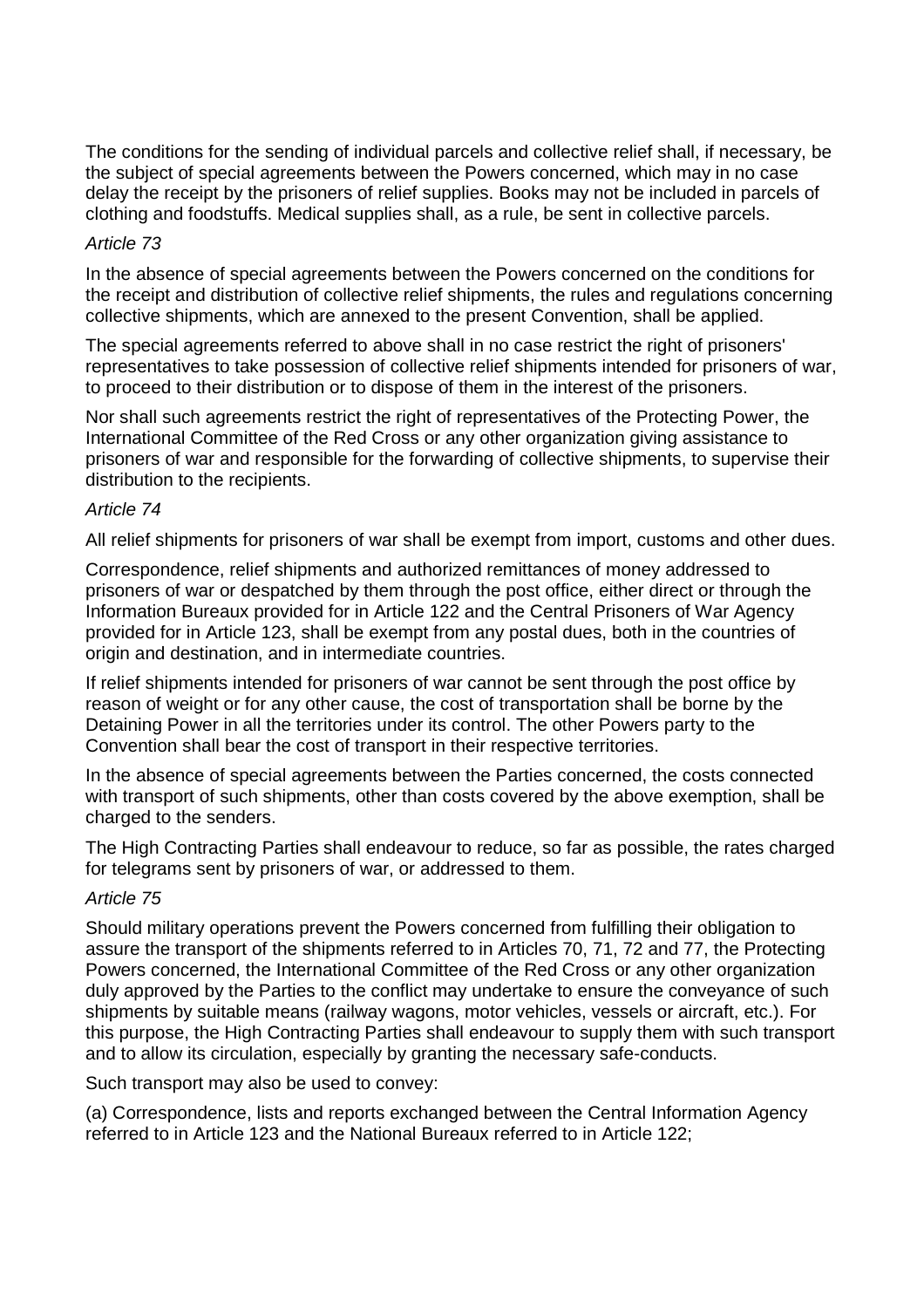(b) Correspondence and reports relating to prisoners of war which the Protecting Powers, the International Committee of the Red Cross or any other body assisting the prisoners, exchange either with their own delegates or with the Parties to the conflict.

These provisions in no way detract from the right of any Party to the conflict to arrange other means of transport, if it should so prefer, nor preclude the granting of safe-conducts, under mutually agreed conditions, to such means of transport.

In the absence of special agreements, the costs occasioned by the use of such means of transport shall be borne proportionally by the Parties to the conflict whose nationals are benefited thereby.

### Article 76

The censoring of correspondence addressed to prisoners of war or despatched by them shall be done as quickly as possible. Mail shall be censored only by the despatching State and the receiving State, and once only by each.

The examination of consignments intended for prisoners of war shall not be carried out under conditions that will expose the goods contained in them to deterioration; except in the case of written or printed matter, it shall be done in the presence of the addressee, or of a fellowprisoner duly delegated by him. The delivery to prisoners of individual or collective consignments shall not be delayed under the pretext of difficulties of censorship.

Any prohibition of correspondence ordered by Parties to the conflict, either for military or political reasons, shall be only temporary and its duration shall be as short as possible.

### Article 77

The Detaining Powers shall provide all facilities for the transmission, through the Protecting Power or the Central Prisoners of War Agency provided for in Article 123, of instruments, papers or documents intended for prisoners of war or despatched by them, especially powers of attorney and wills.

In all cases they shall facilitate the preparation and execution of such documents on behalf of prisoners of war; in particular, they shall allow them to consult a lawyer and shall take what measures are necessary for the authentication of their signatures.

# **SECTION VI**

# **RELATIONS BETWEEN PRISONERS OF WAR AND THE AUTHORITIES**

#### **Chapter I**

# **COMPLAINTS OF PRISONERS OF WAR RESPECTING THE CONDITIONS OF CAPTIVITY**

#### Article 78

Prisoners of war shall have the right to make known to the military authorities in whose power they are, their requests regarding the conditions of captivity to which they are subjected.

They shall also have the unrestricted right to apply to the representatives of the Protecting Powers either through their prisoners' representative or, if they consider it necessary, direct, in order to draw their attention to any points on which they may have complaints to make regarding their conditions of captivity.

These requests and complaints shall not be limited nor considered to be a part of the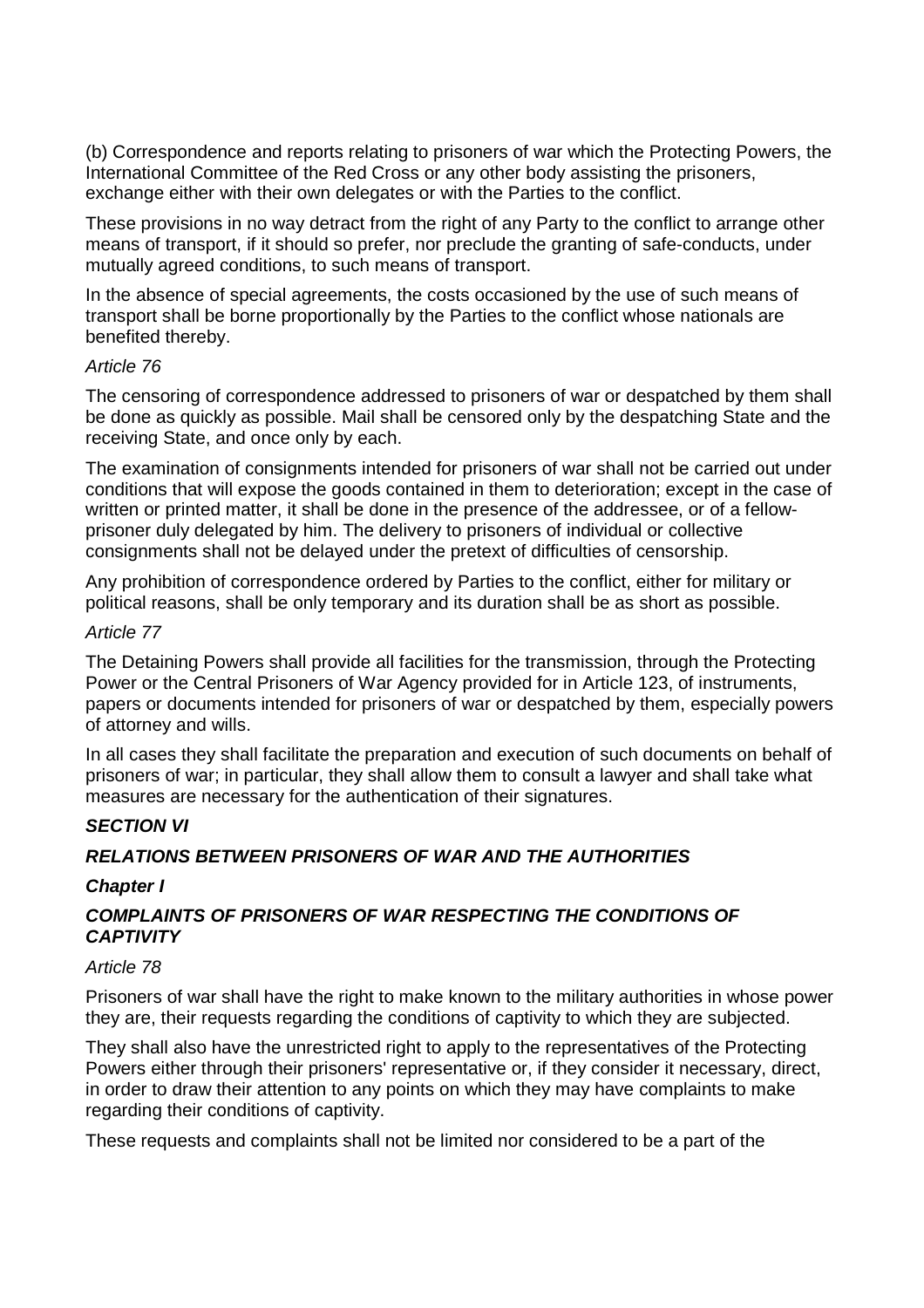correspondence quota referred to in Article 71. They must be transmitted immediately. Even if they are recognized to be unfounded, they may not give rise to any punishment.

Prisoners' representatives may send periodic reports on the situation in the camps and the needs of the prisoners of war to the representatives of the Protecting Powers.

# **Chapter II**

# **PRISONER OF WAR REPRESENTATIVES**

### Article 79

In all places where there are prisoners of war, except in those where there are officers, the prisoners shall freely elect by secret ballot, every six months, and also in case of vacancies, prisoners' representatives entrusted with representing them before the military authorities, the Protecting Powers, the International Committee of the Red Cross and any other organization which may assist them. These prisoners' representatives shall be eligible for re-election.

In camps for officers and persons of equivalent status or in mixed camps, the senior officer among the prisoners of war shall be recognized as the camp prisoners' representative. In camps for officers, he shall be assisted by one or more advisers chosen by the officers; in mixed camps, his assistants shall be chosen from among the prisoners of war who are not officers and shall be elected by them.

Officer prisoners of war of the same nationality shall be stationed in labour camps for prisoners of war, for the purpose of carrying out the camp administration duties for which the prisoners of war are responsible. These officers may be elected as prisoners' representatives under the first paragraph of this Article. In such a case the assistants to the prisoners' representatives shall be chosen from among those prisoners of war who are not officers.

Every representative elected must be approved by the Detaining Power before he has the right to commence his duties. Where the Detaining Power refuses to approve a prisoner of war elected by his fellow prisoners of war, it must inform the Protecting Power of the reason for such refusal.

In all cases the prisoners' representative must have the same nationality, language and customs as the prisoners of war whom he represents. Thus, prisoners of war distributed in different sections of a camp, according to their nationality, language or customs, shall have for each section their own prisoners' representative, in accordance with the foregoing paragraphs.

#### Article 80

Prisoners' representatives shall further the physical, spiritual and intellectual well-being of prisoners of war.

In particular, where the prisoners decide to organize amongst themselves a system of mutual assistance, this organization will be within the province of the prisoners' representative, in addition to the special duties entrusted to him by other provisions of the present Convention.

Prisoners' representatives shall not be held responsible, simply by reason of their duties, for any offences committed by prisoners of war.

### Article 81

Prisoners' representatives shall not be required to perform any other work, if the accomplishment of their duties is thereby made more difficult.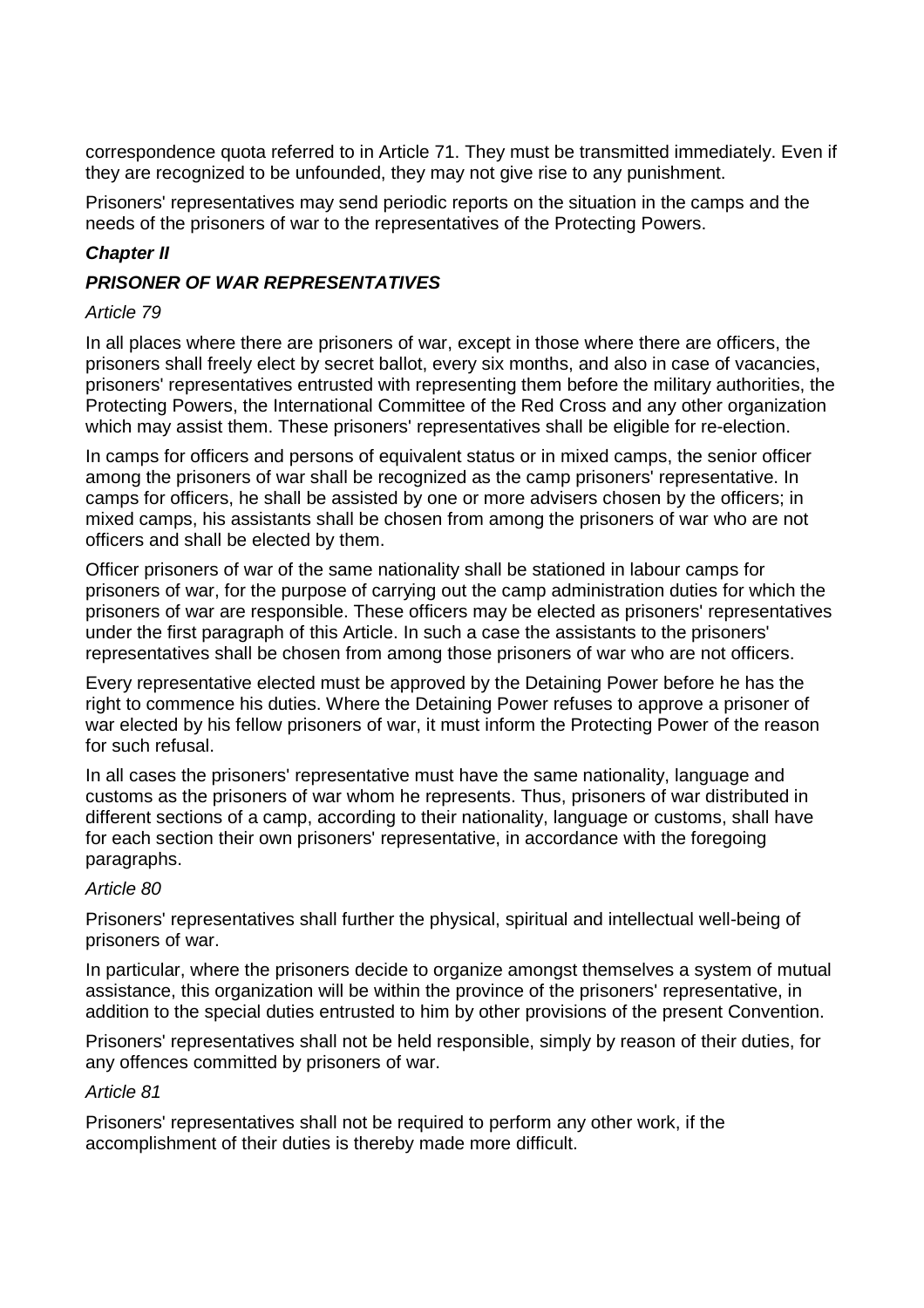Prisoners' representatives may appoint from amongst the prisoners such assistants as they may require. All material facilities shall be granted them, particularly a certain freedom of movement necessary for the accomplishment of their duties (inspection of labour detachments, receipt of supplies, etc.).

Prisoners' representatives shall be permitted to visit premises where prisoners of war are detained, and every prisoner of war shall have the right to consult freely his prisoners' representative.

All facilities shall likewise be accorded to the prisoners' representatives for communication by post and telegraph with the detaining authorities, the Protecting Powers, the International Committee of the Red Cross and their delegates, the Mixed Medical Commissions and with the bodies which give assistance to prisoners of war. Prisoners' representatives of labour detachments shall enjoy the same facilities for communication with the prisoners' representatives of the principal camp. Such communications shall not be restricted, nor considered as forming a part of the quota mentioned in Article 71.

Prisoners' representatives who are transferred shall be allowed a reasonable time to acquaint their successors with current affairs.

In case of dismissal, the reasons therefor shall be communicated to the Protecting Power.

# **Chapter III**

# **PENAL AND DISCIPLINARY SANCTIONS**

# **I. General provisions**

#### Article 82

A prisoner of war shall be subject to the laws, regulations and orders in force in the armed forces of the Detaining Power; the Detaining Power shall be justified in taking judicial or disciplinary measures in respect of any offence committed by a prisoner of war against such laws, regulations or orders. However, no proceedings or punishments contrary to the provisions of this Chapter shall be allowed.

If any law, regulation or order of the Detaining Power shall declare acts committed by a prisoner of war to be punishable, whereas the same acts would not be punishable if committed by a member of the forces of the Detaining Power, such acts shall entail disciplinary punishments only.

# Article 83

In deciding whether proceedings in respect of an offence alleged to have been committed by a prisoner of war shall be judicial or disciplinary, the Detaining Power shall ensure that the competent authorities exercise the greatest leniency and adopt, wherever possible, disciplinary rather than judicial measures.

#### Article 84

A prisoner of war shall be tried only by a military court, unless the existing laws of the Detaining Power expressly permit the civil courts to try a member of the armed forces of the Detaining Power in respect of the particular offence alleged to have been committed by the prisoner of war.

In no circumstances whatever shall a prisoner of war be tried by a court of any kind which does not offer the essential guarantees of independence and impartiality as generally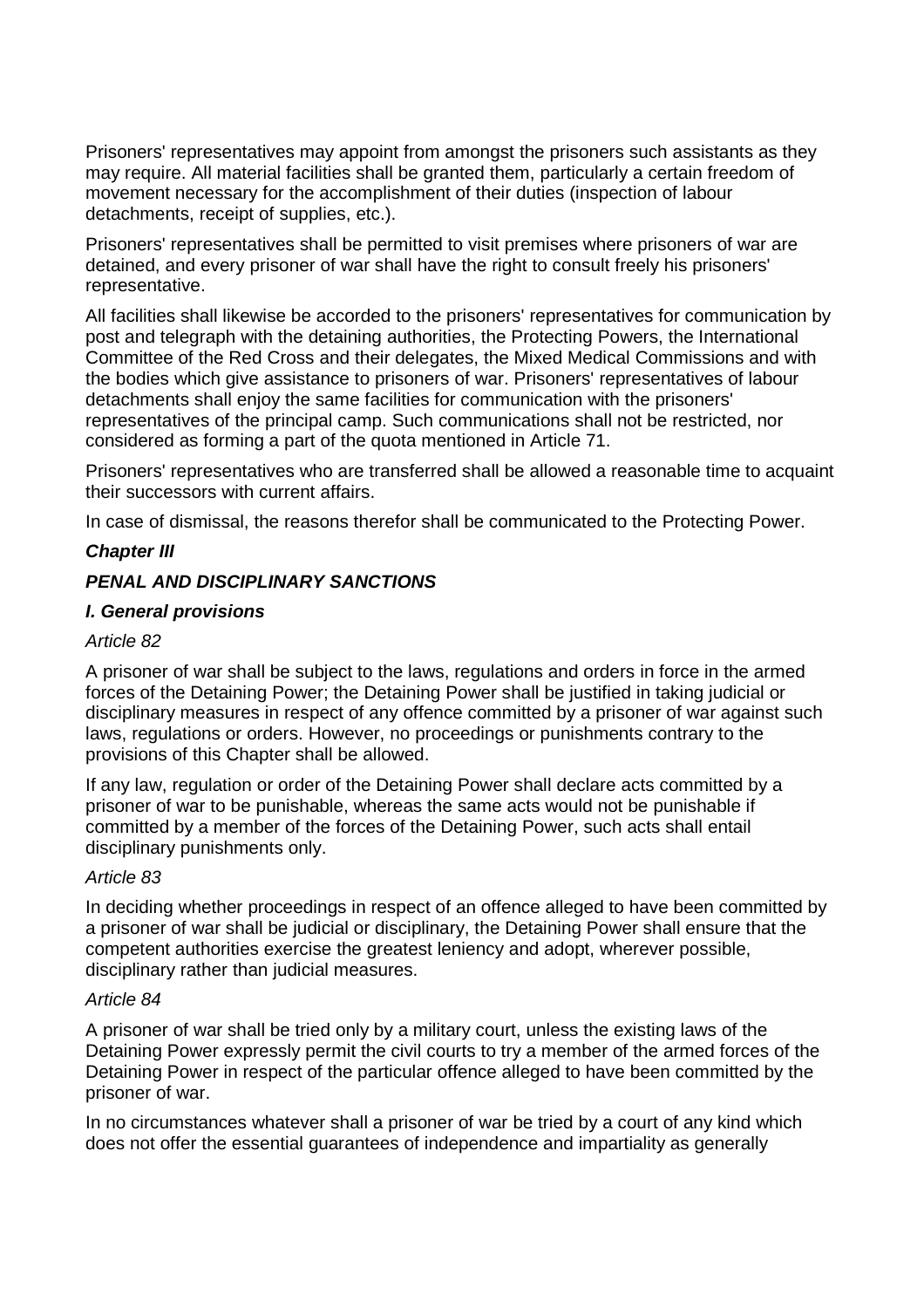recognized, and, in particular, the procedure of which does not afford the accused the rights and means of defence provided for in Article 105.

### Article 85

Prisoners of war prosecuted under the laws of the Detaining Power for acts committed prior to capture shall retain, even if convicted, the benefits of the present Convention.

# Article 86

No prisoner of war may be punished more than once for the same act, or on the same charge.

### Article 87

Prisoners of war may not be sentenced by the military authorities and courts of the Detaining Power to any penalties except those provided for in respect of members of the armed forces of the said Power who have committed the same acts.

When fixing the penalty, the courts or authorities of the Detaining Power shall take into consideration, to the widest extent possible, the fact that the accused, not being a national of the Detaining Power, is not bound to it by any duty of allegiance, and that he is in its power as the result of circumstances independent of his own will. The said courts or authorities shall be at liberty to reduce the penalty provided for the violation of which the prisoner of war is accused, and shall therefore not be bound to apply the minimum penalty prescribed.

Collective punishment for individual acts, corporal punishments, imprisonment in premises without daylight and, in general, any form of torture or cruelty, are forbidden.

No prisoner of war may be deprived of his rank by the Detaining Power, or prevented from wearing his badges.

#### Article 88

Officers, non-commissioned officers and men who are prisoners of war undergoing a disciplinary or judicial punishment, shall not be subjected to more severe treatment than that applied in respect of the same punishment to members of the armed forces of the Detaining Power of equivalent rank.

A woman prisoner of war shall not be awarded or sentenced to a punishment more severe, or treated whilst undergoing punishment more severely, than a woman member of the armed forces of the Detaining Power dealt with for a similar offence.

In no case may a woman prisoner of war be awarded or sentenced to a punishment more severe, or treated whilst undergoing punishment more severely, than a male member of the armed forces of the Detaining Power dealt with for a similar offence.

Prisoners of war who have served disciplinary or judicial sentences may not be treated differently from other prisoners of war.

# **II. Disciplinary sanctions**

#### Article 89

The disciplinary punishments applicable to prisoners of war are the following:

1. A fine which shall not exceed 50 per cent of the advances of pay and working pay which the prisoner of war would otherwise receive under the provisions of Articles 60 and 62 during a period of not more than thirty days.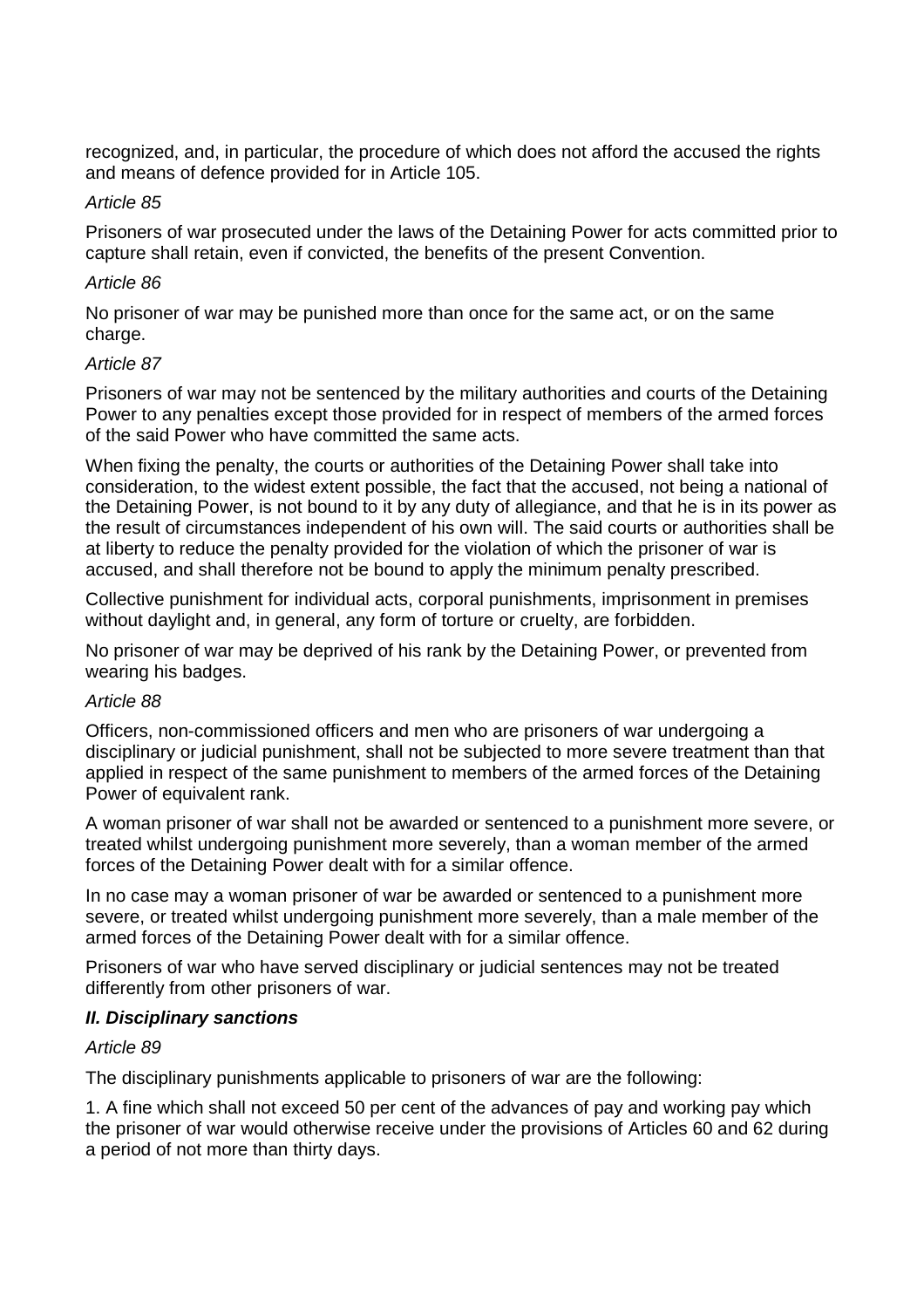2. Discontinuance of privileges granted over and above the treatment provided for by the present Convention.

3. Fatigue duties not exceeding two hours daily.

4. Confinement.

The punishment referred to under (3) shall not be applied to officers.

In no case shall disciplinary punishments be inhuman, brutal or dangerous to the health of prisoners of war.

### Article 90

The duration of any single punishment shall in no case exceed thirty days. Any period of confinement awaiting the hearing of a disciplinary offence or the award of disciplinary punishment shall be deducted from an award pronounced against a prisoner of war.

The maximum of thirty days provided above may not be exceeded, even if the prisoner of war is answerable for several acts at the same time when he is awarded punishment, whether such acts are related or not.

The period between the pronouncing of an award of disciplinary punishment and its execution shall not exceed one month.

When a prisoner of war is awarded a further disciplinary punishment, a period of at least three days shall elapse between the execution of any two of the punishments, if the duration of one of these is ten days or more.

### Article 91

The escape of a prisoner of war shall be deemed to have succeeded when:

1. He has joined the armed forces of the Power on which he depends, or those of an allied Power;

2. He has left the territory under the control of the Detaining Power, or of an ally of the said Power;

3. He has joined a ship flying the flag of the Power on which he depends, or of an allied Power, in the territorial waters of the Detaining Power, the said ship not being under the control of the last-named Power.

Prisoners of war who have made good their escape in the sense of this Article and who are recaptured, shall not be liable to any punishment in respect of their previous escape.

#### Article 92

A prisoner of war who attempts to escape and is recaptured before having made good his escape in the sense of Article 91 shall be liable only to a disciplinary punishment in respect of this act, even if it is a repeated offence.

A prisoner of war who is recaptured shall be handed over without delay to the competent military authority.

Article 88, fourth paragraph, notwithstanding, prisoners of war punished as a result of an unsuccessful escape may be subjected to special surveillance. Such surveillance must not affect the state of their health, must be undergone in a prisoner of war camp, and must not entail the suppression of any of the safeguards granted them by the present Convention.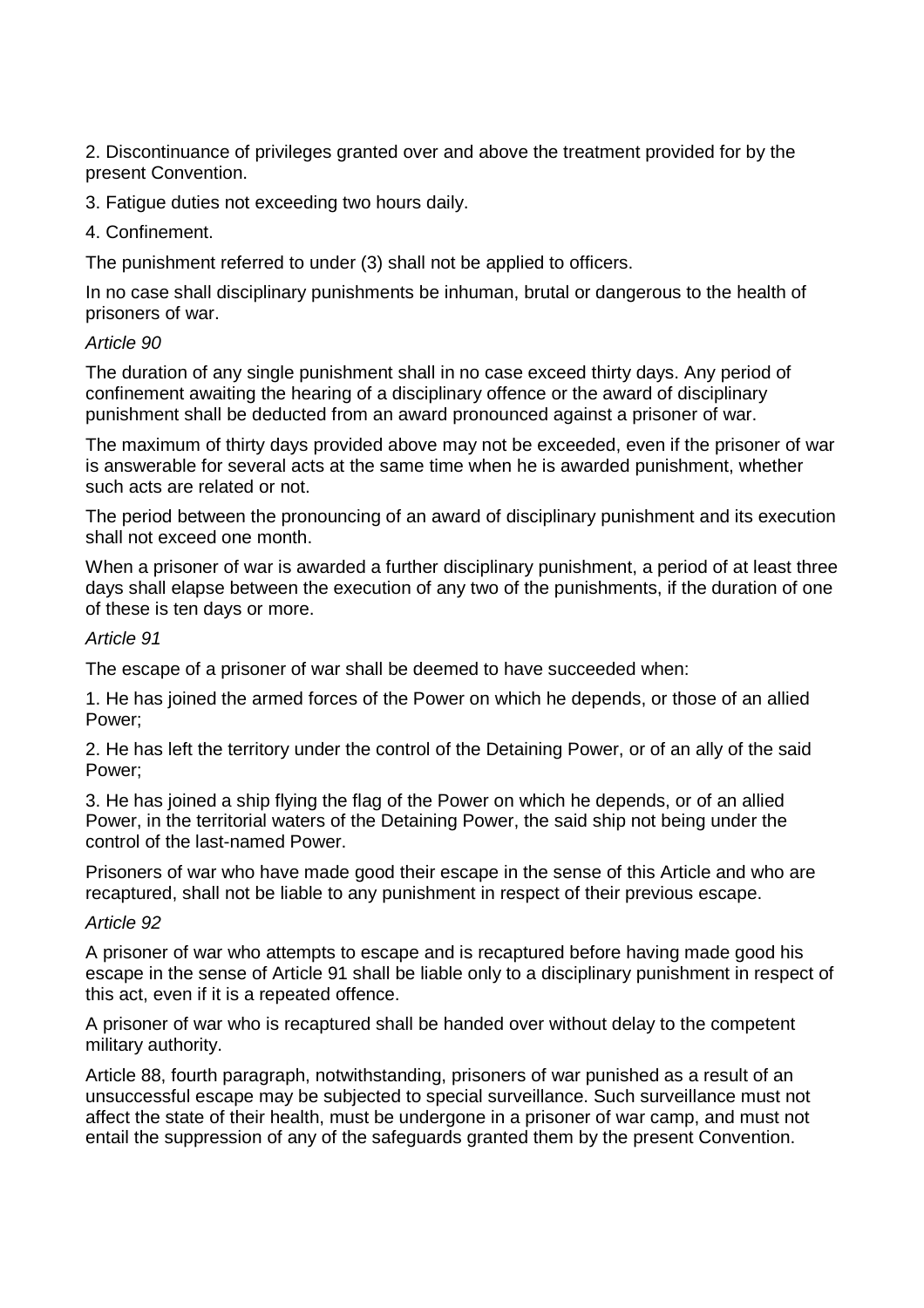### Article 93

Escape or attempt to escape, even if it is a repeated offence, shall not be deemed an aggravating circumstance if the prisoner of war is subjected to trial by judicial proceedings in respect of an offence committed during his escape or attempt to escape.

In conformity with the principle stated in Article 83, offences committed by prisoners of war with the sole intention of facilitating their escape and which do not entail any violence against life or limb, such as offences against public property, theft without intention of self-enrichment, the drawing up or use of false papers, the wearing of civilian clothing, shall occasion disciplinary punishment only.

Prisoners of war who aid or abet an escape or an attempt to escape shall be liable on this count to disciplinary punishment only.

### Article 94

If an escaped prisoner of war is recaptured, the Power on which he depends shall be notified thereof in the manner defined in Article 122, provided notification of his escape has been made.

#### Article 95

A prisoner of war accused of an offence against discipline shall not be kept in confinement pending the hearing unless a member of the armed forces of the Detaining Power would be so kept if he were accused of a similar offence, or if it is essential in the interests of camp order and discipline.

Any period spent by a prisoner of war in confinement awaiting the disposal of an offence against discipline shall be reduced to an absolute minimum and shall not exceed fourteen days.

The provisions of Articles 97 and 98 of this Chapter shall apply to prisoners of war who are in confinement awaiting the disposal of offences against discipline.

#### Article 96

Acts which constitute offences against discipline shall be investigated immediately.

Without prejudice to the competence of courts and superior military authorities, disciplinary punishment may be ordered only by an officer having disciplinary powers in his capacity as camp commander, or by a responsible officer who replaces him or to whom he has delegated his disciplinary powers.

In no case may such powers be delegated to a prisoner of war or be exercised by a prisoner of war.

Before any disciplinary award is pronounced, the accused shall be given precise information regarding the offences of which he is accused, and given an opportunity of explaining his conduct and of defending himself. He shall be permitted, in particular, to call witnesses and to have recourse, if necessary, to the services of a qualified interpreter. The decision shall be announced to the accused prisoner of war and to the prisoners' representative.

A record of disciplinary punishments shall be maintained by the camp commander and shall be open to inspection by representatives of the Protecting Power.

Article 97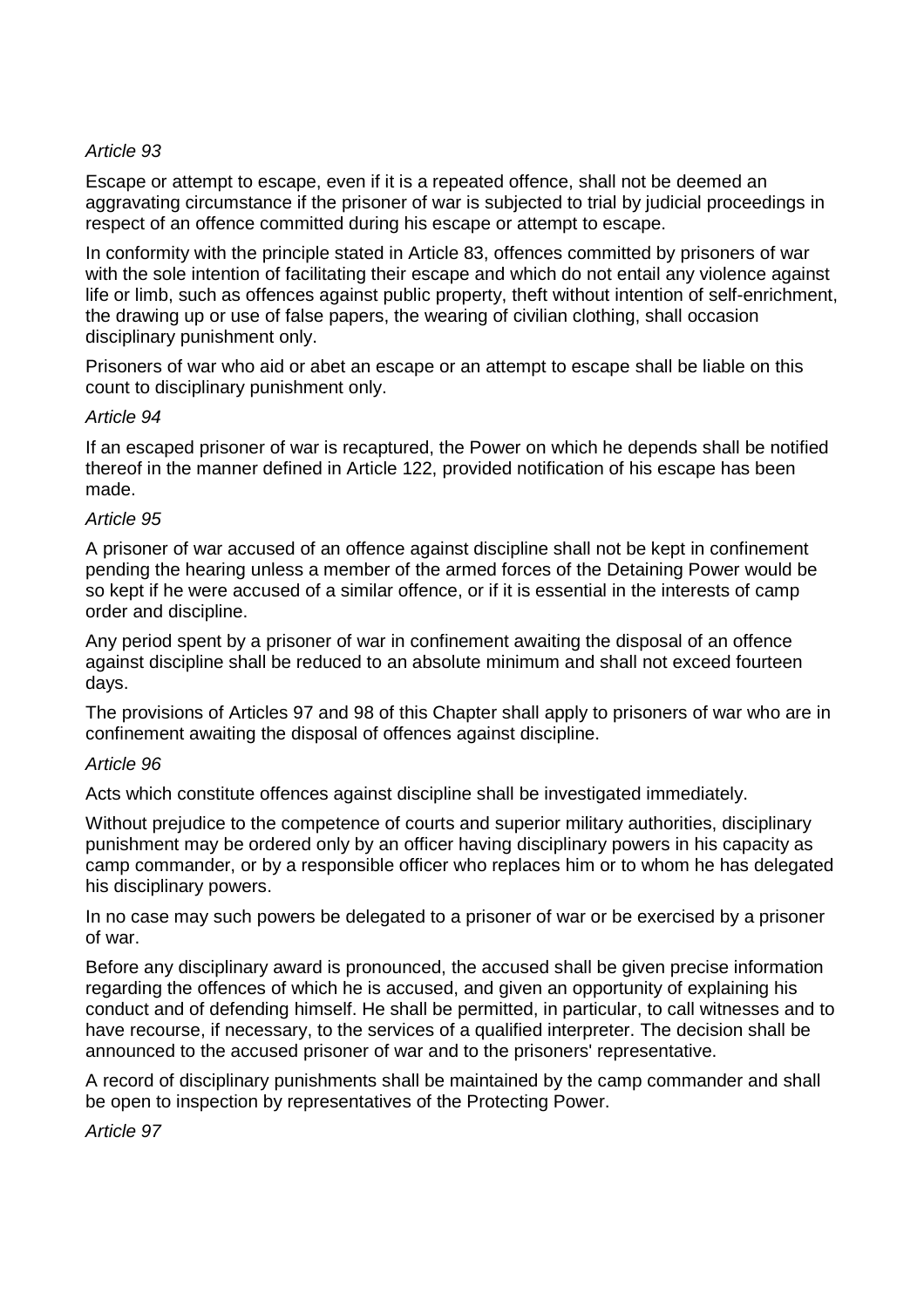Prisoners of war shall not in any case be transferred to penitentiary establishments (prisons, penitentiaries, convict prisons, etc.) to undergo disciplinary punishment therein.

All premises in which disciplinary punishments are undergone shall conform to the sanitary requirements set forth in Article 25. A prisoner of war undergoing punishment shall be enabled to keep himself in a state of cleanliness, in conformity with Article 29.

Officers and persons of equivalent status shall not be lodged in the same quarters as noncommissioned officers or men.

Women prisoners of war undergoing disciplinary punishment shall be confined in separate quarters from male prisoners of war and shall be under the immediate supervision of women.

#### Article 98

A prisoner of war undergoing confinement as a disciplinary punishment, shall continue to enjoy the benefits of the provisions of this Convention except in so far as these are necessarily rendered inapplicable by the mere fact that he is confined. In no case may he be deprived of the benefits of the provisions of Articles 78 and 126.

A prisoner of war awarded disciplinary punishment may not be deprived of the prerogatives attached to his rank.

Prisoners of war awarded disciplinary punishment shall be allowed to exercise and to stay in the open air at least two hours daily.

They shall be allowed, on their request, to be present at the daily medical inspections. They shall receive the attention which their state of health requires and, if necessary, shall be removed to the camp infirmary or to a hospital.

They shall have permission to read and write, likewise to send and receive letters. Parcels and remittances of money, however, may be withheld from them until the completion of the punishment; they shall meanwhile be entrusted to the prisoners' representative, who will hand over to the infirmary the perishable goods contained in such parcels.

#### **III. Judicial proceedings**

#### Article 99

No prisoner of war may be tried or sentenced for an act which is not forbidden by the law of the Detaining Power or by international law, in force at the time the said act was committed.

No moral or physical coercion may be exerted on a prisoner of war in order to induce him to admit himself guilty of the act of which he is accused.

No prisoner of war may be convicted without having had an opportunity to present his defence and the assistance of a qualified advocate or counsel.

#### Article 100

Prisoners of war and the Protecting Powers shall be informed as soon as possible of the offences which are punishable by the death sentence under the laws of the Detaining Power.

Other offences shall not thereafter be made punishable by the death penalty without the concurrence of the Power upon which the prisoners of war depend.

The death sentence cannot be pronounced on a prisoner of war unless the attention of the court has, in accordance with Article 87, second paragraph, been particularly called to the fact that since the accused is not a national of the Detaining Power, he is not bound to it by any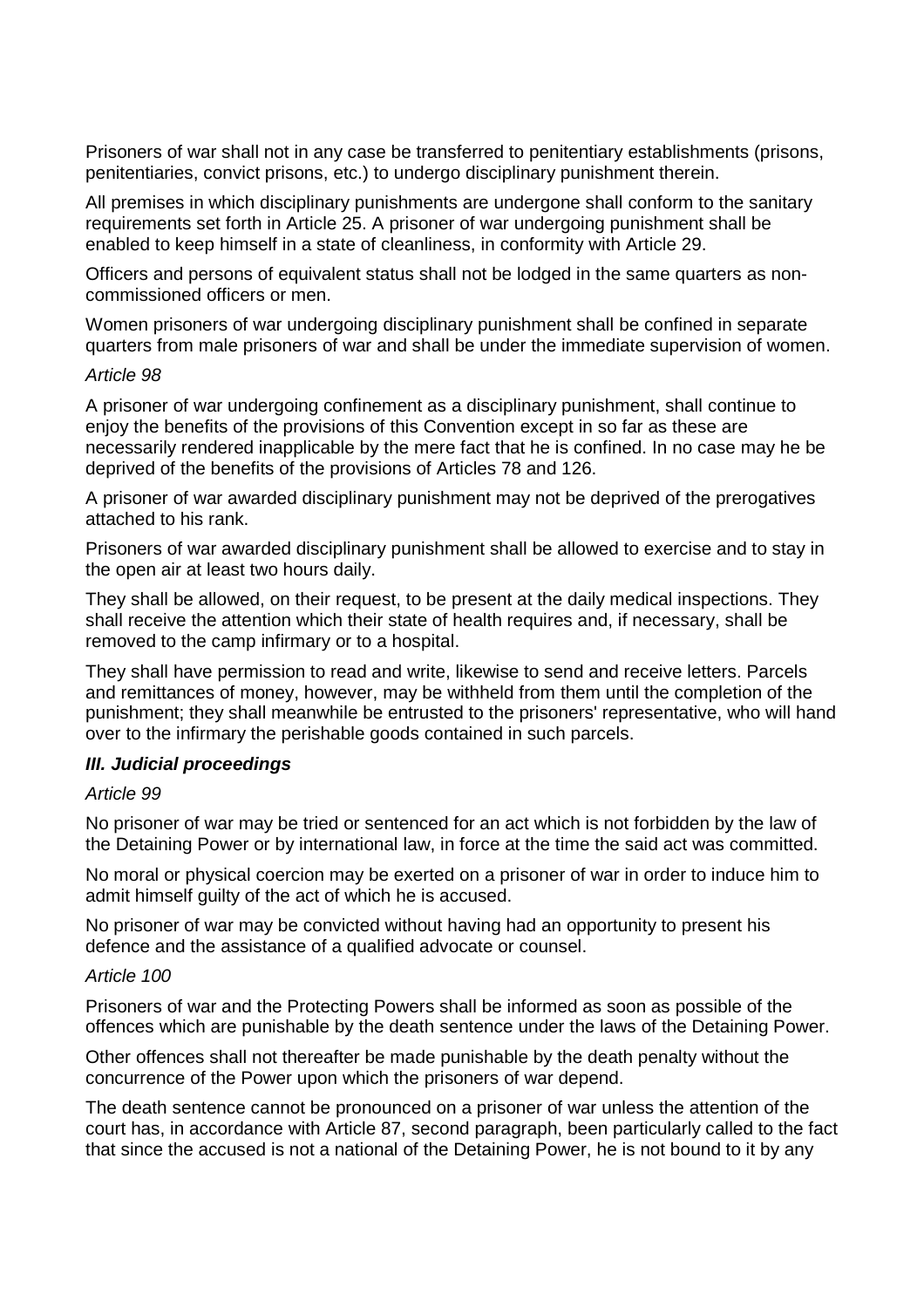duty of allegiance, and that he is in its power as the result of circumstances independent of his own will.

### Article 101

If the death penalty is pronounced on a prisoner of war, the sentence shall not be executed before the expiration of a period of at least six months from the date when the Protecting Power receives, at an indicated address, the detailed communication provided for in Article 107.

### Article 102

A prisoner of war can be validly sentenced only if the sentence has been pronounced by the same courts according to the same procedure as in the case of members of the armed forces of the Detaining Power, and if, furthermore, the provisions of the present Chapter have been observed.

### Article 103

Judicial investigations relating to a prisoner of war shall be conducted as rapidly as circumstances permit and so that his trial shall take place as soon as possible. A prisoner of war shall not be confined while awaiting trial unless a member of the armed forces of the Detaining Power would be so confined if he were accused of a similar offence, or if it is essential to do so in the interests of national security. In no circumstances shall this confinement exceed three months.

Any period spent by a prisoner of war in confinement awaiting trial shall be deducted from any sentence of imprisonment passed upon him and taken into account in fixing any penalty.

The provisions of Articles 97 and 98 of this Chapter shall apply to a prisoner of war whilst in confinement awaiting trial.

# Article 104

In any case in which the Detaining Power has decided to institute judicial proceedings against a prisoner of war, it shall notify the Protecting Power as soon as possible and at least three weeks before the opening of the trial. This period of three weeks shall run as from the day on which such notification reaches the Protecting Power at the address previously indicated by the latter to the Detaining Power.

The said notification shall contain the following information:

1. Surname and first names of the prisoner of war, his rank, his army, regimental, personal or serial number, his date of birth, and his profession or trade, if any;

2. Place of internment or confinement;

3. Specification of the charge or charges on which the prisoner of war is to be arraigned, giving the legal provisions applicable;

4 . Designation of the court which will try the case, likewise the date and place fixed for the opening of the trial.

The same communication shall be made by the Detaining Power to the prisoners' representative.

If no evidence is submitted, at the opening of a trial, that the notification referred to above was received by the Protecting Power, by the prisoner of war and by the prisoners' representative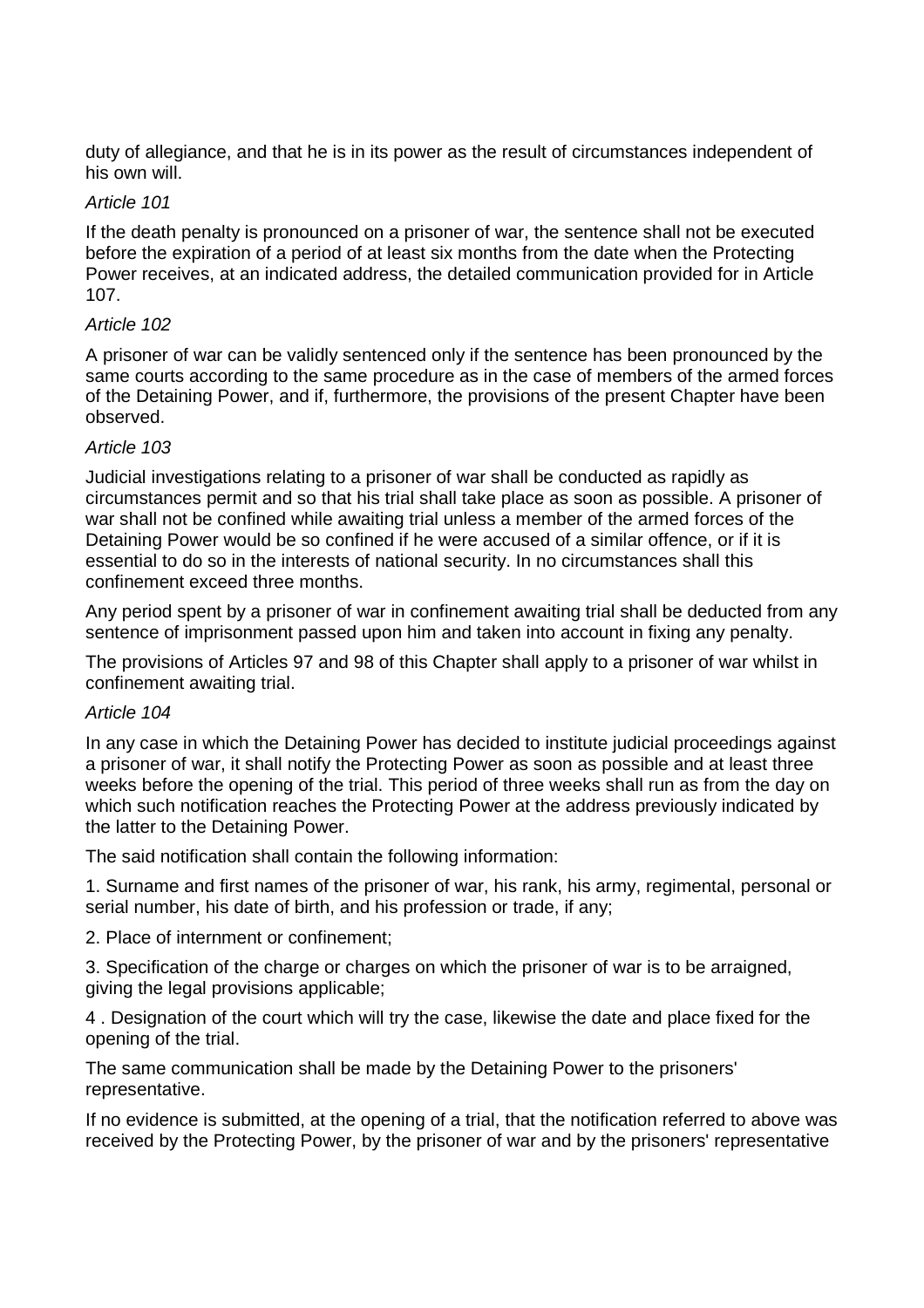concerned, at least three weeks before the opening of the trial, then the latter cannot take place and must be adjourned.

### Article 105

The prisoner of war shall be entitled to assistance by one of his prisoner comrades, to defence by a qualified advocate or counsel of his own choice, to the calling of witnesses and, if he deems necessary, to the services of a competent interpreter. He shall be advised of these rights by the Detaining Power in due time before the trial.

Failing a choice by the prisoner of war, the Protecting Power shall find him an advocate or counsel, and shall have at least one week at its disposal for the purpose. The Detaining Power shall deliver to the said Power, on request, a list of persons qualified to present the defence. Failing a choice of an advocate or counsel by the prisoner of war or the Protecting Power, the Detaining Power shall appoint a competent advocate or counsel to conduct the defence.

The advocate or counsel conducting the defence on behalf of the prisoner of war shall have at his disposal a period of two weeks at least before the opening of the trial, as well as the necessary facilities to prepare the defence of the accused. He may, in particular, freely visit the accused and interview him in private. He may also confer with any witnesses for the defence, including prisoners of war. He shall have the benefit of these facilities until the term of appeal or petition has expired.

Particulars of the charge or charges on which the prisoner of war is to be arraigned, as well as the documents which are generally communicated to the accused by virtue of the laws in force in the armed forces of the Detaining Power, shall be communicated to the accused prisoner of war in a language which he understands, and in good time before the opening of the trial. The same communication in the same circumstances shall be made to the advocate or counsel conducting the defence on behalf of the prisoner of war.

The representatives of the Protecting Power shall be entitled to attend the trial of the case, unless, exceptionally, this is held in camera in the interest of State security. In such a case the Detaining Power shall advise the Protecting Power accordingly.

# Article 106

Every prisoner of war shall have, in the same manner as the members of the armed forces of the Detaining Power, the right of appeal or petition from any sentence pronounced upon him, with a view to the quashing or revising of the sentence or the reopening of the trial. He shall be fully informed of his right to appeal or petition and of the time limit within which he may do so.

# Article 107

Any judgment and sentence pronounced upon a prisoner of war shall be immediately reported to the Protecting Power in the form of a summary communication, which shall also indicate whether he has the right of appeal with a view to the quashing of the sentence or the reopening of the trial. This communication shall likewise be sent to the prisoners' representative concerned. It shall also be sent to the accused prisoner of war in a language he understands, if the sentence was not pronounced in his presence. The Detaining Power shall also immediately communicate to the Protecting Power the decision of the prisoner of war to use or to waive his right of appeal.

Furthermore, if a prisoner of war is finally convicted or if a sentence pronounced on a prisoner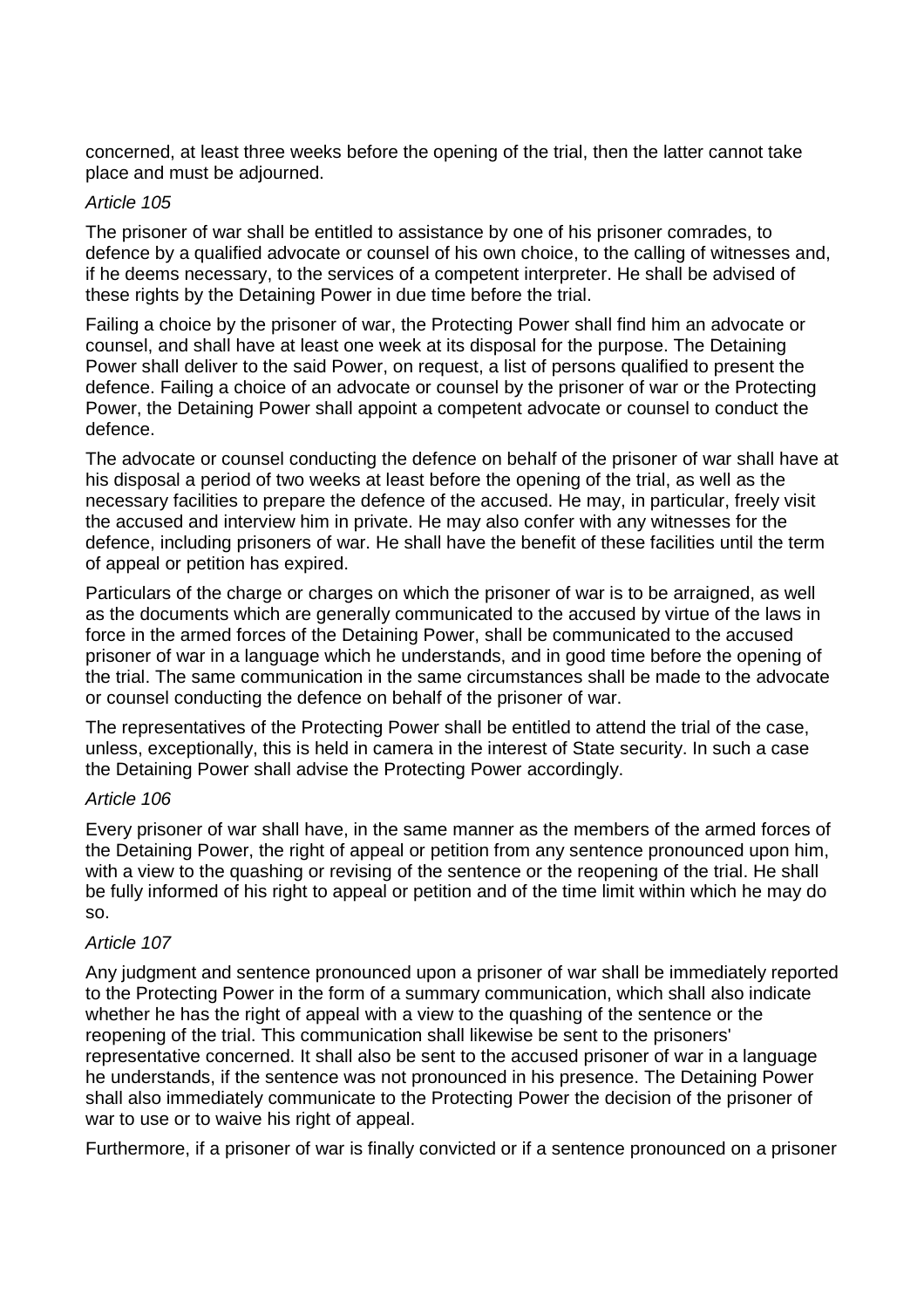of war in the first instance is a death sentence, the Detaining Power shall as soon as possible address to the Protecting Power a detailed communication containing:

1. The precise wording of the finding and sentence;

2. A summarized report of any preliminary investigation and of the trial, emphasizing in particular the elements of the prosecution and the defence;

3. Notification, where applicable, of the establishment where the sentence will be served.

The communications provided for in the foregoing subparagraphs shall be sent to the Protecting Power at the address previously made known to the Detaining Power.

### Article 108

Sentences pronounced on prisoners of war after a conviction has become duly enforceable, shall be served in the same establishments and under the same conditions as in the case of members of the armed forces of the Detaining Power. These conditions shall in all cases conform to the requirements of health and humanity.

A woman prisoner of war on whom such a sentence has been pronounced shall be confined in separate quarters and shall be under the supervision of women.

In any case, prisoners of war sentenced to a penalty depriving them of their liberty shall retain the benefit of the provisions of Articles 78 and 126 of the present Convention. Furthermore, they shall be entitled to receive and despatch correspondence, to receive at least one relief parcel monthly, to take regular exercise in the open air, to have the medical care required by their state of health, and the spiritual assistance they may desire. Penalties to which they may be subjected shall be in accordance with the provisions of Article 87, third paragraph.

# **PART IV**

# **TERMINATION OF CAPTIVITY**

# **SECTION I**

# **DIRECT REPATRIATION AND ACCOMMODATION IN NEUTRAL COUNTRIES**

#### Article 109

Subject to the provisions of the third paragraph of this Article, Parties to the conflict are bound to send back to their own country, regardless of number or rank, seriously wounded and seriously sick prisoners of war, after having cared for them until they are fit to travel, in accordance with the first paragraph of the following Article.

Throughout the duration of hostilities, Parties to the conflict shall endeavour, with the cooperation of the neutral Powers concerned, to make arrangements for the accommodation in neutral countries of the sick and wounded prisoners of war referred to in the second paragraph of the following Article. They may, in addition, conclude agreements with a view to the direct repatriation or internment in a neutral country of able-bodied prisoners of war who have undergone a long period of captivity.

No sick or injured prisoner of war who is eligible for repatriation under the first paragraph of this Article, may be repatriated against his will during hostilities.

#### Article 110

The following shall be repatriated direct: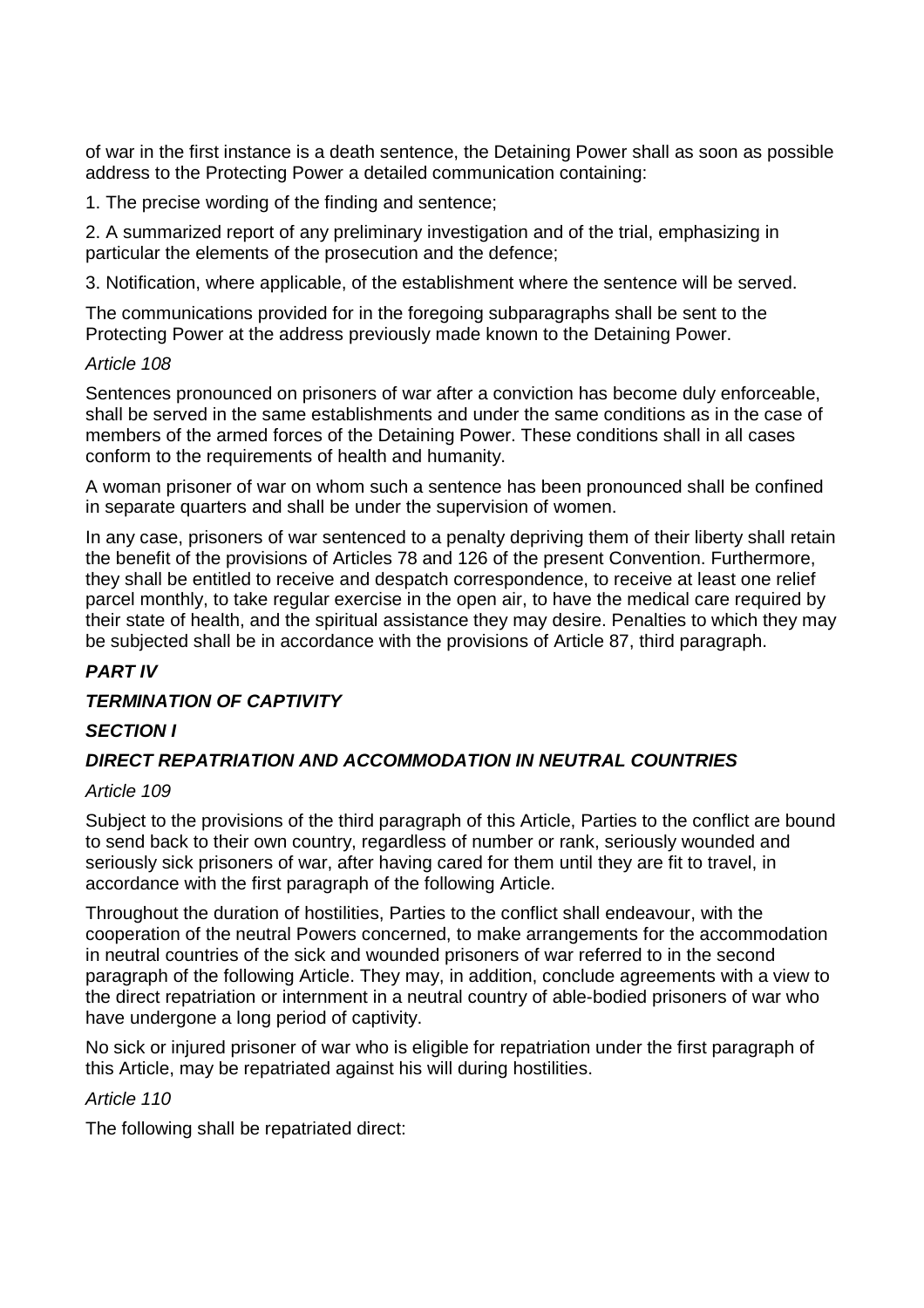1. Incurably wounded and sick whose mental or physical fitness seems to have been gravely diminished.

2. Wounded and sick who, according to medical opinion, are not likely to recover within one year, whose condition requires treatment and whose mental or physical fitness seems to have been gravely diminished.

3. Wounded and sick who have recovered, but whose mental or physical fitness seems to have been gravely and permanently diminished.

The following may be accommodated in a neutral country:

1. Wounded and sick whose recovery may be expected within one year of the date of the wound or the beginning of the illness, if treatment in a neutral country might increase the prospects of a more certain and speedy recovery.

2. Prisoners of war whose mental or physical health, according to medical opinion, is seriously threatened by continued captivity, but whose accommodation in a neutral country might remove such a threat.

The conditions which prisoners of war accommodated in a neutral country must fulfil in order to permit their repatriation shall be fixed, as shall likewise their status, by agreement between the Powers concerned. In general, prisoners of war who have been accommodated in a neutral country, and who belong to the following categories, should be repatriated:

1. Those whose state of health has deteriorated so as to fulfil the conditions laid down for direct repatriation;

2. Those whose mental or physical powers remain, even after treatment, considerably impaired.

If no special agreements are concluded between the Parties to the conflict concerned, to determine the cases of disablement or sickness entailing direct repatriation or accommodation in a neutral country, such cases shall be settled in accordance with the principles laid down in the Model Agreement concerning direct repatriation and accommodation in neutral countries of wounded and sick prisoners of war and in the Regulations concerning Mixed Medical Commissions annexed to the present Convention.

#### Article 111

The Detaining Power, the Power on which the prisoners of war depend, and a neutral Power agreed upon by these two Powers, shall endeavour to conclude agreements which will enable prisoners of war to be interned in the territory of the said neutral Power until the close of hostilities.

#### Article 112

Upon the outbreak of hostilities, Mixed Medical Commissions shall be appointed to examine sick and wounded prisoners of war, and to make all appropriate decisions regarding them. The appointment, duties and functioning of these Commissions shall be in conformity with the provisions of the Regulations annexed to the present Convention.

However, prisoners of war who, in the opinion of the medical authorities of the Detaining Power, are manifestly seriously injured or seriously sick, may be repatriated without having to be examined by a Mixed Medical Commission.

Article 113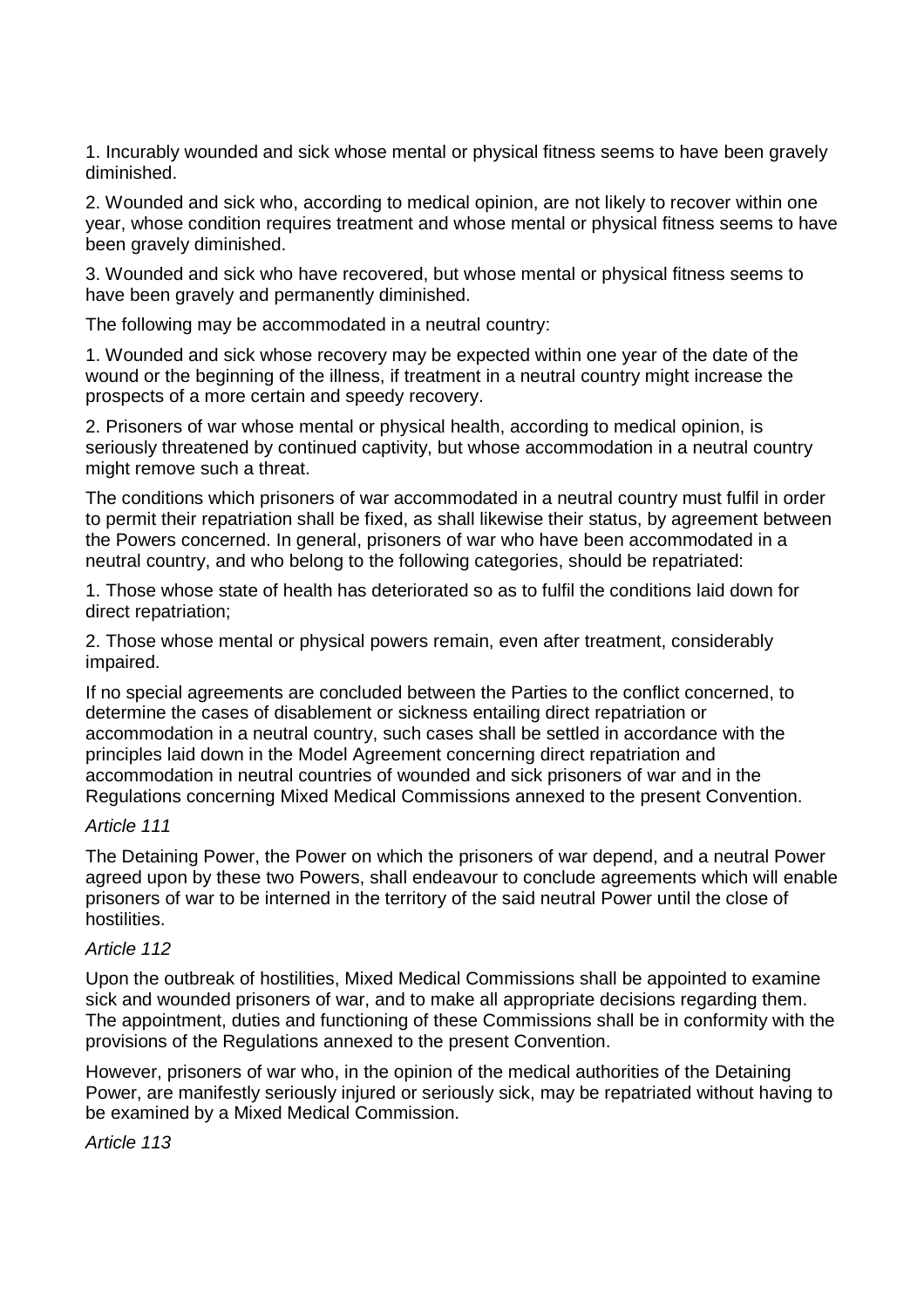Besides those who are designated by the medical authorities of the Detaining Power, wounded or sick prisoners of war belonging to the categories listed below shall be entitled to present themselves for examination by the Mixed Medical Commissions provided for in the foregoing Article:

1. Wounded and sick proposed by a physician or surgeon who is of the same nationality, or a national of a Party to the conflict allied with the Power on which the said prisoners depend, and who exercises his functions in the camp.

2. Wounded and sick proposed by their prisoners' representative.

3. Wounded and sick proposed by the Power on which they depend, or by an organization duly recognized by the said Power and giving assistance to the prisoners.

Prisoners of war who do not belong to one of the three foregoing categories may nevertheless present themselves for examination by Mixed Medical Commissions, but shall be examined only after those belonging to the said categories.

The physician or surgeon of the same nationality as the prisoners who present themselves for examination by the Mixed Medical Commission, likewise the prisoners' representative of the said prisoners, shall have permission to be present at the examination.

### Article 114

Prisoners of war who meet with accidents shall, unless the injury is self-inflicted, have the benefit of the provisions of this Convention as regards repatriation or accommodation in a neutral country.

### Article 115

No prisoner of war on whom a disciplinary punishment has been imposed and who is eligible for repatriation or for accommodation in a neutral country, may be kept back on the plea that he has not undergone his punishment.

Prisoners of war detained in connection with a judicial prosecuti on or conviction and who are designated for repatriation or accommodation in a neutral country, may benefit by such measures before the end of the proceedings or the completion of the punishment, if the Detaining Power consents.

Parties to the conflict shall communicate to each other the names of those who will be detained until the end of the proceedings or the completion of the punishment.

#### Article 116

The costs of repatriating prisoners of war or of transporting them to a neutral country shall be borne, from the frontiers of the Detaining Power, by the Power on which the said prisoners depend.

# Article 117

No repatriated person may be employed on active military service.

# **SECTION II**

# **RELEASE AND REPATRIATION OF PRISONERS OF WAR AT THE CLOSE OF HOSTILITIES**

Article 118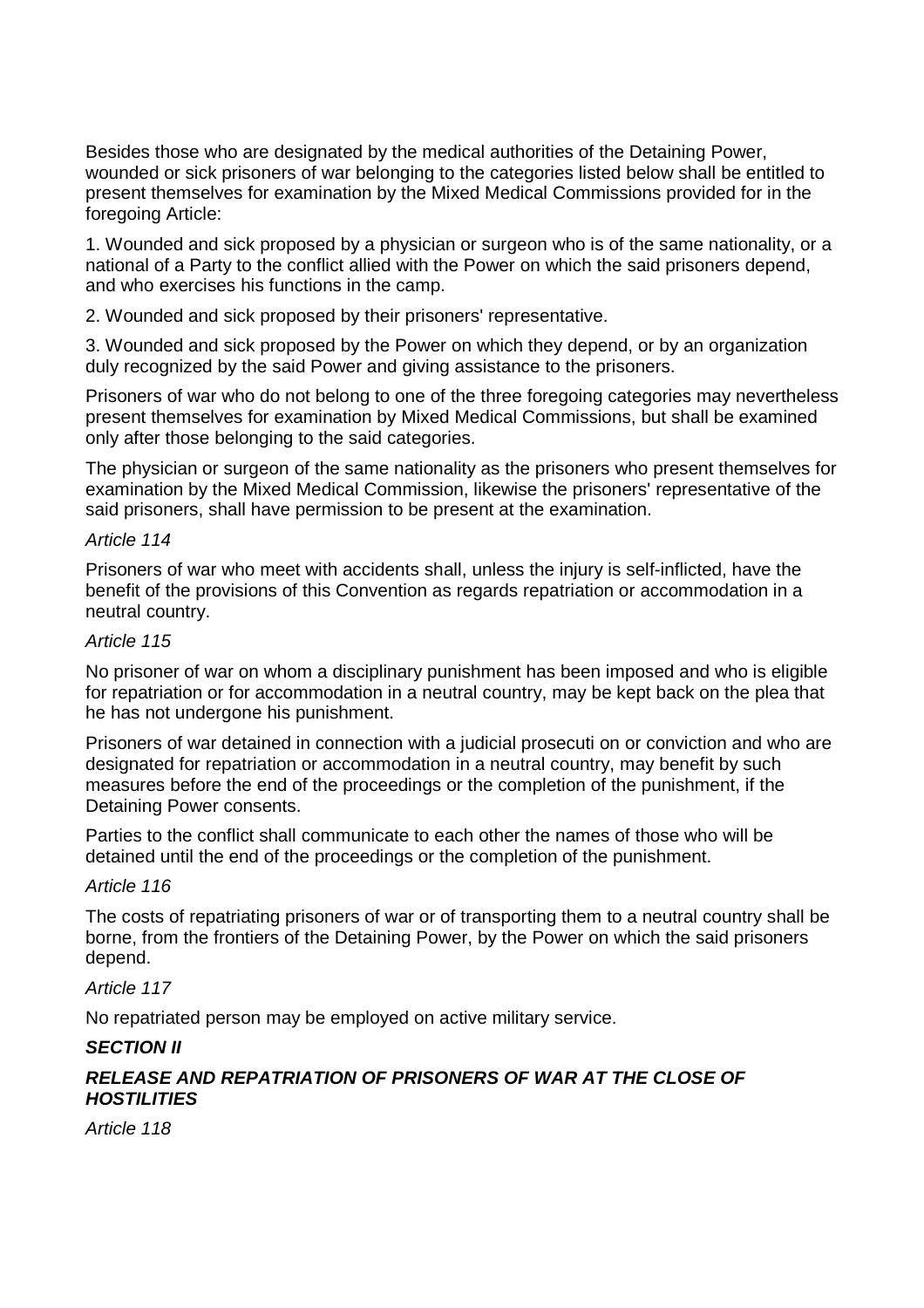Prisoners of war shall be released and repatriated without delay after the cessation of active hostilities.

In the absence of stipulations to the above effect in any agreement concluded between the Parties to the conflict with a view to the cessation of hostilities, or failing any such agreement, each of the Detaining Powers shall itself establish and execute without delay a plan of repatriation in conformity with the principle laid down in the foregoing paragraph.

In either case, the measures adopted shall be brought to the knowledge of the prisoners of war.

The costs of repatriation of prisoners of war shall in all cases be equitably apportioned between the Detaining Power and the Power on which the prisoners depend. This apportionment shall be carried out on the following basis:

(a) If the two Powers are contiguous, the Power on which the prisoners of war depend shall bear the costs of repatriation from the frontiers of the Detaining Power.

(b) If the two Powers are not contiguous, the Detaining Power shall bear the costs of transport of prisoners of war over its own territory as far as its frontier or its port of embarkation nearest to the territory of the Power on which the prisoners of war depend. The Parties concerned shall agree between themselves as to the equitable apportionment of the remaining costs of the repatriation. The conclusion of this agreement shall in no circumstances justify any delay in the repatriation of the prisoners of war.

### Article 119

Repatriation shall be effected in conditions similar to those laid down in Articles 46 to 48 inclusive of the present Convention for the transfer of prisoners of war, having regard to the provisions of Article 118 and to those of the following paragraphs.

On repatriation, any articles of value impounded from prisoners of war under Article 18, and any foreign currency which has not been converted into the currency of the Detaining Power, shall be restored to them. Articles of value and foreign currency which, for any reason whatever, are not restored to prisoners of war on repatriation, shall be despatched to the Information Bureau set up under Article 122.

Prisoners of war shall be allowed to take with them their personal effects, and any correspondence and parcels which have arrived for them. The weight of such baggage may be limited, if the conditions of repatriation so require, to what each prisoner can reasonably carry. Each prisoner shall in all cases be authorized to carry at least twenty-five kilograms.

The other personal effects of the repatriated prisoner shall be left in the charge of the Detaining Power which shall have them forwarded to him as soon as it has concluded an agreement to this effect, regulating the conditions of transport and the payment of the costs involved, with the Power on which the prisoner depends.

Prisoners of war against whom criminal proceedings for an indictable offence are pending may be detained until the end of such proceedings, and, if necessary, until the completion of the punishment. The same shall apply to prisoners of war already convicted for an indictable offence.

Parties to the conflict shall communicate to each other the names of any prisoners of war who are detained until the end of the proceedings or until punishment has been completed.

By agreement between the Parties to the conflict, commissions shall be established for the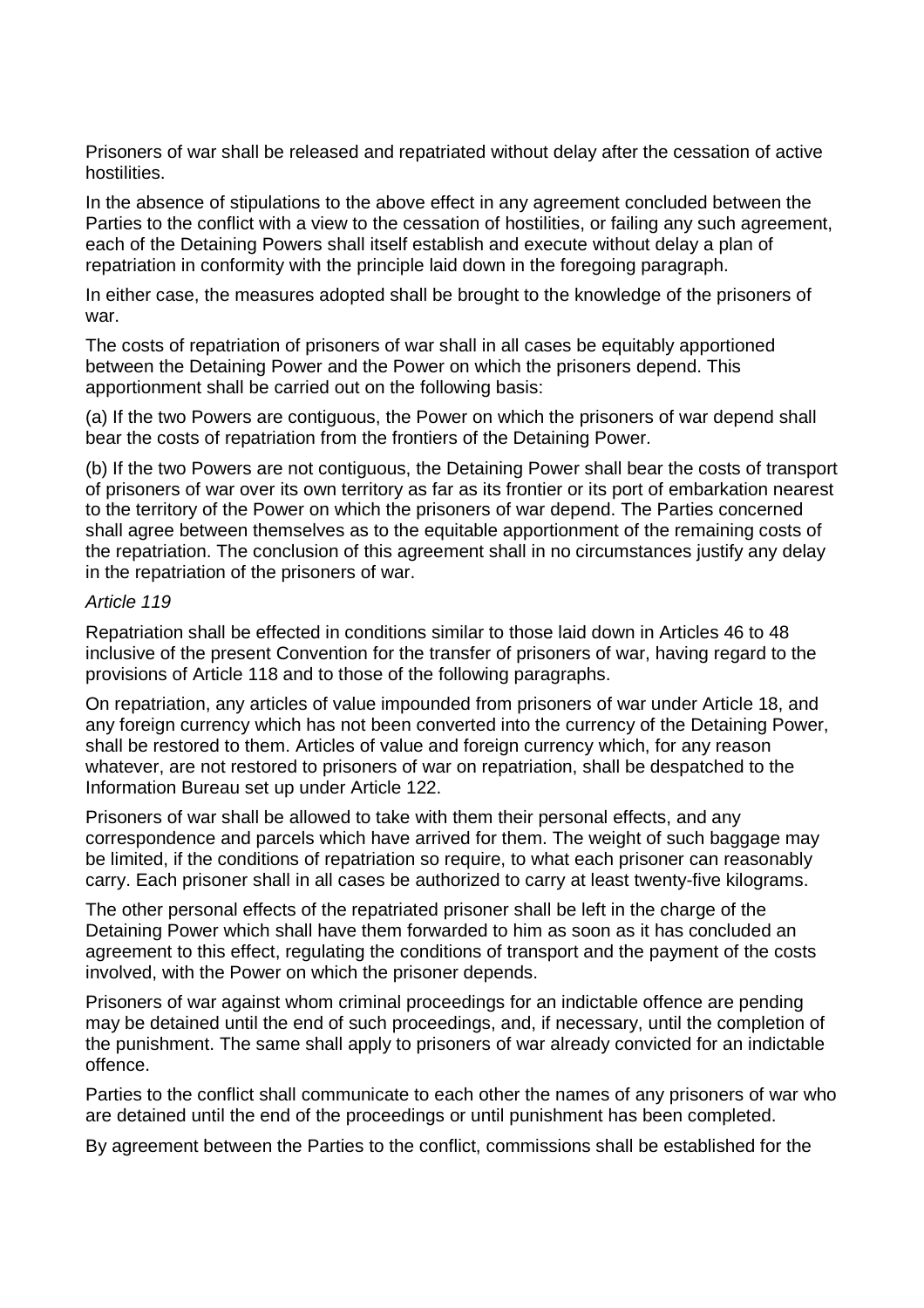purpose of searching for dispersed prisoners of war and of assuring their repatriation with the least possible delay.

### **SECTION III**

# **DEATH OF PRISONERS OF WAR**

### Article 120

Wills of prisoners of war shall be drawn up so as to satisfy the conditions of validity required by the legislation of their country of origin, which will take steps to inform the Detaining Power of its requirements in this respect. At the request of the prisoner of war and, in all cases, after death, the will shall be transmitted without delay to the Protecting Power; a certified copy shall be sent to the Central Agency.

Death certificates in the form annexed to the present Convention, or lists certified by a responsible officer, of all persons who die as prisoners of war shall be forwarded as rapidly as possible to the Prisoner of War Information Bureau established in accordance with Article 122. The death certificates or certified lists shall show particulars of identity as set out in the third paragraph of Article 17, and also the date and place of death, the cause of death, the date and place of burial and all particulars necessary to identify the graves.

The burial or cremation of a prisoner of war shall be preceded by a medical examination of the body with a view to confirming death and enabling a report to be made and, where necessary, establishing identity.

The detaining authorities shall ensure that prisoners of war who have died in captivity are honourably buried, if possible according to the rites of the religion to which they belonged, and that their graves are respected, suitably maintained and marked so as to be found at any time. Wherever possible, deceased prisoners of war who depended on the same Power shall be interred in the same place.

Deceased prisoners of war shall be buried in individual graves unless unavoidable circumstances require the use of collective graves. Bodies may be cremated only for imperative reasons of hygiene, on account of the religion of the deceased or in accordance with his express wish to this effect. In case of cremation, the fact shall be stated and the reasons given in the death certificate of the deceased.

In order that graves may always be found, all particulars of burials and graves shall be recorded with a Graves Registration Service established by the Detaining Power. Lists of graves and particulars of the prisoners of war interred in cemeteries and elsewhere shall be transmitted to the Power on which such prisoners of war depended. Responsibility for the care of these graves and for records of any subsequent moves of the bodies shall rest on the Power controlling the territory, if a Party to the present Convention. These provisions shall also apply to the ashes, which shall be kept by the Graves Registration Service until proper disposal thereof in accordance with the wishes of the home country.

#### Article 121

Every death or serious injury of a prisoner of war caused or suspected to have been caused by a sentry, another prisoner of war, or any other person, as well as any death the cause of which is unknown, shall be immediately followed by an official enquiry by the Detaining Power.

A communication on this subject shall be sent immediately to the Protecting Power.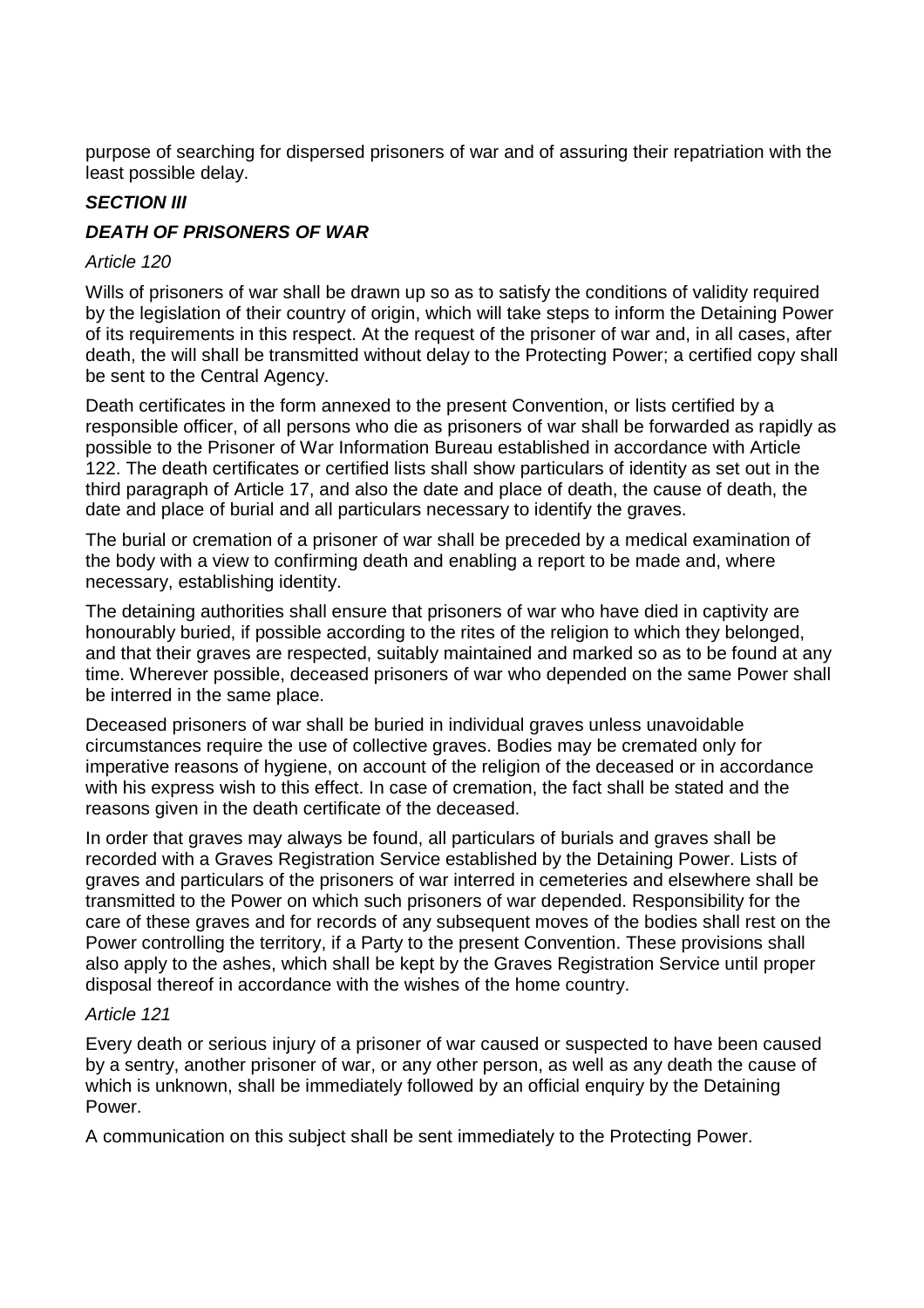Statements shall be taken from witnesses, especially from those who are prisoners of war, and a report including such statements shall be forwarded to the Protecting Power.

If the enquiry indicates the guilt of one or more persons, the Detaining Power shall take all measures for the prosecution of the person or persons responsible.

# **PART V**

# **INFORMATION BUREAUX AND RELIEF SOCIETIES FOR PRISONERS OF WAR**

### Article 122

Upon the outbreak of a conflict and in all cases of occupation, each of the Parties to the conflict shall institute an official Information Bureau for prisoners of war who are in its power. Neutral or non-belligerent Powers who may have received within their territory persons belonging to one of the categories referred to in Article 4, shall take the same action with respect to such persons. The Power concerned shall ensure that the Prisoners of War Information Bureau is provided with the necessary accommodation, equipment and staff to ensure its efficient working. It shall be at liberty to employ prisoners of war in such a Bureau under the conditions laid down in the Section of the present Convention dealing with work by prisoners of war.

Within the shortest possible period, each of the Parties to the conflict shall give its Bureau the information referred to in the fourth, fifth and sixth paragraphs of this Article regarding any enemy person belonging to one of the categories referred to in Article 4, who has fallen into its power. Neutral or non-belligerent Powers shall take the same action with regard to persons belonging to such categories whom they have received within their territory.

The Bureau shall immediately forward such information by the most rapid means to the Powers concerned, through the intermediary of the Protecting Powers and likewise of the Central Agency provided for in Article 123.

This information shall make it possible quickly to advise the next of kin concerned. Subject to the provisions of Article 17, the information shall include, in so far as available to the Information Bureau, in respect of each prisoner of war, his surname, first names, rank, army, regimental, personal or serial number, place and full date of birth, indication of the Power on which he depends, first name of the father and maiden name of the mother, name and address of the person to be informed and the address to which correspondence for the prisoner may be sent.

The Information Bureau shall receive from the various departments concerned information regarding transfers, releases, repatriations, escapes, admissions to hospital, and deaths, and shall transmit such information in the manner described in the third paragraph above.

Likewise, information regarding the state of health of prisoners of war who are seriously ill or seriously wounded shall be supplied regularly, every week if possible.

The Information Bureau shall also be responsible for replying to all enquiries sent to it concerning prisoners of war, including those who have died in captivity; it will make any enquiries necessary to obtain the information which is asked for if this is not in its possession.

All written communications made by the Bureau shall be authenticated by a signature or a seal.

The Information Bureau shall furthermore be charged with collecting all personal valuables, including sums in currencies other than that of the Detaining Power and documents of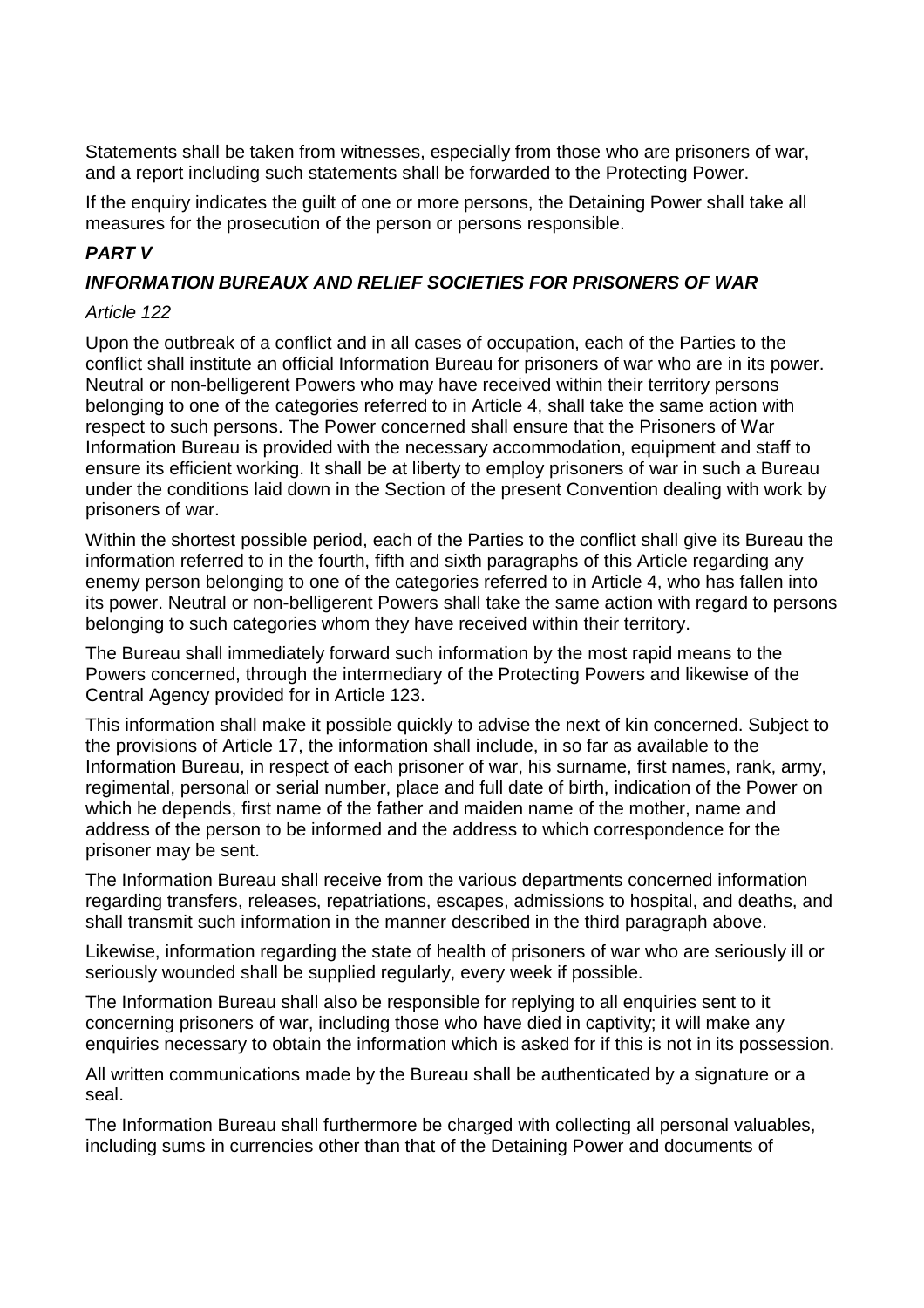importance to the next of kin, left by prisoners of war who have been repatriated or released, or who have escaped or died, and shall forward the said valuables to the Powers concerned. Such articles shall be sent by the Bureau in sealed packets which shall be accompanied by statements giving clear and full particulars of the identity of the person to whom the articles belonged, and by a complete list of the contents of the parcel. Other personal effects of such prisoners of war shall be transmitted under arrangements agreed upon between the Parties to the conflict concerned.

### Article 123

A Central Prisoners of War Information Agency shall be created in a neutral country. The International Committee of the Red Cross shall, if it deems necessary, propose to the Powers concerned the organization of such an Agency.

The function of the Agency shall be to collect all the information it may obtain through official or private channels respecting prisoners of war, and to transmit it as rapidly as possible to the country of origin of the prisoners of war or to the Power on which they depend. It shall receive from the Parties to the conflict all facilities for effecting such transmissions.

The High Contracting Parties, and in particular those whose nationals benefit by the services of the Central Agency, are requested to give the said Agency the financial aid it may require.

The foregoing provisions shall in no way be interpreted as restricting the humanitarian activities of the International Committee of the Red Cross, or of the relief Societies provided for in Article 125.

#### Article 124

The national Information Bureaux and the Central Information Agency shall enjoy free postage for mail, likewise all the exemptions provided for in Article 74, and further, so far as possible, exemption from telegraphic charges or, at least, greatly reduced rates.

#### Article 125

Subject to the measures which the Detaining Powers may consider essential to ensure their security or to meet any other reasonable need, the representatives of religious organizations, relief societies, or any other organization assisting prisoners of war, shall receive from the said Powers, for themselves and their duly accredited agents, all necessary facilities for visiting the prisoners, distributing relief supplies and material, from any source, intended for religious, educational or recreative purposes, and for assisting them in organizing their leisure time within the camps. Such societies or organizations may be constituted in the territory of the Detaining Power or in any other country, or they may have an international character.

The Detaining Power may limit the number of societies and organizations whose delegates are allowed to carry out their activities in its territory and under its supervision, on condition, however, that such limitation shall not hinder the effective operation of adequate relief to all prisoners of war.

The special position of the International Committee of the Red Cross in this field shall be recognized and respected at all times.

As soon as relief supplies or material intended for the above-mentioned purposes are handed over to prisoners of war, or very shortly afterwards, receipts for each consignment, signed by the prisoners' representative, shall be forwarded to the relief society or organization making the shipment. At the same time, receipts for these consignments shall be supplied by the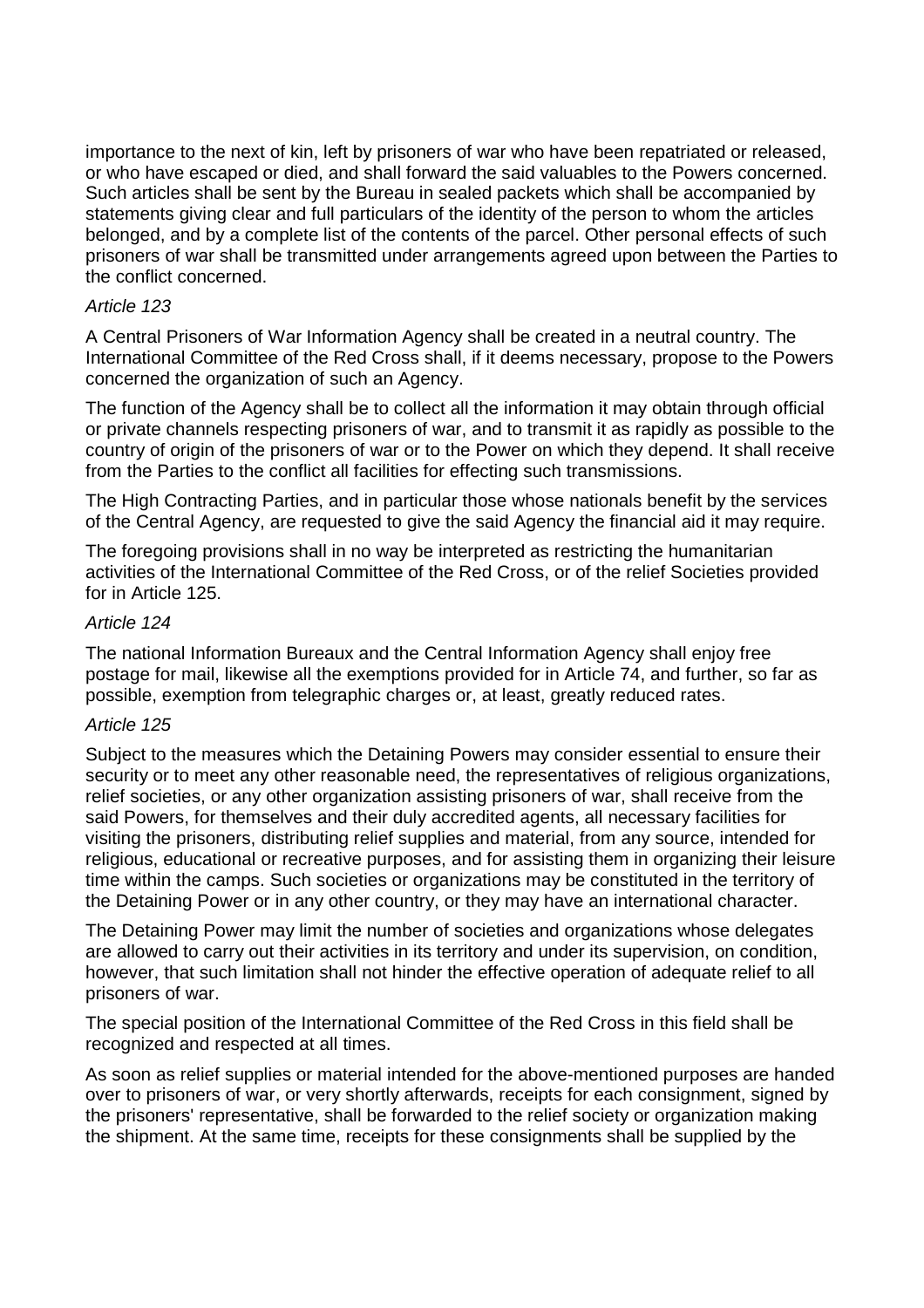administrative authorities responsible for guarding the prisoners.

# **PART VI**

# **EXECUTION OF THE CONVENTION**

# **SECTION I**

# **GENERAL PROVISIONS**

# Article 126

Representatives or delegates of the Protecting Powers shall have permission to go to all places where prisoners of war may be, particularly to places of internment, imprisonment and labour, and shall have access to all premises occupied by prisoners of war; they shall also be allowed to go to the places of departure, passage and arrival of prisoners who are being transferred. They shall be able to interview the prisoners, and in particular the prisoners' representatives, without witnesses, either personally or through an interpreter.

Representatives and delegates of the Protecting Powers shall have full liberty to select the places they wish to visit. The duration and frequency of these visits shall not be restricted. Visits may not be prohibited except for reasons of imperative military necessity, and then only as an exceptional and temporary measure.

The Detaining Power and the Power on which the said prisoners of war depend may agree, if necessary, that compatriots of these prisoners of war be permitted to participate in the visits.

The delegates of the International Committee of the Red Cross shall enjoy the same prerogatives. The appointment of such delegates shall be submitted to the approval of the Power detaining the prisoners of war to be visited.

# Article 127

The High Contracting Parties undertake, in time of peace as in time of war, to disseminate the text of the present Convention as widely as possible in their respective countries, and, in particular, to include the study thereof in their programmes of military and, if possible, civil instruction, so that the principles thereof may become known to all their armed forces and to the entire population.

Any military or other authorities, who in time of war assume responsibilities in respect of prisoners of war, must possess the text of the Convention and be specially instructed as to its provisions.

# Article 128

The High Contracting Parties shall communicate to one another through the Swiss Federal Council and, during hostilities, through the Protecting Powers, the official translations of the present Convention, as well as the laws and regulations which they may adopt to ensure the application thereof.

# Article 129

The High Contracting Parties undertake to enact any legislation necessary to provide effective penal sanctions for persons committing, or ordering to be committed, any of the grave breaches of the present Convention defined in the following Article.

Each High Contracting Party shall be under the obligation to search for persons alleged to have committed, or to have ordered to be committed, such grave breaches, and shall bring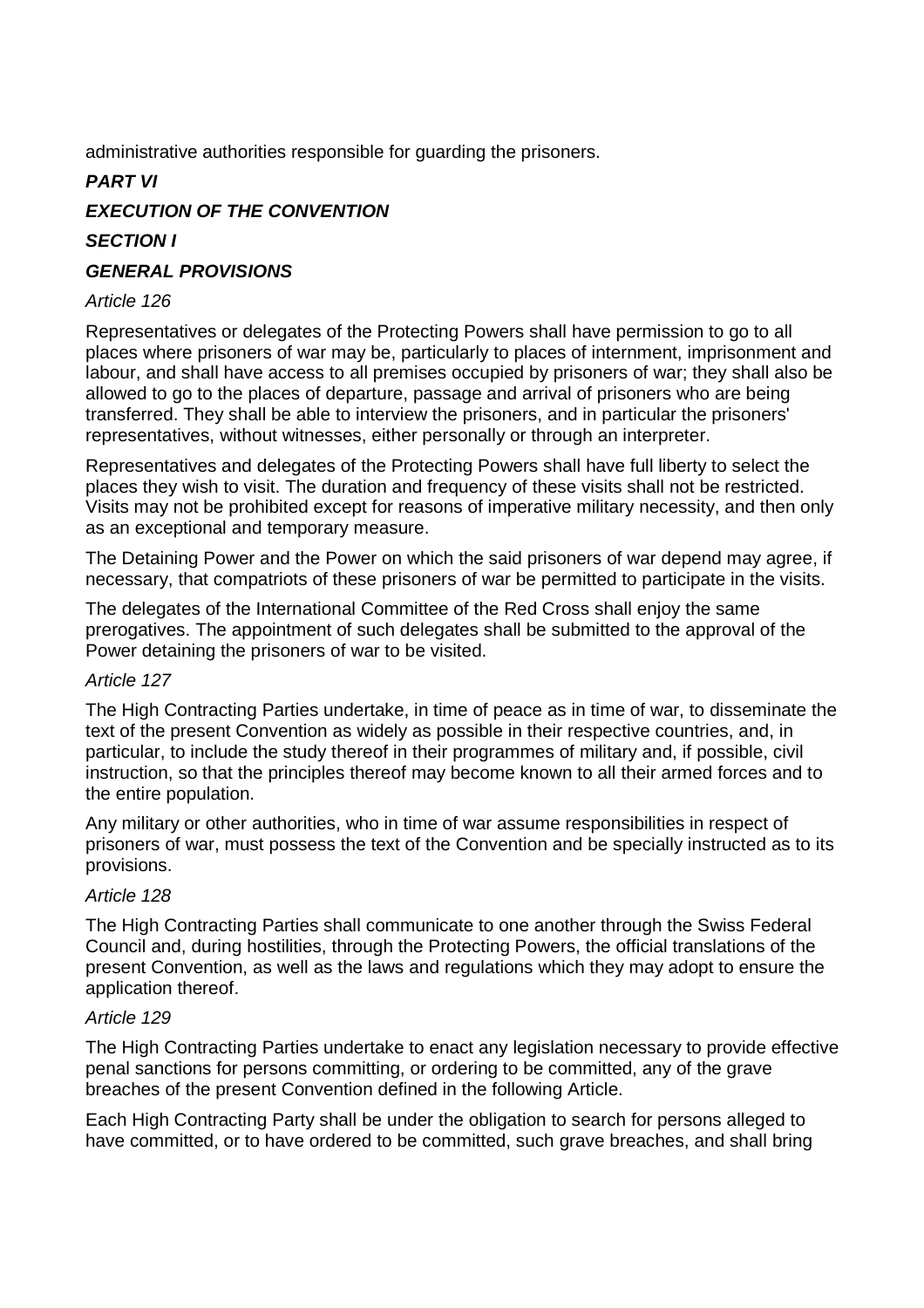such persons, regardless of their nationality, before its own courts. It may also, if it prefers, and in accordance with the provisions of its own legislation, hand such persons over for trial to another High Contracting Party concerned, provided such High Contracting Party has made out a prima facie case.

Each High Contracting Party shall take measures necessary for the suppression of all acts contrary to the provisions of the present Convention other than the grave breaches defined in the following Article.

In all circumstances, the accused persons shall benefit by safeguards of proper trial and defence, which shall not be less favourable than those provided by Article 105 and those following of the present Convention.

### Article 130

Grave breaches to which the preceding Article relates shall be those involving any of the following acts, if committed against persons or property protected by the Convention: wilful killing, torture or inhuman treatment, including biological experiments, wilfully causing great suffering or serious injury to body or health, compelling a prisoner of war to serve in the forces of the hostile Power, or wilfully depriving a prisoner of war of the rights of fair and regular trial prescribed in this Convention.

#### Article 131

No High Contracting Party shall be allowed to absolve itself or any other High Contracting Party of any liability incurred by itself or by another High Contracting Party in respect of breaches referred to in the preceding Article.

### Article 132

At the request of a Party to the conflict, an enquiry shall be instituted, in a manner to be decided between the interested Parties, concerning any alleged violation of the Convention.

If agreement has not been reached concerning the procedure for the enquiry, the Parties should agree on the choice of an umpire who will decide upon the procedure to be followed.

Once the violation has been established, the Parties to the conflict shall put an end to it and shall repress it with the least possible delay.

# **SECTION 11**

# **FINAL PROVISIONS**

#### Article 133

The present Convention is established in English and in French. Both texts are equally authentic. The Swiss Federal Council shall arrange for official translations of the Convention to be made in the Russian and Spanish languages.

#### Article 134

The present Convention replaces the Convention of 27 July 1929, in relations between the High Contracting Parties.

#### Article 135

In the relations between the Powers which are bound by The Hague Convention respecting the Laws and Customs of War on Land, whether that of July 29, 1899, or that of October 18, 1907, and which are parties to the present Convention, this last Convention shall be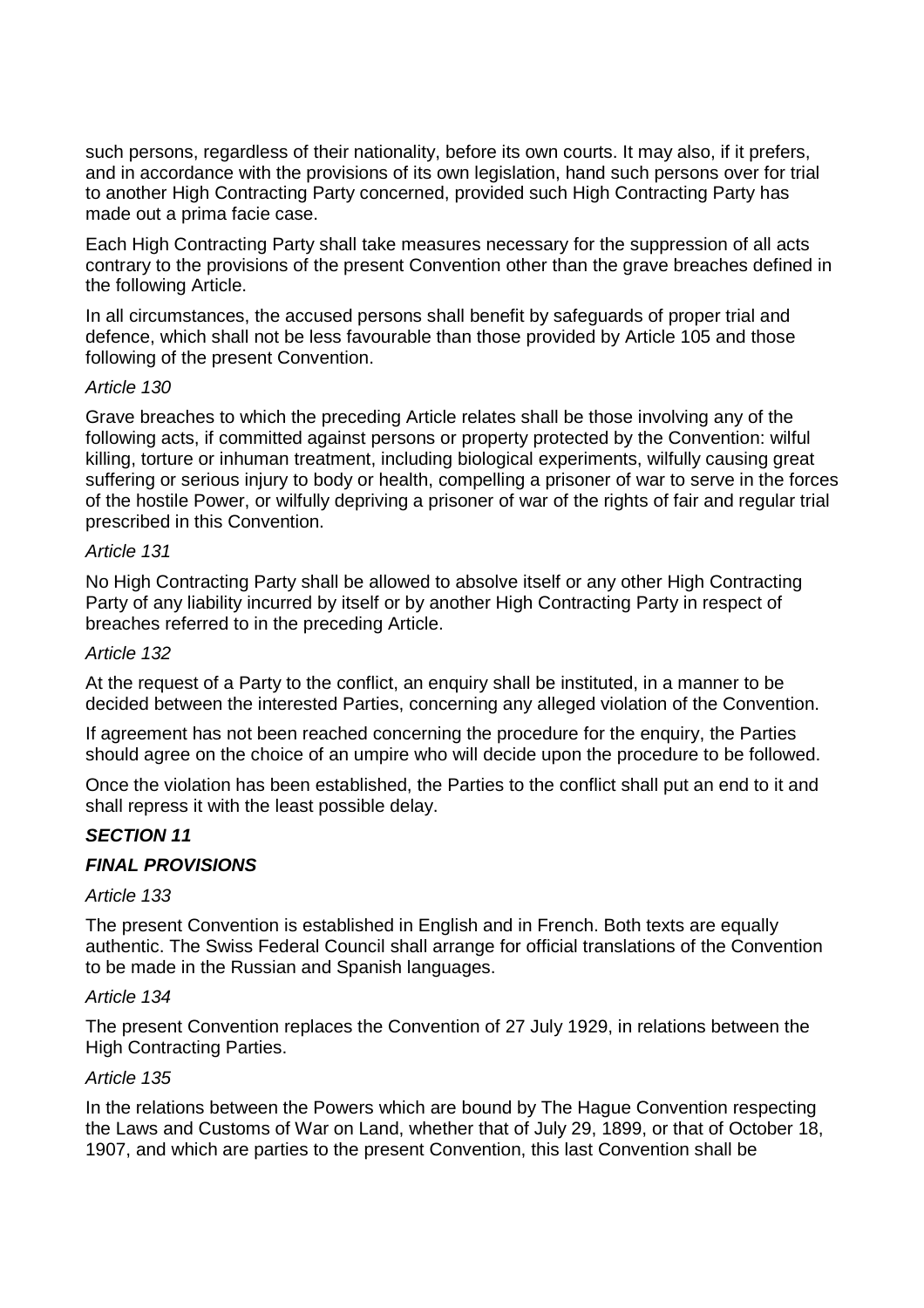complementary to Chapter II of the Regulations annexed to the above-mentioned Conventions of The Hague.

### Article 136

The present Convention, which bears the date of this day, is open to signature until February 12, 1950, in the name of the Powers represented at the Conference which opened at Geneva on April 21, 1949; furthermore, by Powers not represented at that Conference, but which are parties to the Convention of July 27, 1929.

### Article 137

The present Convention shall be ratified as soon as possible and the ratifications shall be deposited at Berne.

A record shall be drawn up of the deposit of each instrument of ratification and certified copies of this record shall be transmitted by the Swiss Federal Council to all the Powers in whose name the Convention has been signed, or whose accession has been notified.

### Article 138

The present Convention shall come into force six months after not less than two instruments of ratification have been deposited.

Thereafter, it shall come into force for each High Contracting Party six months after the deposit of the instrument of ratification.

#### Article 139

From the date of its coming into force, it shall be open to any Power in whose name the present Convention has not been signed, to accede to this Convention.

#### Article 140

Accessions shall be notified in writing to the Swiss Federal Council, and shall take effect six months after the date on which they are received.

The Swiss Federal Council shall communicate the accessions to all the Powers in whose name the Convention has been signed, or whose accession has been notified.

#### Article 141

The situations provided for in Articles 2 and 3 shall give immediate effect to ratifications deposited and accessions notified by the Parties to the conflict before or after the beginning of hostilities or occupation. The Swiss Federal Council shall communicate by the quickest method any ratifications or accessions received from Parties to the conflict.

#### Article 142

Each of the High Contracting Parties shall be at liberty to denounce the present Convention.

The denunciation shall be notified in writing to the Swiss Federal Council, which shall transmit it to the Governments of all the High Contracting Parties.

The denunciation shall take effect one year after the notification thereof has been made to the Swiss Federal Council. However, a denunciation of which notification has been made at a time when the denouncing Power is involved in a conflict shall not take effect until peace has been concluded, and until after operations connected with the release and repatriation of the persons protected by the present Convention have been terminated.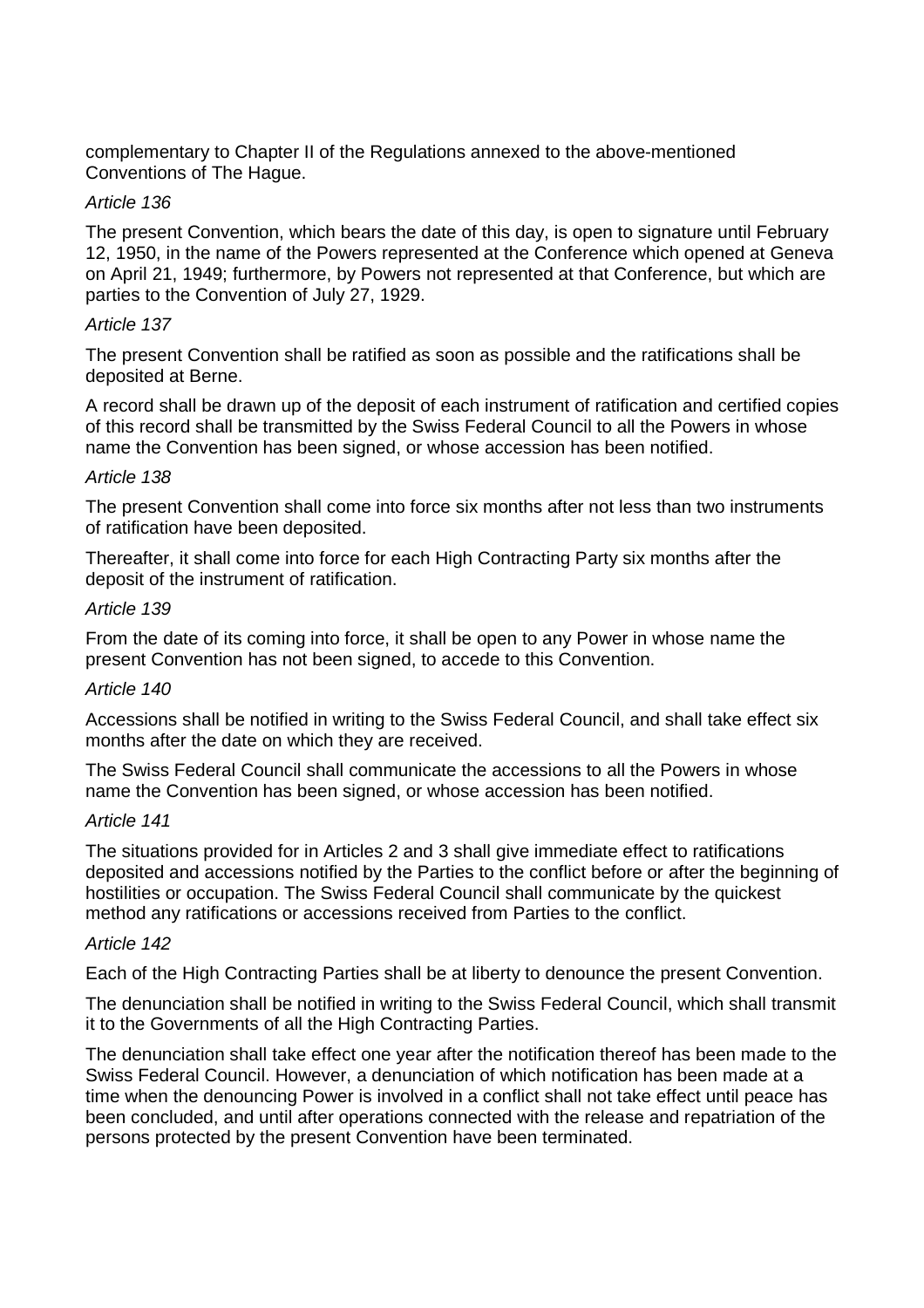The denunciation shall have effect only in respect of the denouncing Power. It shall in no way impair the obligations which the Parties to the conflict shall remain bound to fulfil by virtue of the principles of the law of nations, as they result from the usages established among civilized peoples, from the laws of humanity and the dictates of the public conscience.

#### Article 143

The Swiss Federal Council shall register the present Convention with the Secretariat of the United Nations. The Swiss Federal Council shall also inform the Secretariat of the United Nations of all ratifications, accessions and denunciations received by it with respect to the present Convention.

IN WITNESS WHEREOF the undersigned, having deposited their respective full powers, have signed the present Convention.

DONE at Geneva this twelfth day of August 1949, in the English and French languages. The original shall be deposited in the Archives of the Swiss Confederation. The Swiss Federal Council shall transmit certified copies thereof to each of the signatory and acceding States.

### **ANNEX I**

Model agreement concerning direct repatriation and accommodation in neutral countries of wounded and sick prisoners of war

#### (see Article 110)

# **I.-PRINCIPLES FOR DIRECT REPATRIATION AND ACCOMMODATION IN NEUTRAL COUNTRIES**

#### **A. DIRECT REPATRIATION**

The following shall be repatriated direct:

1.All prisoners of war suffering from the following disabilities as the result of trauma: loss of limb, paralysis, articular or other disabilities, when this disability is at least the loss of a hand or a foot, or the equivalent of the loss of a hand or a foot.

Without prejudice to a more generous interpretation, the following shall be considered as equivalent to the loss of a hand or a foot:

(a) Loss of a hand or of all the fingers, or of the thumb and forefinger of one hand; loss of a foot, or of all the toes and metatarsals of one foot.

(b) Ankylosis, loss of osseous tissue, cicatricial contracture preventing the functioning of one of the large articulations or of all the digital joints of one hand.

(c) Pseudarthrosis of the long bones.

(d) Deformities due to fracture or other injury which seriously interfere with function and weight-bearing power.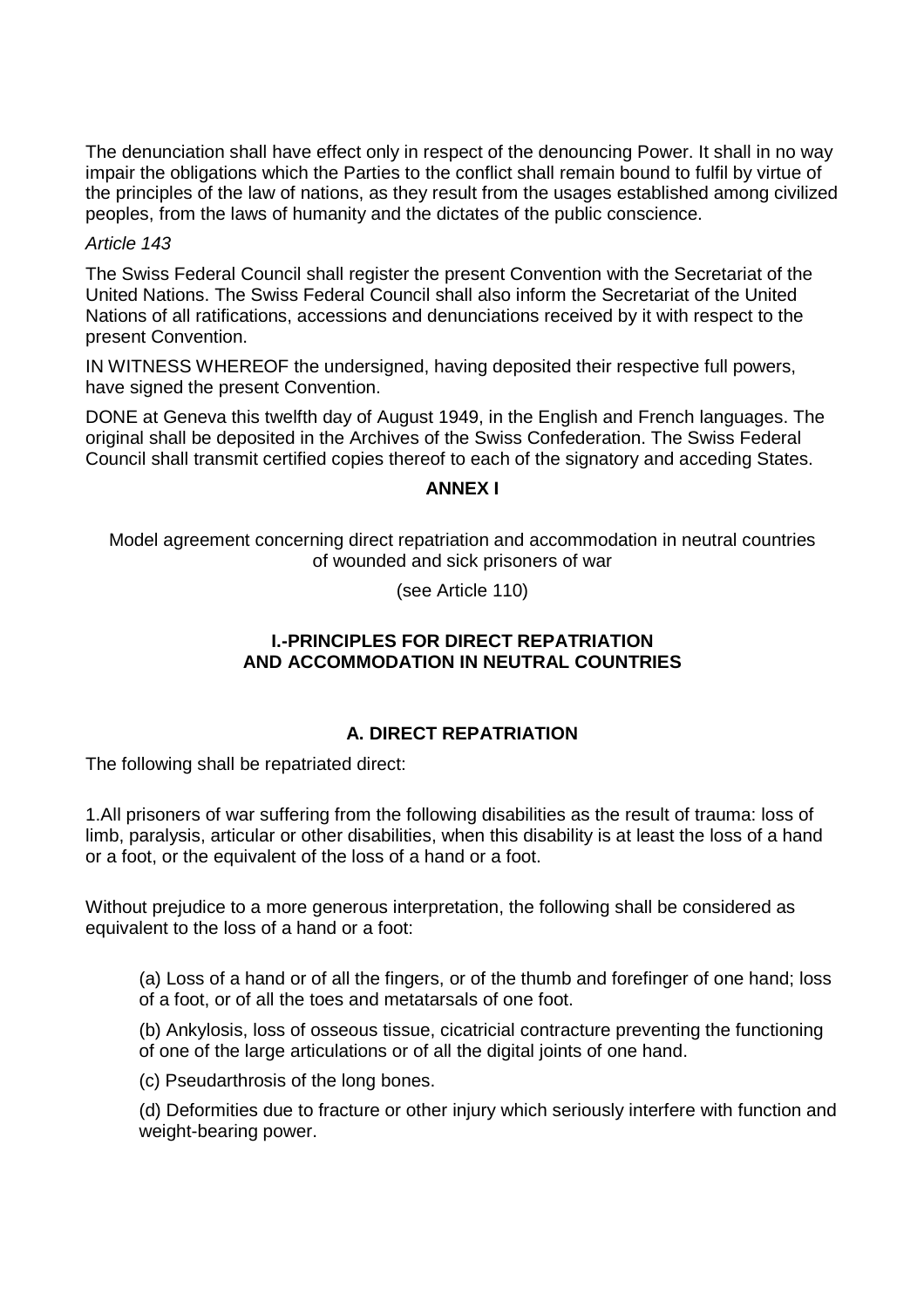2. All wounded prisoners of war whose condition has become chronic, to the extent that prognosis appears to exclude recovery-in spite of treatment-within one year from the date of the injury, as. for example, in case of:

(a) Projectile in the heart. even if the Mixed Medical Commission should fail, at the time of their examination, to detect any serious disorders.

(b) Metallic splinter in the brain or the lungs, even if the Mixed Medical Commission cannot, at the time of examination, detect any local or general reaction.

(c)Osteomyelitis, when recovery cannot be foreseen in the course of the year following the injury, and which seems likely to result in ankylosis of a joint, or other impairments equivalent to the loss of a hand or a foot.

(d) Perforating and suppurating injury to the large joints.

(e) Injury to the skull, with loss or shifting of bony tissue.

(f) Injury or burning of the face with loss of tissue and functional lesions.

(g) Injury to the spinal cord.

(h) Lesion of the peripheral nerves, the sequelae of which are equivalent to the loss of ahand or foot, and the cure of which requires more than a year from the date of injury, for example: injury to the brachial or lumbosacral plexus, the median or sciatic nerves, likewise combined injury to the radial and cubital nerves or to the lateral popliteal nerve (N. peroneus communes) and medial popliteal nerve (N. tibialis); etc. The separate injury of the 'radial (musculo-spiral), cubital. lateral or medial popliteal nerves shall not, however, warrant repatriation except in case of contractures or of serious neurotrophic disturbance.

(i) Injury to the urinary system, with incapacitating results.

3. All sick prisoners of war whose condition has become chronic to the extent that prognosis seems to exclude recovery-in spite of treatment-within one year from the inception of the disease, as, for example, in case of:

(a) Progressive tuberculosis of any organ which, according to medical prognosis, cannot be cured, or at least considerably improved, by treatment in a neutral country.

(b) Exudate pleurisy.

(c) Serious diseases of the respiratory organs of non-tubercular etiology, presumed incurable. for example: serious pulmonary emphysema, with or without bronchitis, chronic asthma:\* chronic bronchitis\* lasting more than one year in captivity; bronchiectasis,\* etc.

(d) Serious chronic affections of the circulatory system, for example: valvular lesions and myocarditis\* which have shown signs of circulatory failure during captivity, even though the Mixed Medical Commission cannot detect any such signs at the time of examination; affections of the pericardium and the vessels (Buerger's disease, aneurism of the large vessels); etc.

(e) Serious chronic affections of the digestive organs, for example: gastric or duodenal ulcer-, sequelae of gastric operations performed in captivity; chronic gastritis, enteritis or colitis, having lasted more than one year and seriously affecting the general condition: cirrhosis of the liver, chronic cholecystopathy;\* etc.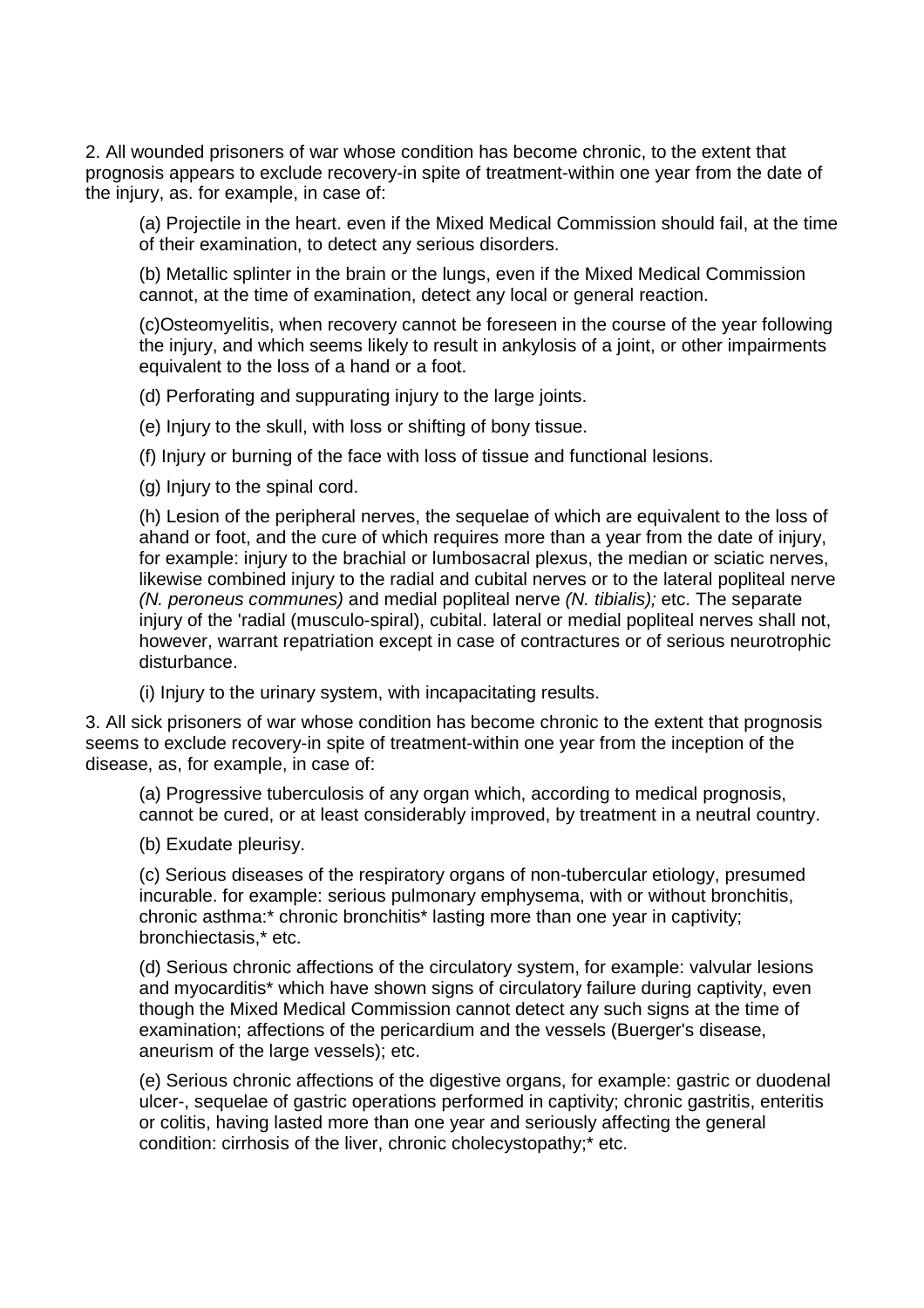(f) Serious chronic affections of the genito-urinary organs, for example: chronic diseases of the kidney with consequent disorders; nephrectomy because of a tubercular kidney; chronic pyelitis or chronic cystitis: hydronephrosis or pyonephrosis; chronic grave gynaecological conditions-, normal pregnancy, and obstetrical disorder, where it is impossible to accommodate in a neutral country; etc.

(g) Serious chronic diseases of the central and peripheral nervous system, for example: all obvious psychoses and psychoneuroses, such as serious hysteria, serious captivity psychoneurosis, etc., duly verified by a specialist;<sup>\*</sup> any epilepsy duly vcrified by the camp physicians.' cerebral arteriosclerosis- chronic neuritis lasting more than one year. etc.

(h) Serious chronic disease of the neuro-vegetative system, with considerable diminution of mental or physical fitness. noticeable loss of weight and general asthenia.

(i) Blindness of both eyes, or of one eve when the vision of the other is less than I in spite of the use of corrective glasses; diminution of visual acuity in cases where it is impossible to restore it by correction to an acuity of 1/2 in at least one eye;\* other grave ocular affections, for example: glaucoma, iritis, choroiditis; trachoma, etc.

(k) Auditive disorders, such as total unilateral deafness, if the other car does not discern the ordinary spoken word at a distance of one metre;\* etc.

(l) Serious affections of metabolism, for example: diabetes mellitus requiring insulin treatment; etc.

(m) Serious disorders of the endocrine glands, for example: thyrotoxicosis; hypothyrosis; Addison's disease; Simmonds' cachexia; tetany; etc.

(n) Grave and chronic disorders of the blood-forming organs.

(o) Serious cases of chronic intoxication, for example: lead poisoning, mercury poisoing, morphinism. cocainism, alcoholism; gas or radiation poisoning; etc.

(p) Chronic affections of locomotion, with obvious functional disorders, for example: arthritis deformans, primary and secondary progressive chronic polyarthritis; rheumatism with serious clinical symptoms; etc.

(q) Serious chronic skin diseases. not amenable to treatment.

(r) Any malignant growth.

\_\_\_\_\_\_\_\_\_\_

(s) Serious chronic infectious diseases, persisting for one year after their inception, for example: malaria with decided organic impairment, amoebic or bacillary dysentery with grave disorders; tertiary visceral syphilis resistant to treatment; leprosy; etc.

(t) Serious avitaminosis or serious inanition.

# **B. ACCOMMODATION IN NEUTRAL COUNTRIES**

<sup>\*</sup>The decision of the Mixed Medical Commission shall be based to a great extent on the records kept by camp physicians and surgeons of the same nationality as the prisoners of war, or on an examination by medical specialists of the Detaining Power.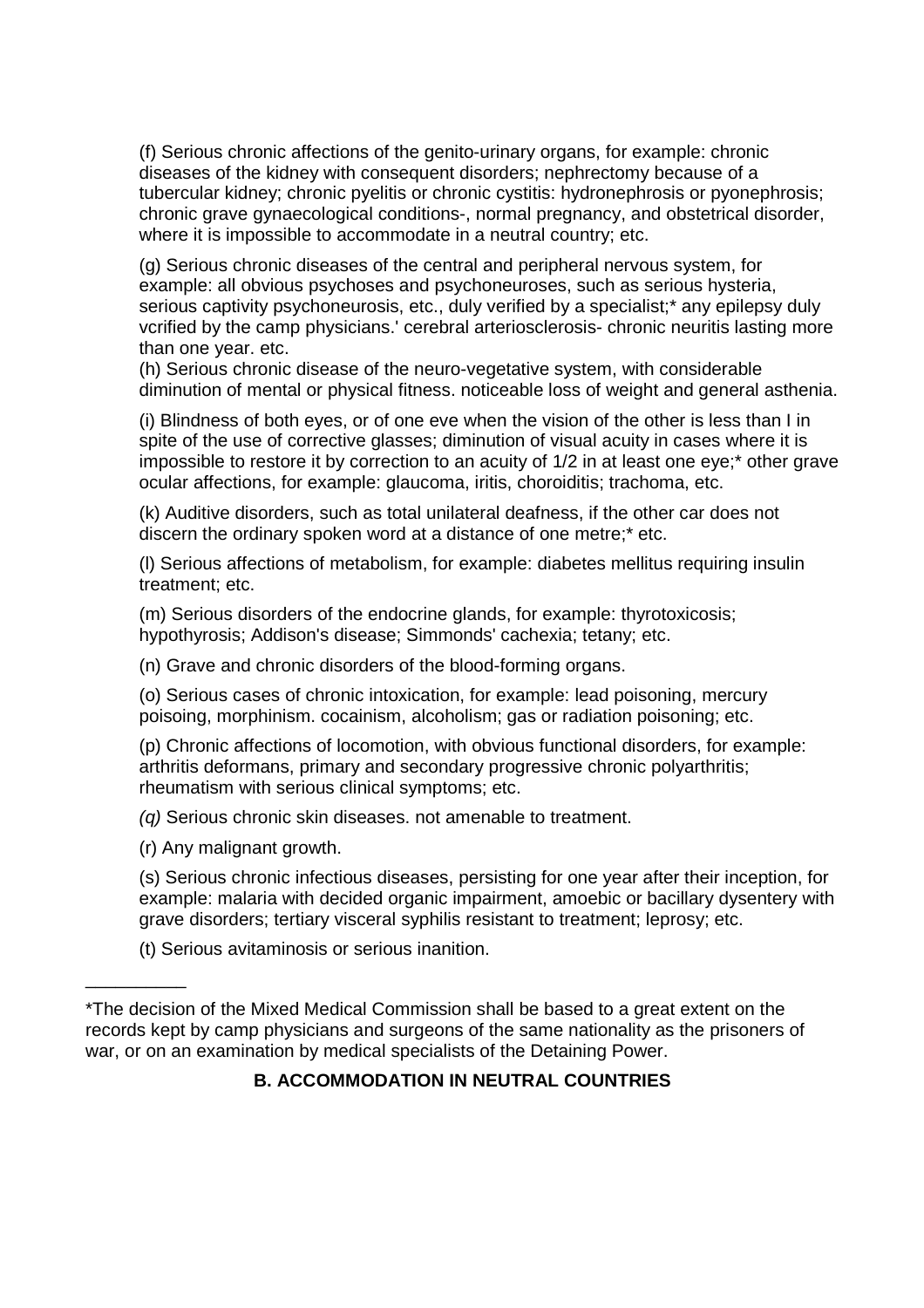The following shall be eligible for accommodation in a neutral country:

1. All wounded prisoners of war who are not likely to recover in captivity, but who might be cured or whose condition might be considerably improved by accommodation in a neutral country.

2. Prisoners of war suffering from any form of tuberculosis, of whatever organ, and whose treatment in a neutral country would be likely to lead to recovery or at least to considerable improvement, with the exception of primary tuberculosis cured before captivity.

3. Prisoners of war suffering from affections requiring treatment of the respiratory, circulatory, digestive, nervous, sensory, genito-urinary, cutaneous. locomotive organs, etc., if such treatment would clearly have better results in a neutral country than in captivity.

4. Prisoners of war who have undergone a nephrectomy in captivity for a nontubercular renal affection; cases of osteomyelitis, on the way to recovery or latent; diabetes mellitus not requiring insulin treatment; etc.

5. Prisoners of war suffering from war or captivity neuroses.

Cases of captivity neurosis which are not cured after three months of accommodation in a neutral country, or which after that length of time are not clearly on the way to complete cure, shall be repatriated.

6. All prisoners of war suffering from chronic intoxication (gases, metals, alkaloids, etc.), for whom the prospects of cure in a neutral country are especially favourable.

7. All women prisoners of war who are pregnant or mothers with infants and small children.

The following cases shall not be eligible for accommodation in a neutral country:

1. All duly verified chronic psychoses.

2. All organic or functional nervous affections considered to be incurable.

3. All contagious diseases during the period in which they are transmissible, with the exception of tuberculosis.

# **II. GENERAL OBSERVATIONS**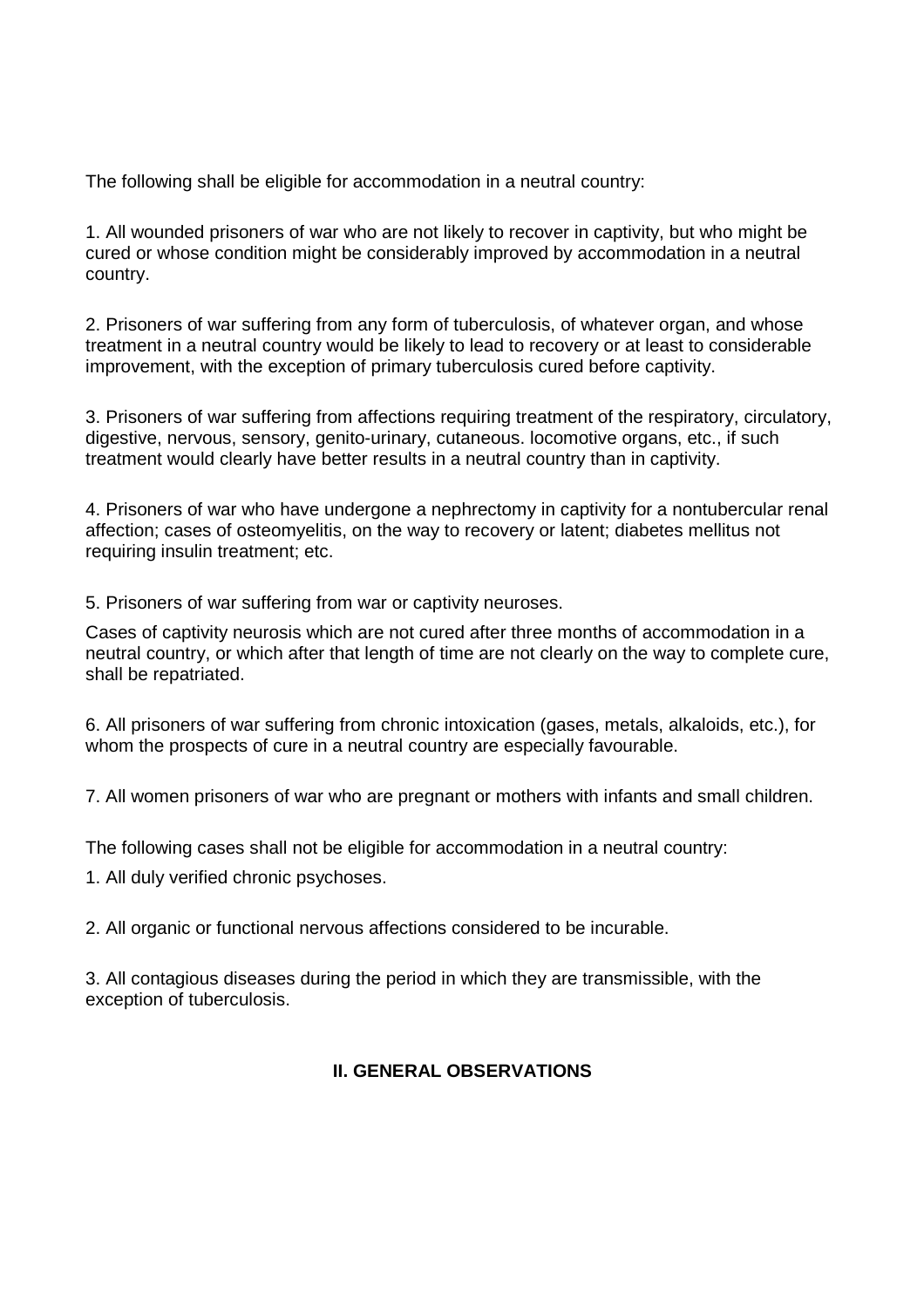1. The conditions given shall, in a general way, be interpreted and applied in as broad a spirit as possible.

Neuropathic and psychopathic conditions caused by war or captivity, as well as cases of tuberculosis in all stages, shall above all benefit by such liberal interpretation. Prisoners of war Who have sustained several wounds, none of which, considered by itself, justifies repatriation, shall be examined in the same spirit, with due regard for the psychic traumatism due to the number of their wounds.

2. All unquestionable cases giving the right to direct repatriation (amputation, total blindness or deafness. open pulmonary tuberculosis, mental disorder. malignant growth, etc.)shall be examined and repatriated as soon as possible by the camp physicians or by military medical commissions appointed by the Detaining Power.

3. Injuries and diseases which existed before the war and which have not become worse. as well as war injuries which have not prevented subsequent military service, shall not entitle to direct repatriation.

4. The provisions of this Annex shall be interpreted and applied in a similar manner in all countries party to the conflict. The Powers and authorities concerned shall grant to Mixed Medical Commissions all the facilities necessary for the accomplishment of their task.

5. The examples quoted under (1) above represent only typical cases. Cases which do not correspond exactly to these provisions shall be judged in the spirit of the provisions of Article I 10 of the present Convention, and of the principles embodied in the present Agreement.

### **ANNEX II**

### Regulations concerning Mixed Medical Commissions (see Article 112)

Article 1

The Mixed Medical Commissions provided for in Article 112 of the Convention shall be composed of three members, two of whom shall belong to a neutral country. the third being appointed by the Detaining Power. One of the neutral members shall take the chair.

Article 2

The two neutral members shall be appointed by the International Committee of the Red Cross, acting in agreement with the Protecting Power, at the request of the Detaining Power. They may be domiciled either in their country of origin, in any other neutral country, or in the territory of the Detaining Power.

Article 3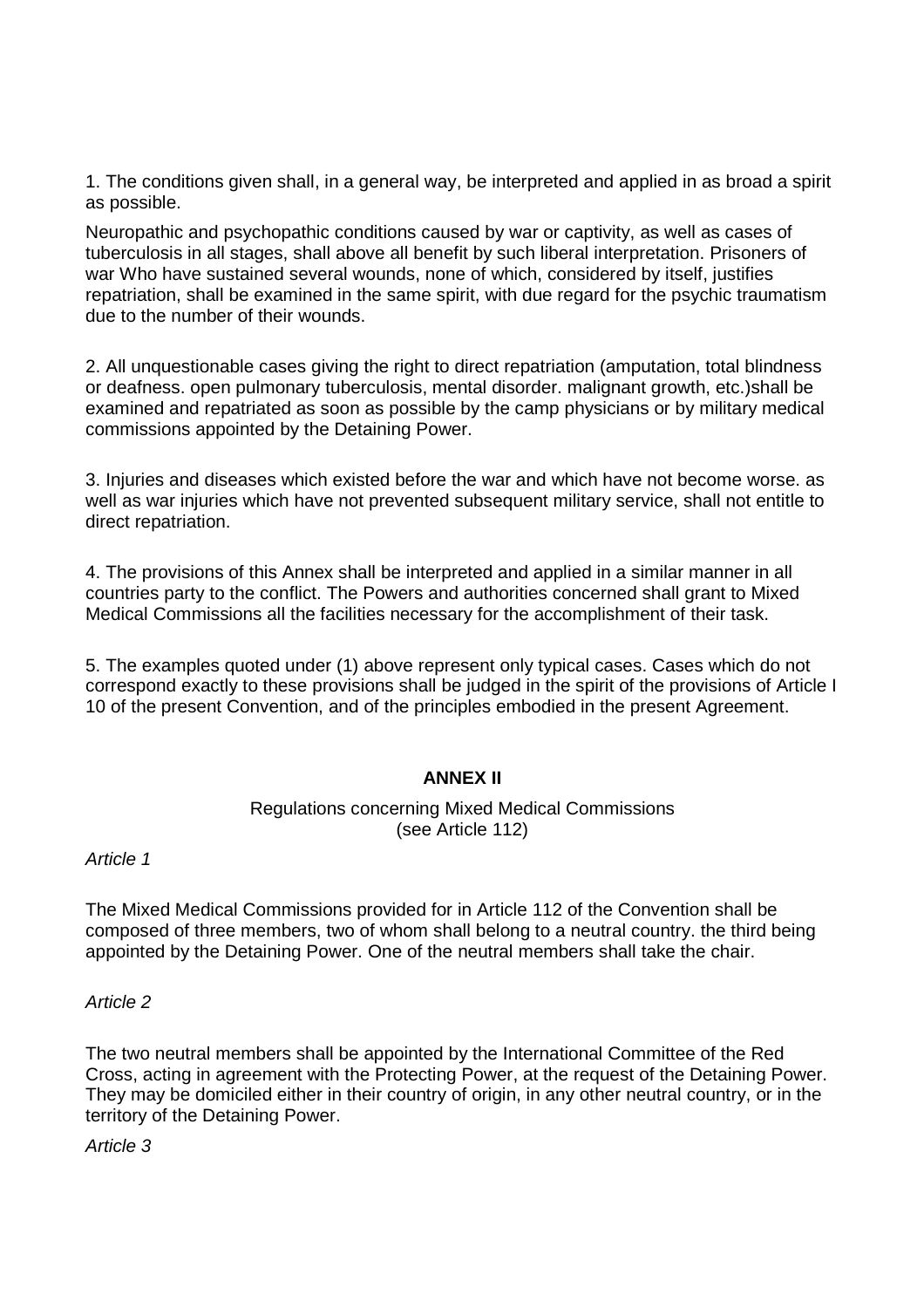The neutral members shall be approved by the Parties to the conflict concerned, who notify their approval to the International Committee of the Red Cross and to the Protecting Power. Upon such notification, the neutral members shall be considered as effectively appointed.

### Article 4

Deputy members shall also be appointed in sufficient number to replace the regular members in case of need. They shall be appointed at the same time as the regular members or, at least, as soon as possible.

### Article 5

If for any reason the International Committee of the Red Cross cannot arrange for the appointment of the neutral members, this shall be done by the Power protecting the interests of the prisoners of war to be examined.

### Article 6

So far as possible, one of the two neutral members shall be a surgeon and the other a physician.

#### Article 7

The neutral members shall be entirely independent of the Parties to the conflict, which shall grant them all facilities in the accomplishment of their duties.

#### Article 8

By agreement with the Detaining Power, the International Committee of the Red Cross, when making the appointments provided for in Articles 2 and 4 of the present Regulations, shall settle the terms of service of the nominees.

#### Article 9

The Mixed Medical Commissions shall begin their work as soon as possible after the neutral members have been approved, and in any case within a period of three months from the date of such approval.

### Article 10

The Mixed Medical Commissions shall examine all the prisoners designated in Article 113 of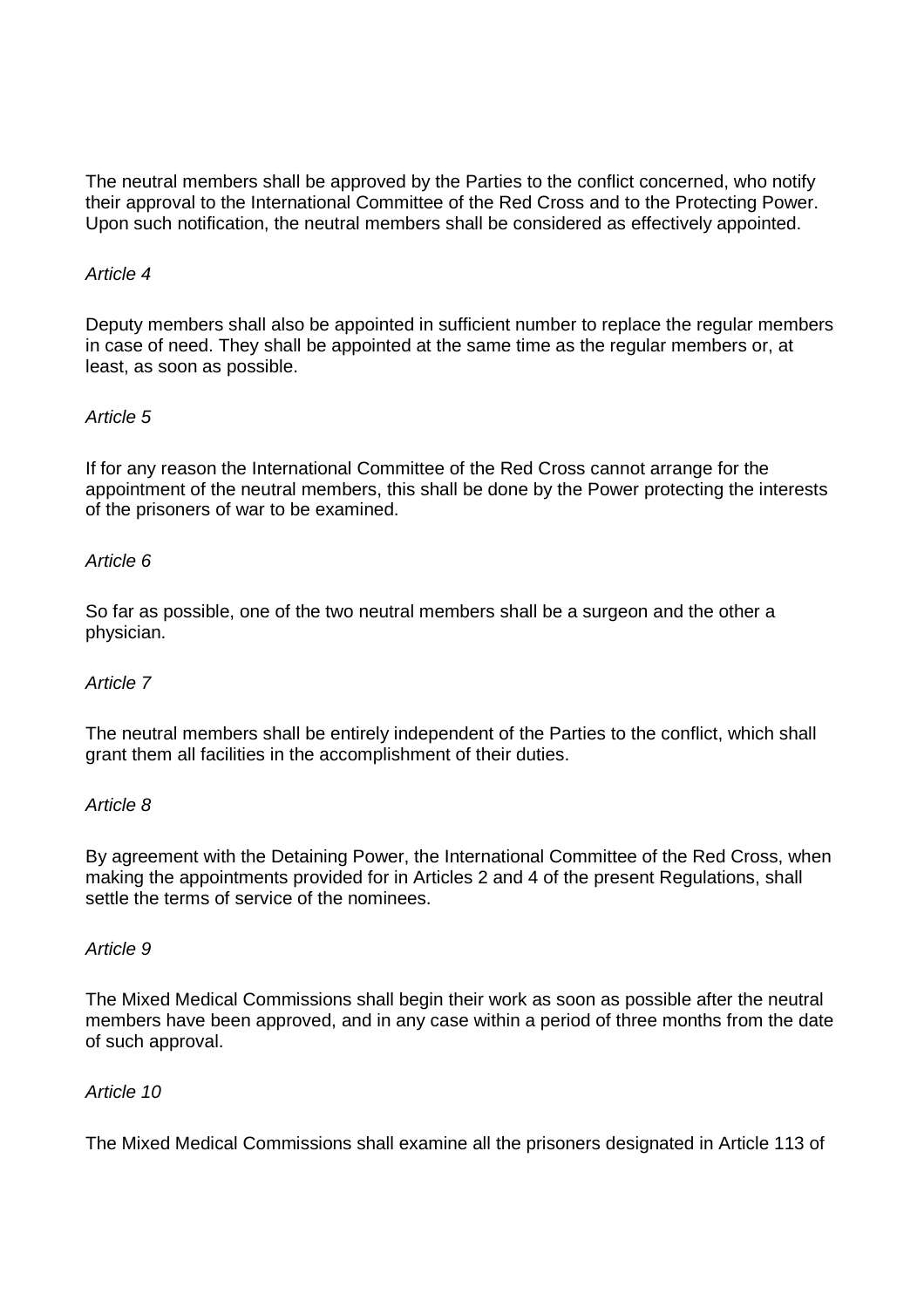the Convention. They shall propose repatriation, rejection, or reference to a later examination. Their decisions shall be made by a majority vote.

# Article 11

The decisions made by the Mixed Medical Commissions in each specific case shall be communicated, during the month following their visit, to the Detaining Power, the Protecting Power and the International Committee of the Red Cross. The Mixed Medical Commissions shall also inform each prisoner of war examined of the decision made, and shall issue to those whose repatriation has been proposed, certificates similar to the model appended to the present Convention.

# Article 12

The Detaining Power shall be required to carry out the decisions of the Mixed Medical Commissions within three months of the time when it receives due notification of such decisions.

### Article 13

If there is no neutral physician in a country where the services of a Mixed Medical Commission seem to be required, and if it is for any reason impossible to appoint neutral doctors who are resident in another country, the Detaining Power, acting in agreement with the Protecting Power, shall set up a Medical Commission which shall undertake the same duties as a Mixed Medical Commission, subject to the provisions of Articles 1, 2, 3, 4, 5 and 8 of the Present Regulations.

# Article 14

Mixed Medical Commissions shall function permanently and shall visit each camp at intervals of not more than six months.

#### **ANNEX III**

### Regulations concerning collective relief (see Article 73)

#### Article 1

Prisoners' representatives shall be allowed to distribute collective relief shipments for which they are sible, to all prisoners of war administered by their camp, including those who am in hospitals or in prisons or other penal establishments.

Article 2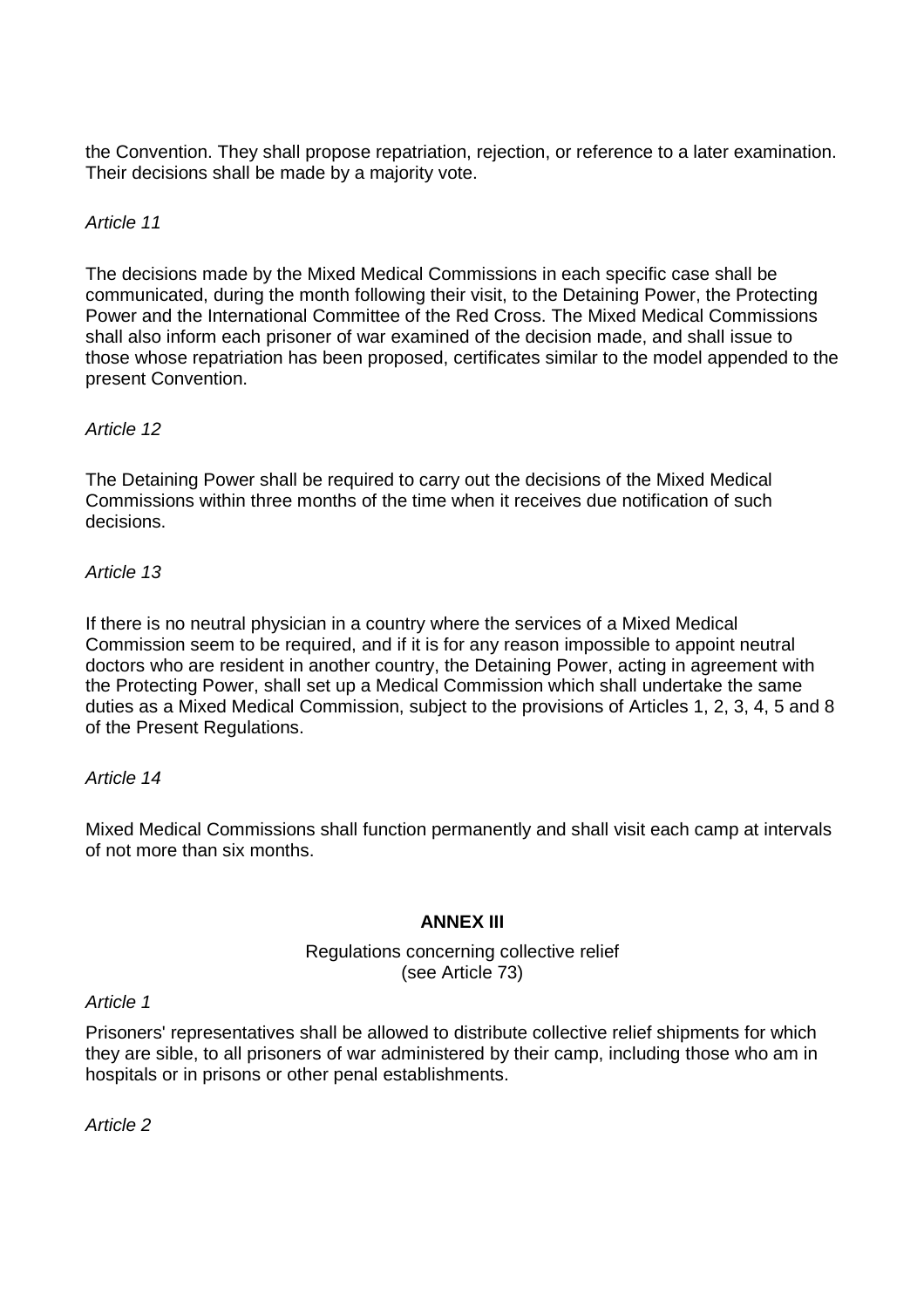The distribution of collective relief shipments shall be effected in accordance with the instructions of the donors and with a plan drawn up by the prisoners' representatives. 'Me issue of medical stores shall. however, be made for preference in agreement with the senior medical officers, and the latter may. in hospitals and infirmaries, waive the said instructions, if the needs of their patients so demand. Within the limits thus defined, the distribution shall always be carried out equitably.

### Article 3

The said prisoners' representatives or their assistants shall be allowed to go to the points of arrival of relief supplies near their camps. so as to enable the prisoners' representatives or their assistants to verify the quality as well as the quantity of the goods received, and to make out detailed reports thereon for the donors.

### Article 4

Prisoners' representatives shall be given the facilities necessary for verifying whether the distribution of collective relief in all sub-divisions and annexes of their camps has been carried out in accordance with their instructions.

### Article 5

Prisoners' representatives shall be allowed to fill up, and cause to be filled up by the prisoners' representatives of labour detachments or by the senior medical officers of infirmaries and hospitals, forms or questionnaires intended for the donors, relating to collective relief supplies (distribution. requirements, quantities, etc.). Such forms and questionnaires, duly completed, shall be forwarded to the donors without delay.

#### Article 6

In order to secure the regular issue of collective relief to the prisoners of war in their camp. and to meet any needs that may arise from the arrival of new contingents of prisoners, prisoners' representatives shall be allowed to build up and maintain adequate reserve stocks of collective relief. For this purpose, they shall have suitable warehouses at their disposal; each warehouse shall be provided with two locks, the prisoners' representative holding the keys of one lock and the camp commander the keys of the other.

# Article 7

When collective consignments of clothing am available each prisoner of war shall retain in his possession at least one complete set of clothes. If a prisoner has more than one set of clothes, the prisoners' representative shall be permitted to withdraw excess clothing from those with the largest number of sets, or particular articles in excess of one, if this is necessary in order to supply prisoners who are less well provided. He shall not, however,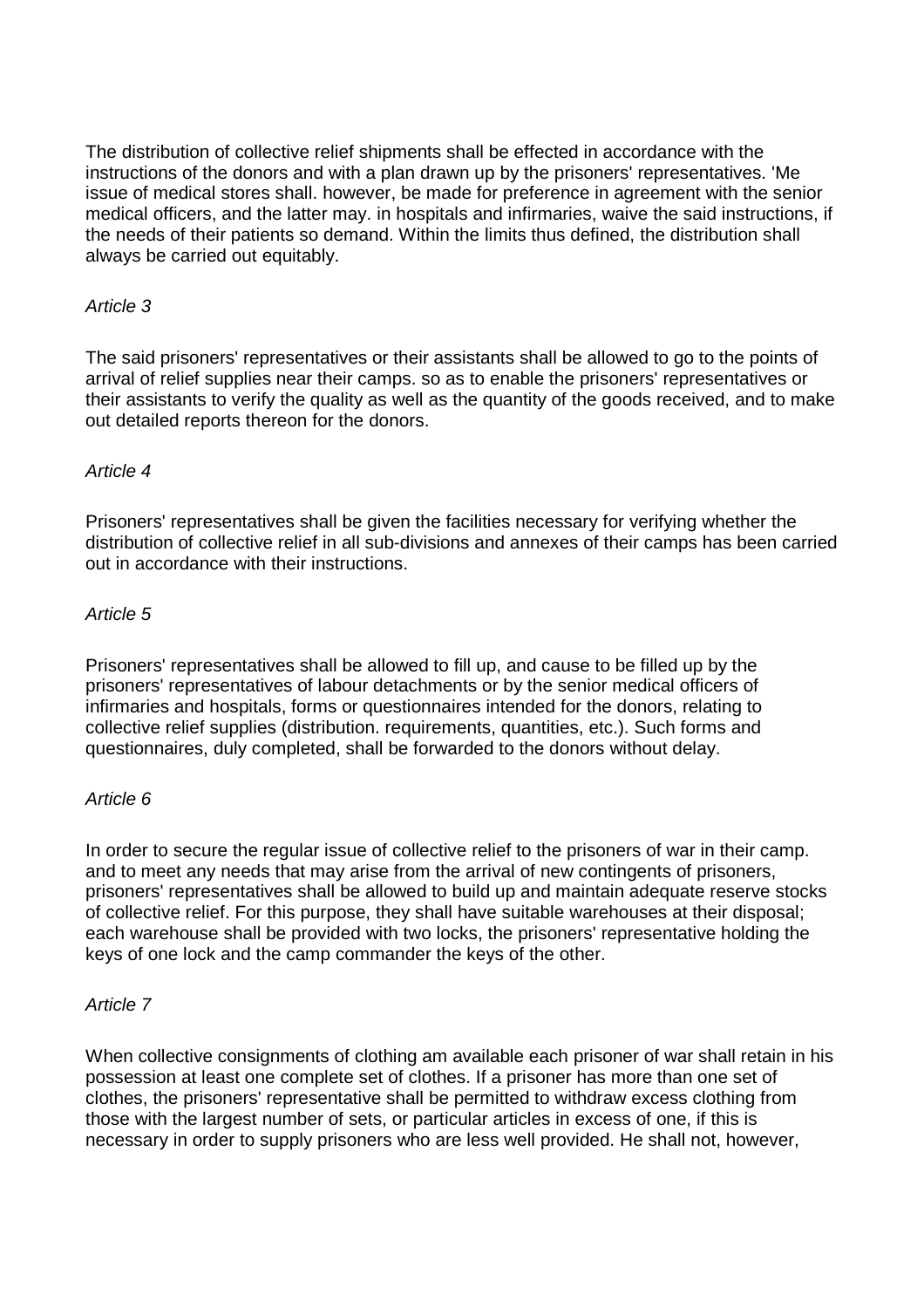withdraw second sets of underclothing, socks or footwear, unless this is the only means of providing for prisoners of war with none.

Article 8

The High Contracting Parties, and the Detaining Powers in particular, shall authorize, as far as possible and subject to the regulations governing the supply of the population, all purchases of goods made in their territories for the distribution of collective relief to prisoners of war. They shall similarly facilitate the transfer of funds and other financial measures of a technical or administrative nature taken for the purpose of making such purchases.

#### Article 9

The foregoing provisions shall not constitute an obstacle to the right of prisoners of war to receive collective relief before their arrival in a camp or in the course of transfer, nor to the possibility of representatives of the Protecting Power, the International Committee of the Red Cross, or any other body giving assistance to prisoners which may be responsible for the forwarding of such supplies, ensuring the distribution thereof to the addressees by any other means that they may deem useful.

#### **ANNEX IV.**

#### **A. IDENTITYCARD**

(see Article 4)

[...]

# **B. CAPTURE CARD**

(see Article 70)

[...]

### **C. CORRESPONDENCE CARD AND LETTER**

(see Article 71)

[...]

#### **D. NOTIFICATION OF DEATH**

(see Article 120)

# [...]

# **E. REPATRIATION CERTIFICATE**

(see Annex II, Article 11)

# REPATRIATION CERTIFICATE

Date:

Camp:

Hospital: